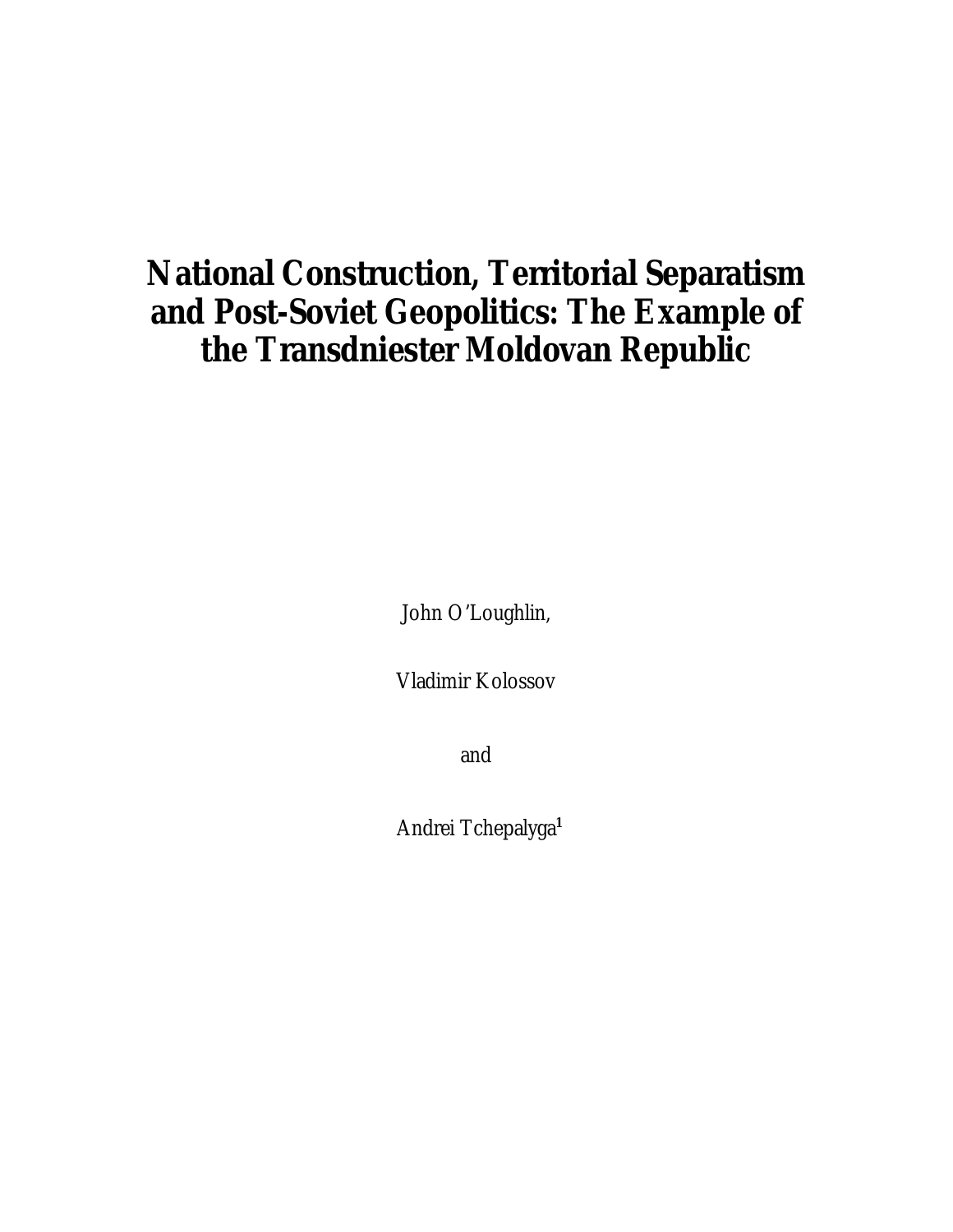In the aftermath of the end of the Soviet Union in 1991, numerous conflicts have occurred on the margins of this multi-ethnic state, especially in the Caucasus region and central Asia. In the European part of the former USSR, violent conflict has been less frequent but nationalist dilemmas are no less intractable. The continuing debates about the national rights of the Russian populations of Latvia and Estonia and the unresolved question of the specific roles of Belarus, Ukraine and Moldova in the CIS (Commonwealth of Independent States) lend urgency to a search for solutions that accommodate the differing aspirations of the states and nations of the crush zone of east-central Europe. The geopolitical context is changing rapidly as a result of the expanding role of the West in the region, in the guise of NATO and the European Union, and the relative decline of Russian influence.

Almost overlooked in the contemporary geopolitical landscape is the tiny "pseudo-state"**<sup>2</sup>** of the Transdniester Moldovan Republic (TMR), a breakaway region of Moldova, one of the former Soviet republics that declared independence in 1991 (Figure 1a). With a population of 670,000 and an area of 4163 square kilometers, the TMR lies east of the Dniester river and is land-locked between Ukraine and the rest of Moldova. The short violent war between Moldova and the forces of the breakaway TMR, supported by volunteer Cossacks from Russia and Ukraine, that peaked in June 1992 received little attention in the West, perhaps because of the coincidental crisis in Bosnia and the Croatian-Serbian war in eastern Slavonia. The indeterminate status of the TMR offers many lessons for the post Cold War world as ethnic tensions, long hidden in the Soviet times, have erupted to violence and produced a dizzying array of new political arrangements. The experiences of a small place can indeed contain lessons for the wider geopolitical environment**<sup>3</sup>** .

It would not be too much of an exaggeration to claim that most of the post Cold War geopolitical uncertainties of the former Soviet Union can be illustrated by the TMR-Moldovan conflict. Economic, political, national, military, and social problems, consequent on the end of the Soviet Union, combine to hinder solutions to the TMR situation. Although all of the post-Soviet conflicts have historical antecedents, it is only in the light of the 'glasnost' of the Gorbachev years in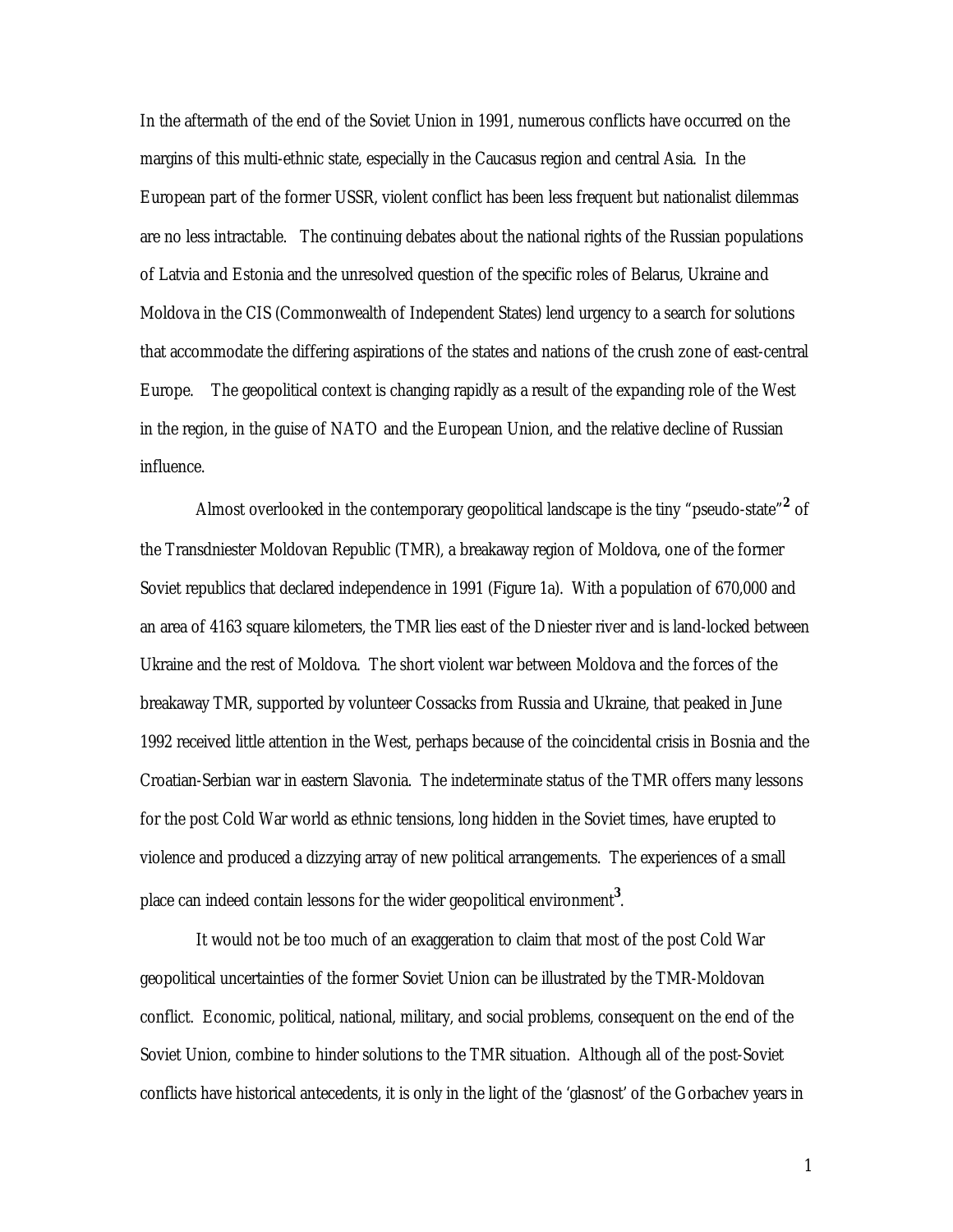the 1980s that they began to emerge on the geopolitical radar. Already in the last two years of the Soviet Union, the Moldovan nationalist revival, focussed on language rights, closer relations with Rumania and the replacement of the Communist party by populist leaders, was generating a backlash in the mixed ethnic region across the Dniester. The military conflict that then began in 1991 and lasted through summer 1992 was a result of the newly-independent Moldova's attempt to implement state control up to the border with Ukraine (King, 1994, 1995). The resulting stalemate has continued to mid-1998 despite the efforts of Russia, Ukraine and the OSCE (Organization for Security and Cooperation in Europe) to mediate an agreement between Tiraspol (the TMR capital) and Chisinau (Moldovan capital) and despite the changes in Presidential and parliamentary leadership in Chisinau.

Study of the TMR crisis sheds light on the different kinds of chaos found in most post-Soviet puzzles. First, the changing geopolitical strategy of Russia with respect to its "Near Abroad" and to the protection of Russians in the former republics is clearly illustrated by the evolving role of its 14th Army and its commanders in the TMR (Selivanova, 1996). Second, the difficulties of the switch from the command economy of Soviet times, with its state allocations and guaranteed markets in the wider socialist bloc, to the chaos of privatized international markets with continued prominence of *"kolkhoz*" (collective) and "*Sovetz*" (Soviet) enterprises at home, has plagued the TMR. Food rationing and hyperinflation in the TMR and for Moldova, the difficulty of adjusting to the loss of its industrial region, have been prominent features of the economic crisis. Third, on the ethniccultural front, the creation of a new national identity for the TMR has been a high priority for the TMR leadership since no ethnic majority exists in the region. (Russian, Ukrainians and Moldovans each constitute about one-third of the total TMR population). An emphasis on "civic" ideals rather than ethnic-based nationalism is a feature of the state-promoted activities emanating from Tiraspol, with a notable nostalgia for the Soviet ideology of a civic identity superseding individual national loyalties.. Fourth, the confusion surrounding the struggle for the new state apparatus and the activities of the new state in the TMR has given rise to claims and counter-claims about the legality of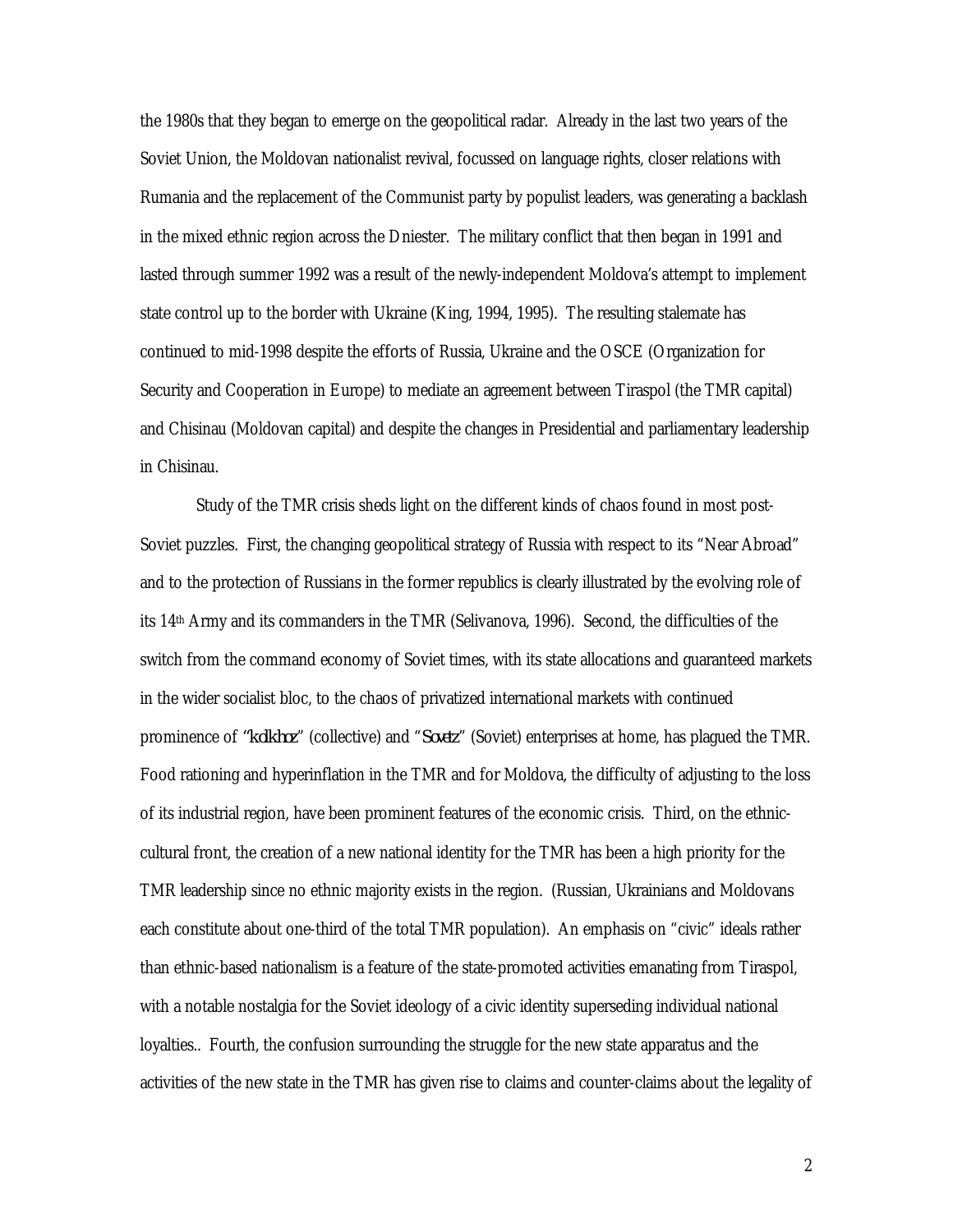government actions, the nature and scale of corruption, the treatment of ethnic groups and the implementation of human rights, the interest in reaching a permanent settlement to the crisis, and the extent to which the Dniester Republic is democratic. Though regular elections have been a feature of both Moldova and the TMR since 1991, the nature of civic participation and social movements is still uncertain. The question raised by Zakaria (1997), has formal democracy resulted in the formalization and vindication of the victory of anti-democrats in many post-Soviet regions, is still open.

The absence of overt conflicts in the Moldovan socialist republic prior to 1989 distinguishes this case from other post-Soviet conflicts in Abkhazia (Georgia), Nagorno-Karabakh, and Chechnya. In the three Caucasian examples, ethnic conflicts date back for several decades and even centuries, histories that exacerbated the post-1990 situations. In the case of Moldova, it was the disappearance of the Soviet Union that engendered the conflict; in the other three cases, the end of the USSR merely defrosted the existing divides. The crisis phase in the TMR conflict was started by a legislative act of a new Moldovan government instituting a nationalist agenda (Kolstø e *et al*., 1993). Arguing about who took the first step is pointlesss, since each successive response amounted to an escalation of the conflict. The ground was already prepared, with prevailing double perceptions of menace, the necessity to mobilize all the forces of the new states to confront the perceived menace, and the lack of time for a reasoned response. These conditions all contributed to create the right environment for an explosion of hostilities (Kaufman, 1996; Chinn, 1997).

We have three aims in this paper. First, we examine the economic, political and military crisis and update and evaluate the possible solutions in light of the unyielding positions of the protagonists. Second, we wish to analyze the options and strategies that are available for new regimes in zones of ethnic conflict for constructing a national identity and an effective state apparatus. Finally, we wish to consider the wider significance of the TMR example for the geopolitical environment of the early  $21st$  century. We contend that unstable and uncertain political territories will mark the new century, and thus, hark back to the early stages of nation-state formation in the nineteenth century. The TMR might therefore be an early example of a new kind of post-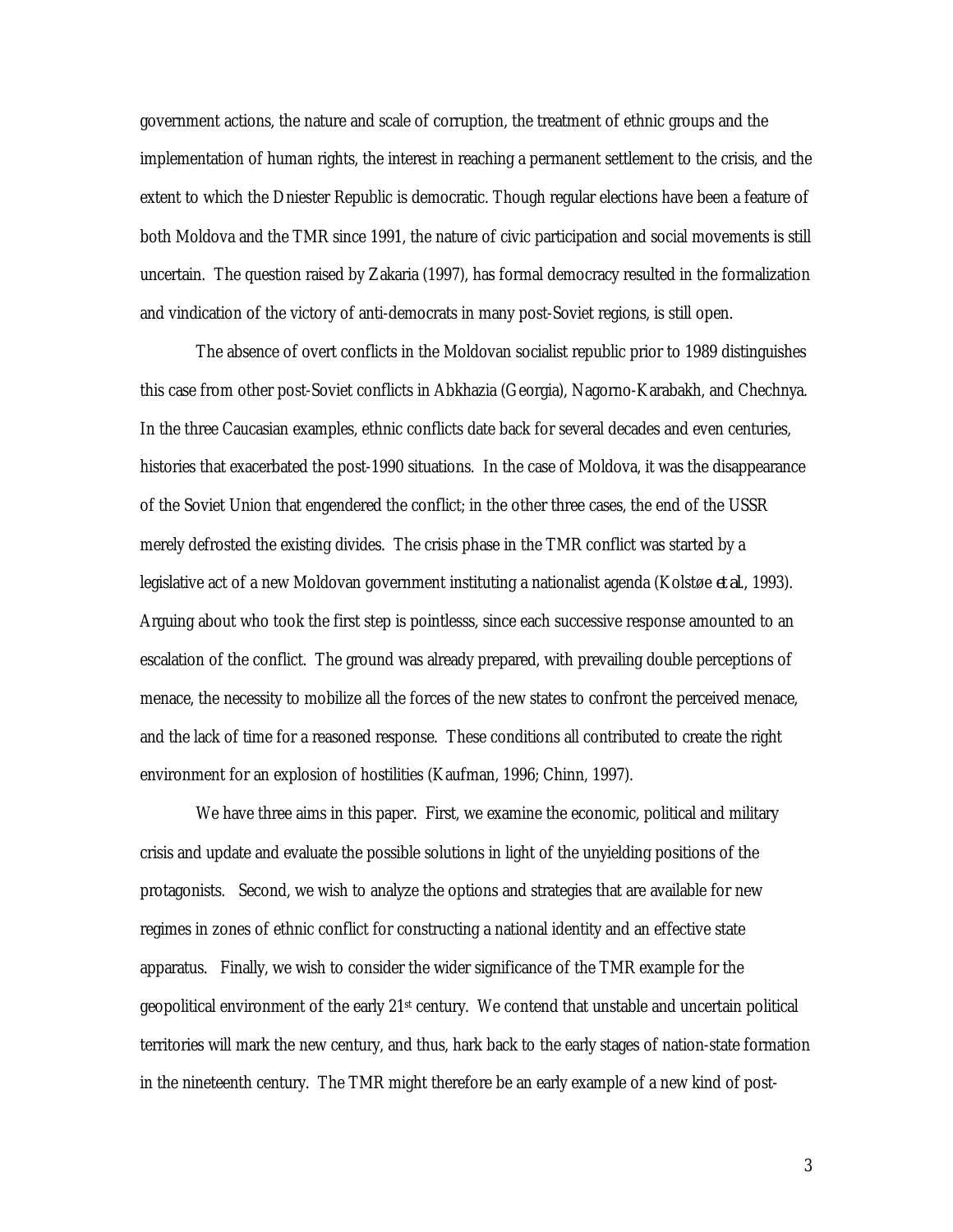modern geopolitics, one that is difficult both to evaluate and to predict and that should be examined through the geopolitical perspective of the relevant parties, both internal and external.

Our source material consists of official economic and population data from the TMR and from Moldova, detailed interviews with the state officials of the TMR and with local elected representatives of Bendery (the town at the center of the military conflict) in September 1997, the first atlas of the TMR published in 1997, our observations from field-work in the region, and Russian and Western newspaper accounts of the day-to-day developments since 1991. It is evident that opinions vary greatly and remain strongly correlated with the ideology of the protagonists and whether the observer believes that self-determination or protection of existing state borders should be paramount in the making of the post-Soviet territorial delimitations. As is usual in these murky circumstances, both sides have made accusations of genocide and mass murder but the U.S. State Department (1993, 849) concluded that while there were some human rights abuses on both sides, press reports have exaggerated the nature and the extent of the brutalities.

#### **The Geopolitical and Historical Context**

The territory of the Transdniester Moldovan Republic extends along the east bank of the Dniester : the length of this narrow band is approximately 200 km, with an average width of only 20 km. The enclave surrounding the town of Bendery on the Dniester right bank dates to the aftermath of World War II, ensuring economic integration into nearby Tiraspol's sphere, as well as the concurrent domination of the Russian and Ukrainian populations in the city (Figure 1b and Figure 2a). The historical development of Transniestria has long been tied to the Slavic world, especially Russia, so that 1991 aspirations for a reunification with Rumania by the Moldovan nationalists in the Popular Front was at odds with the historical ties of the Transniestrian population. Such an orientation also threatened long-standing economic integration with other countries of the CIS, as well as the dependence of the TMR economy on Eastern markets. In 1990, for example, 95% of all Moldovan enterprises were still controlled from Moscow (Kolstø e *et al*., 1993, 979).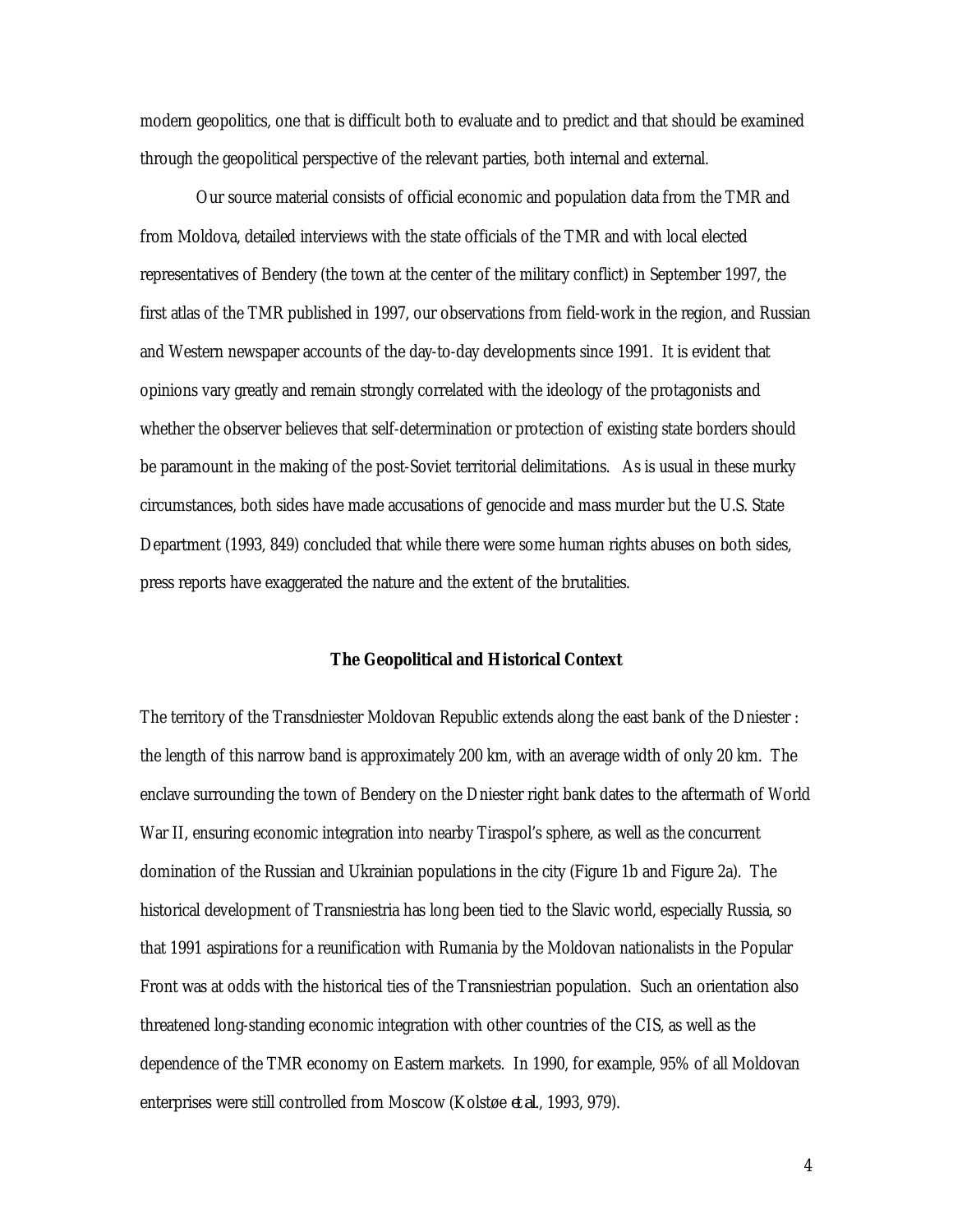Of the post-Soviet conflicts, the Moldovan one is the most internationalized. In Soviet times, the zones of fighting in the Caucasus were peripheral, hardly registering on the national consciousness in economic or political terms. By contrast, the Transdniester region played a significant role in the Soviet planned economy. After 1990, the number of external actors actively involved in the struggle grew to include Ukraine, Russia, Rumania, the OSCE, as well as the central parties of Moldova and the TMR. The Caucasian fighting involved only Russia, the immediate parties and some regional interests but remained outside the geopolitical reckoning of non-Soviet states. In all cases, however, the fighting has erased any clear distinction between domestic and international actors. In Transniestria, economic issues have played a significant role, with the desire of the pseudo-state leadership to take advantage of the TMR's relative economic power *vis a vis* the rest of the country.

Moldova lies in the zone of contact between diverse geopolitical worlds (Roman, Slavic, Turkish), a zone contested by empires for centuries and in which political borders have shifted repeatedly according to the prevailing power-political configurations. The Moldovan territory is quite varied and can be divided into several sub-regions differentiated by constituent national population(s), historical experience and traditions, as well as level of economic development. In fact, 18 separate linguistic zones have been identified in Moldova (*Argumenty i Fakty*, N 24, 1992) and the multi-national nature of the state belatedly led to a change in state identity from an ethnic definition to a civic one over the past 5 years, as support for the Popular Front dwindled (Chinn, 1997).

 The southern areas of Transniestria belonged to the Crimean Khanat, the vassal state of the Ottoman Empire but prior to the absorption of this region by Russia at the end of the 18th century, this frontier was not characterized by any permanent authority. According to the terms of the Iasi peace treaty between Russia and Turkey in 1792, the Ottoman Empire agreed to cede control to Russia over the steppes lying between the Bug and the Dniester (Figure 1a). The ensuing war between Turkey and Russia (concluded by the treaty of 1812) additionally gave Russia control of Bessarabia (the areas between the Dniester and the Prut, up to the delta of the Danube) (Figure 1a).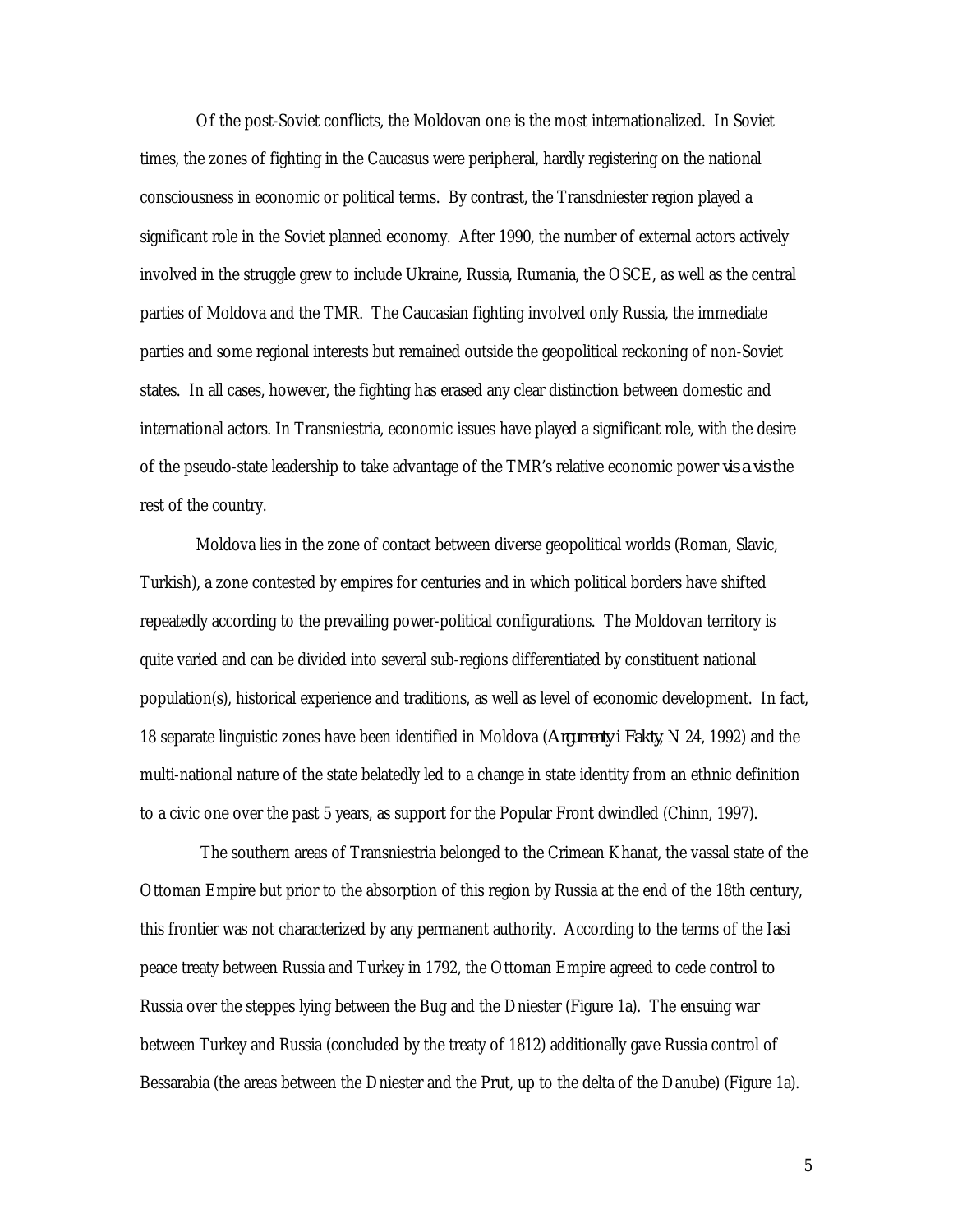Transniestria thus lost its frontier status and was incorporated into the Kherson province of the Czarist empire. Bessarabia remained within the Russian Empire following further victory over the Turks in 1878, but after 1918 and the defeat of Russia in World War I, Bessarabia joined the new Rumanian state. Transniestria had once again become a frontier zone (Kolstø e *et al*, 1993; Crowther, 1991).

The territory of the TMR is heir to the Autonomous Soviet Socialist Republic of Moldova (ASSRM), created in 1924 by Stalin within the Ukrainian republic, based on the hope of eventual return of the areas lost to Rumania at the end of World War I. The capital of the ASSRM was first established in the small town of Balta, but was later transferred to Tiraspol. The creation of the ASSRM was orchestrated in large part to show that the Moldovan population had its own state within the Soviet Union and that they differed significantly from the Rumanians. While Ukrainians were certainly the dominant ethnic group in the ASSRM (48.5% of the population), the Moldovan population was also sizeable at 30%. In 1940, after the Ribbontrop-Molotov Pact, Bessarabia was incorporated into the USSR. In the new Soviet Socialist Republic of Moldova, six of the prior seventeen administrative districts (*rayoni*) of the ASSRM were now included within the new Moldovan republic, and the other eleven *rayoni* remained within Ukraine, subsumed into Odessa oblast. Contemporary Transniestria is thus made up of six districts emerging from the pre-war autonomous administrative unit, the city of Tiraspol, and the enclave of Bendery on the right bank of the Dniester (Figure 1b). In delimiting the new boundaries, Stalin's intention was to compensate the new Moldovan Republic for the joint loss of southern Bessarabia (transferred to the Izmail oblast and later subsumed under Odessa oblast) and northern Bukovina, now part of the Ukrainian oblast of Chernivitsi. Much of the Moldovan intelligentsia emigrated to Rumania between the wars and the remainder were deported by Stalin, to be replaced (after 1945) by Russian and Ukrainian cadres. This emigration and deportation was one of the key reasons cited by Moldovan intellectuals in 1991 for reunification with Rumania. Only in the years, 1941-44, was the TMR territory part of Rumania, a wartime ally of Germany.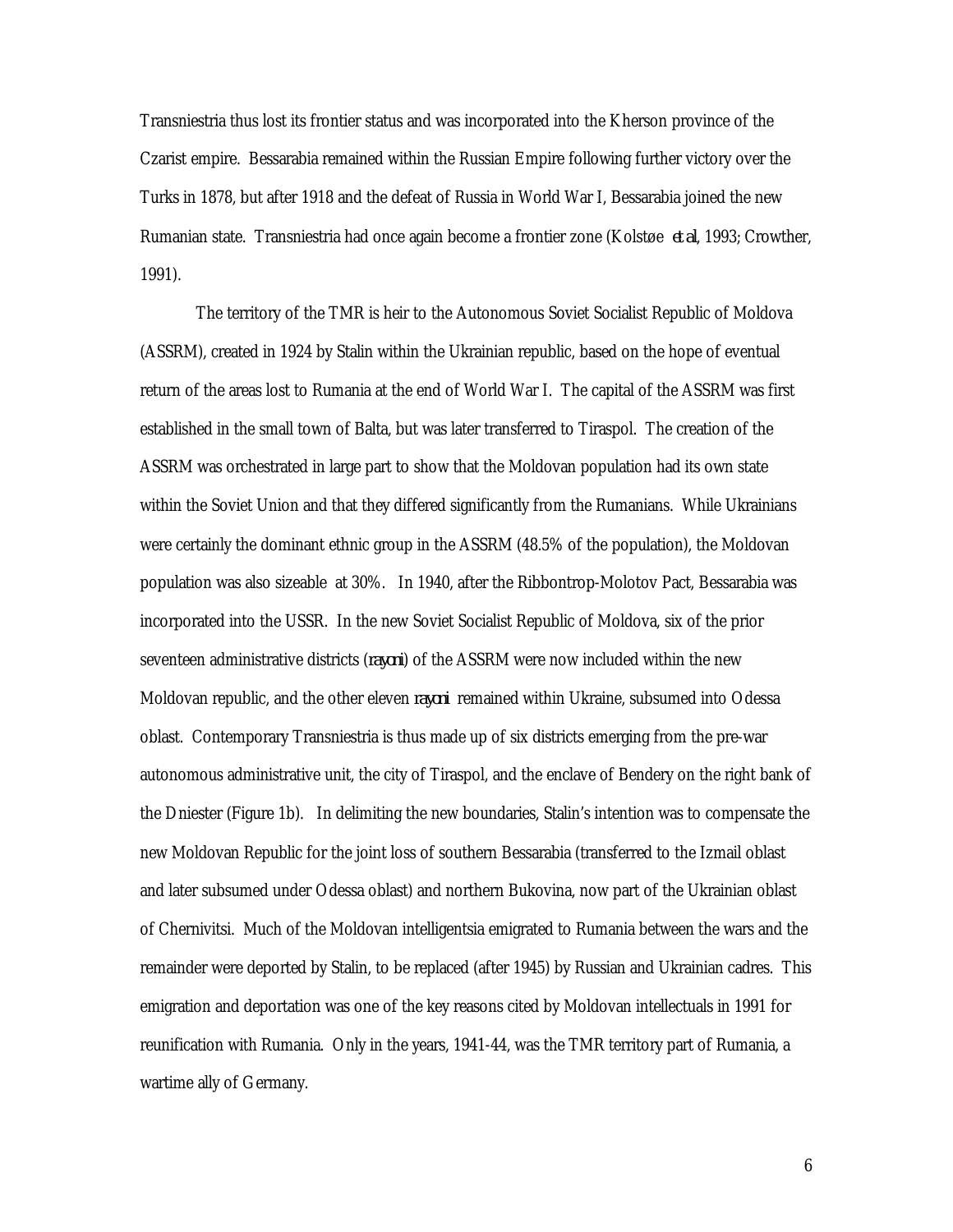#### **Ethnic and Non-Ethnic Territorial Identities**

It would be a gross simplification to reduce the conflict between the TMR and Moldovan central authorities simply to ethnic tensions, since Moldovans are the principal group on both sides and in the 1991-92 war, members of the three main ethnic groups (Moldovans, Ukrainians and Russians) fought on both sides (Kolstø e *et al*., 1993, 974). On this point, virtually every commentator on the Moldovan – TMR dispute concurs. But it is also true that, as in Northern Ireland, there are correlations between ethnic-cultural-national heritage, economic status and political-territorial preferences. A further complicating element is that ethnic relations in the pseudo-state of the TMR remain hostage to the larger (inter)national environment. Each group looks to external supporters, who share either an ideological or cultural affinity, for military assistance, economic aid and political voice in the world's forums.

A key element in the new national consciousness that emerged forcefully in the aftermath of the Soviet Union has been the struggle about history. Key issues include which group was the first to settle in which area, the emphasis on long-vanished territorial divisions, the legitimacy of boundary shifts and the exact delineation of former state boundaries. For separatists, mobilization revolves around the threat to the existence of the cultural or national minority, and the associated risk of its assimilation, dispersion and oppression, as well as the need to mobilize partisan forces to counter oppositional forces. They typically argue for self-determination and compare their efforts to other successful nationalist enterprises, like the creation of Slovenia or Macedonia. For the state apparatus, usually controlled by the majority, adherence to pre-existing borders is crucial, even when it is recognized that the borders were artificially created for short-term political purposes. Fear of the externality effects of one border change (a snowball effect that can influence border decisions geographically removed from the first conflict) persuades most states to adhere to the status quo ante.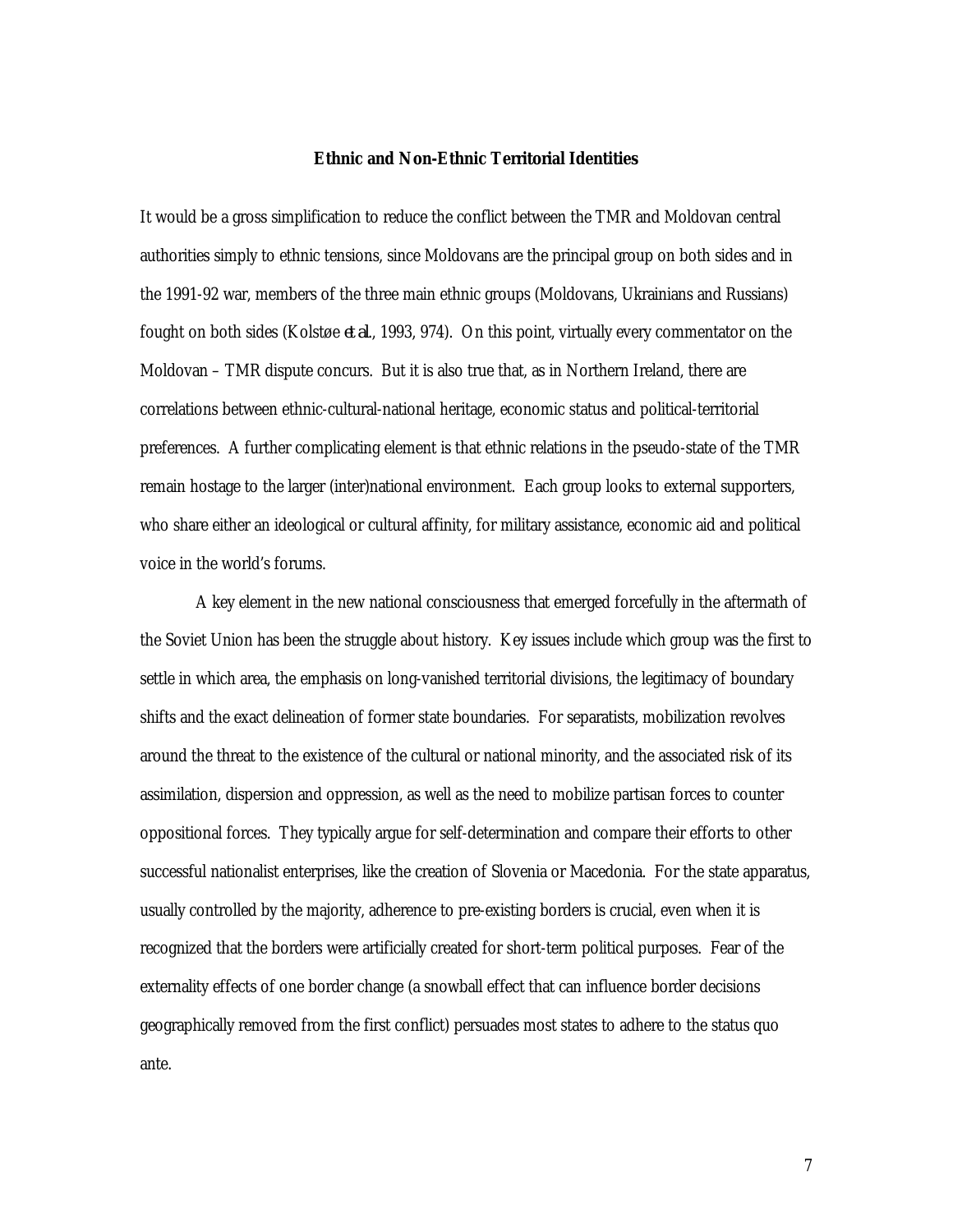Rather than a simple ethnic-based dispute, the TMR is an example of cultural divisions involving several states. Its escalation can be considered quite typical and thus merits more detailed consideration. Kaufman (1996, 125) makes the argument that the TMR leadership used "ethnic outbidding" to increase their power, provoking violent conflict. He believes that the strikes and other manifestations of opposition to Chisinau were provoked and controlled by a cynical TMR political and economic elite that did not wish to give up power to nationalists in Moldova. In his "ethnic security dilemma model", Kaufman argues that the fear of losing ground to another ethnic group is a powerful motivator for political action and that the TMR leadership played on this fear. In the TMR, mobilization to opposition to central authority "followed a pattern of elite conspiracy…and incumbent Russophone leaders in the Dniestr region used ethnic outbidding to exacerbate mass hostility and the security dilemma in order to increase their own power" (Kaufman, 1996, 125-126). By contrast, Kolstø e *et al*. (1993, 998) conclude that the evidence for opposition to Chisinau in surveys, elections, and referenda is strong enough to merit territorial autonomy for the TMR.

The flaw in the Kaufman argument is that it assumes a univariate and clear distribution of loyalties according to cultural-national identities. As we will show, identity in the TMR, as in many other post-Soviet republics, is a complicated matter. While nationalists prefer to categorize residents as belonging to one group, many people have affinities for more than one identity. This multiple identity choice is common in regions with significant inter-marriage between groups, as is the case in the European republics of the former Soviet Union where inter-marriage between Russian immigrants and the indigenous population was common. The children and grand-children of these families frequently speak both Russian and the indigenous language and when ethnic-lingual identifications are combined with non-ethnic identity (like the civic identity of a Soviet citizen), a layered and inter-woven set of national markers and orientations can easily result in what Taras (1993) has called "matrioshka nationalism". A simple equation of a census definition of nationality (the category that a person checks on a census form) with orientation is questionable in the multi-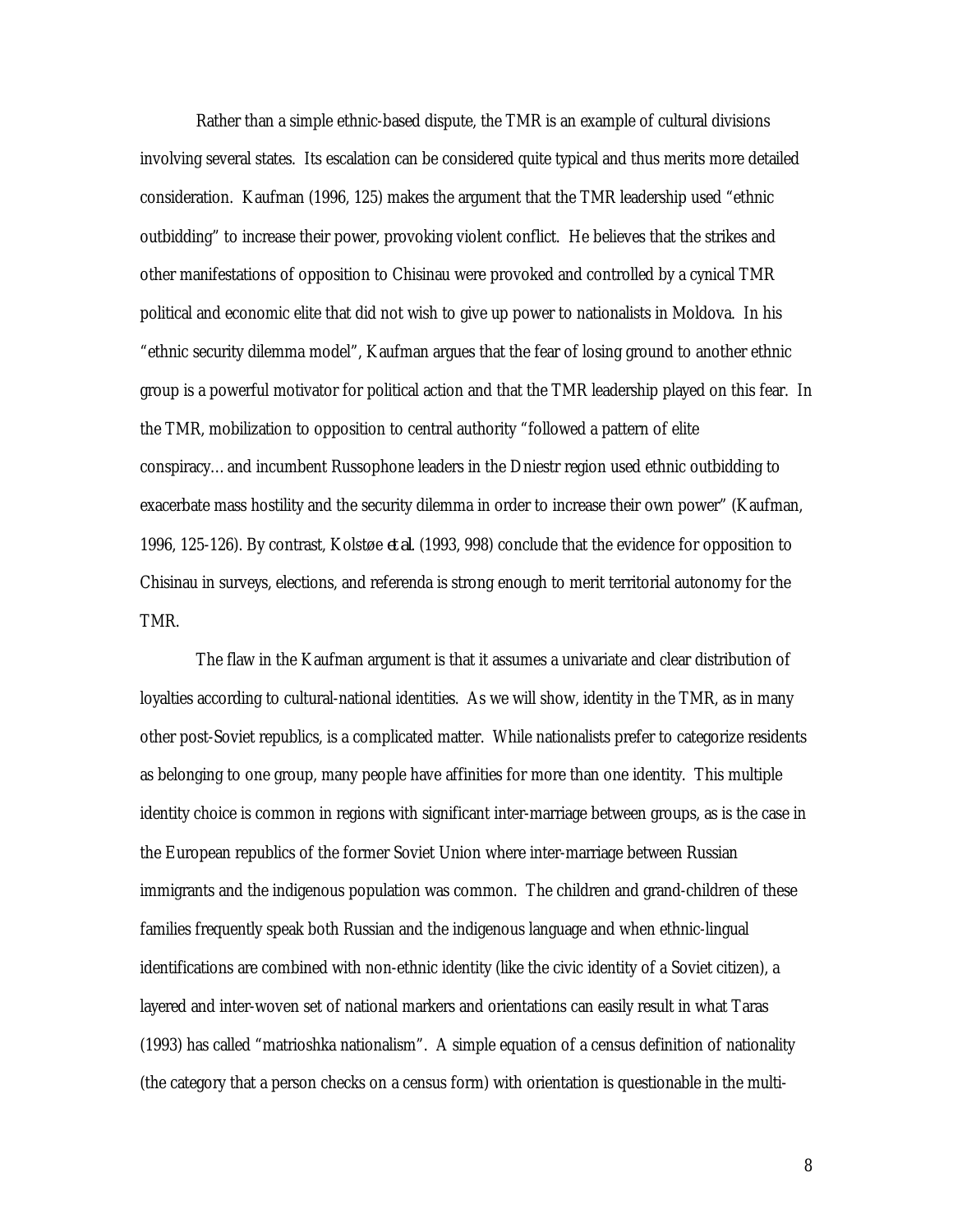cultural world of the Dniester Republic, and in other former Soviet republics like Ukraine (Pirie, 1996).

It is important to stress the pre-1989 roots of nationalism in the former Soviet Union. As Kaiser (1994, 379) notes, nationalism in the new states and territories that emerged from the former Soviet Union is not the result of a "sleeping beauty" phenomenon, awakening after 75 years of Communism that submerged cultural loyalties to the ideological preference of Soviet citizen. Soviet nationalities policy was instrumental in the making of nations and nationalism (Akbarzadeh, 1996; Beissinger, 1996; Brubaker, 1995; Kolstø e *et al*., 1993; Laitin, 1996) and as indigenes became more economically and politically mobilized as a result of the growth of an educated indigenous elite, they became more nationalistic and pressed for more control of resources in the territory of the indigenes. In turn, an indigenous national territoriality engendered a reactive national territoriality on the part of local minorities (the so-called third level of nationalism – Kaiser, 1994) as well as an appeal by the (Russian) non-indigenes for assistance. Later, alliances between the Russians and the smaller minorities, such as in Abkhazia, countered the rising nationalisms of the indigenes. As Sack (1986, 34) noted, "territoriality can help engender more territoriality" that tends to be space-filling.

It is easier to build a national identification if it can be shown that there is a correlation between ethnic status and economic status. The elites who try to mobilize national sentiment are likely to be more successful if they can show that there is either active discrimination against the group or that the group suffers from economic neglect. The case is especially strong if the group is regionally concentrated and thus able to mobilize the resources of the region to support their group claims. In Moldova, the Russophone population is concentrated east of the Dniester as well as in the largest cities, including the capital, Chisinau, where the population was about half Russian in 1989. As was typical of the margins of the former Soviet Union, the Russians were more educated, more involved in the industrial and governmental sectors, and more likely to move to Russia after the collapse of the Soviet Union in 1991. But, it would be misleading to make the case that the rump state of the TMR is simply the attempt of the Russians to carve out their piece of the Moldovan pie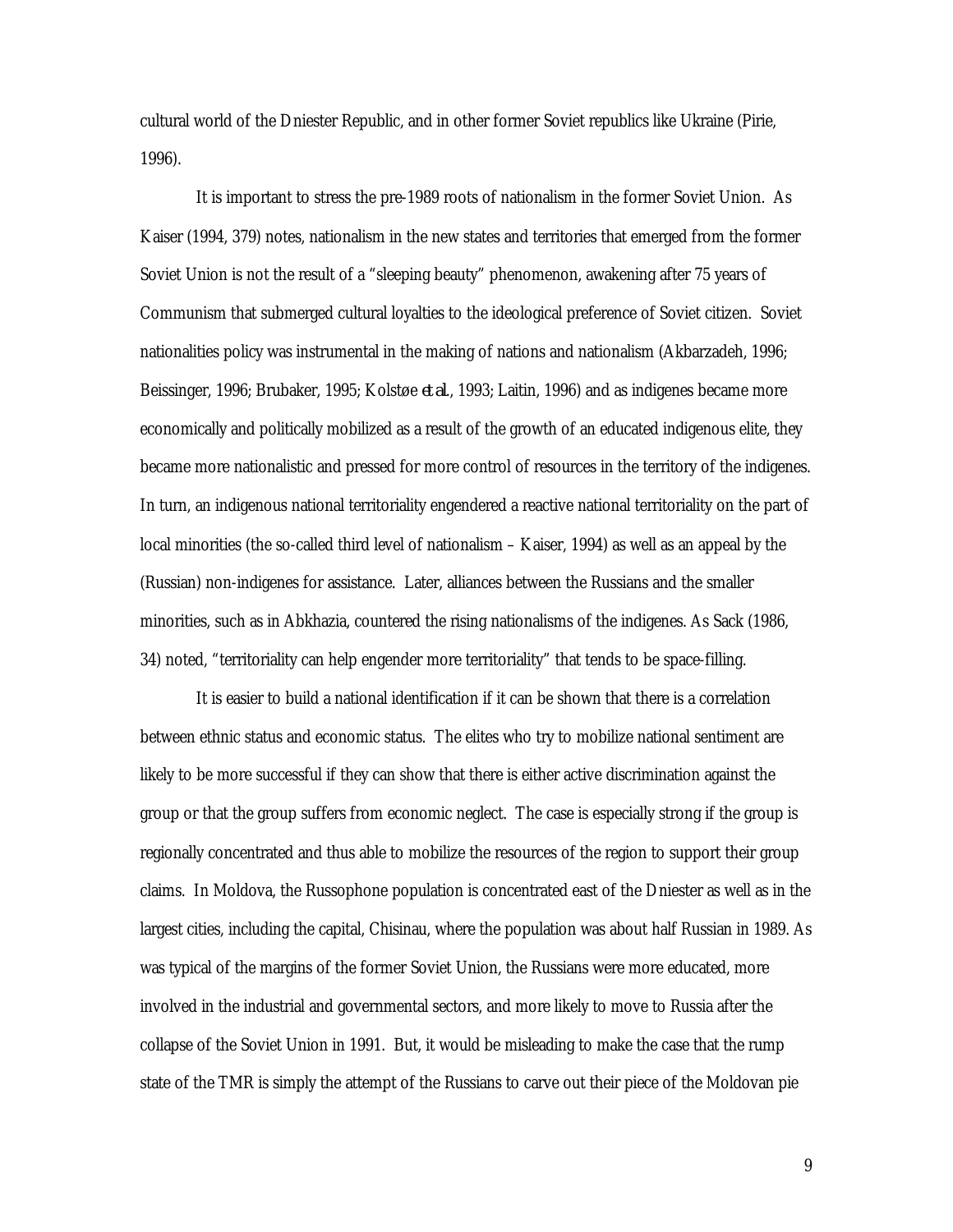in the face of a resurgent Moldovan nationalism. The fact that the TMR regime seems to enjoy widespread cross-ethnic support in their autonomous region suggests that other groups are worried about the policies of the Moldovan state, fear the loss of economic status, have been mobilized to support the Russophones or some combination of these motivations. In any case, the TMR situation is not a simple case of majority versus minority nationalisms.

#### **Recent Population Developments in the TMR**

Cossacks occupied the southern lands of the present-day Transniestria until 1812, a time when the Russian frontier ran along the Dniester. After the Cossacks were subsequently transferred to the Kuban in the North Caucasus, their village populations were mostly replaced by incoming Moldovans. After 1812, the protection of the Russian forces allowed for the consolidation of Moldovans (many came as refugees from Bessarabia), as well as Bulgarians in the south of presentday Transniestria. Russian and Ukrainian migrants followed suit and sizeable cities, including Tiraspol, appeared in the mid nineteenth-century.

At the time of the last Soviet census in 1989, the population of the TMR was approximately 750,000, comprised of 39% Moldovans, 23% Russians, 26% Ukrainians, and 12% Bulgarians, Jews and others. In the larger Moldovan Socialist Republic, there were 13.9% Ukrainians, 13% Russians and 3.5% Gagauzians, with ethnic Moldovans accounting for just over two-thirds of the total. In the region east of the Dniester, the ethnic Moldovan population was largely concentrated in villages lying on the banks of the Dniester and they constituted 60% of the rural population and only 25.6% of the urban dwellers (Figure 2a). By contrast, Ukrainians were 22% of the rural population and 32.7% of urban inhabitants and Russians were 12.6% of rural and 34.6% of urban populations. In Tiraspol, Russians clearly made up the bulk of the population of the Transniestrian capital - Tiraspol - where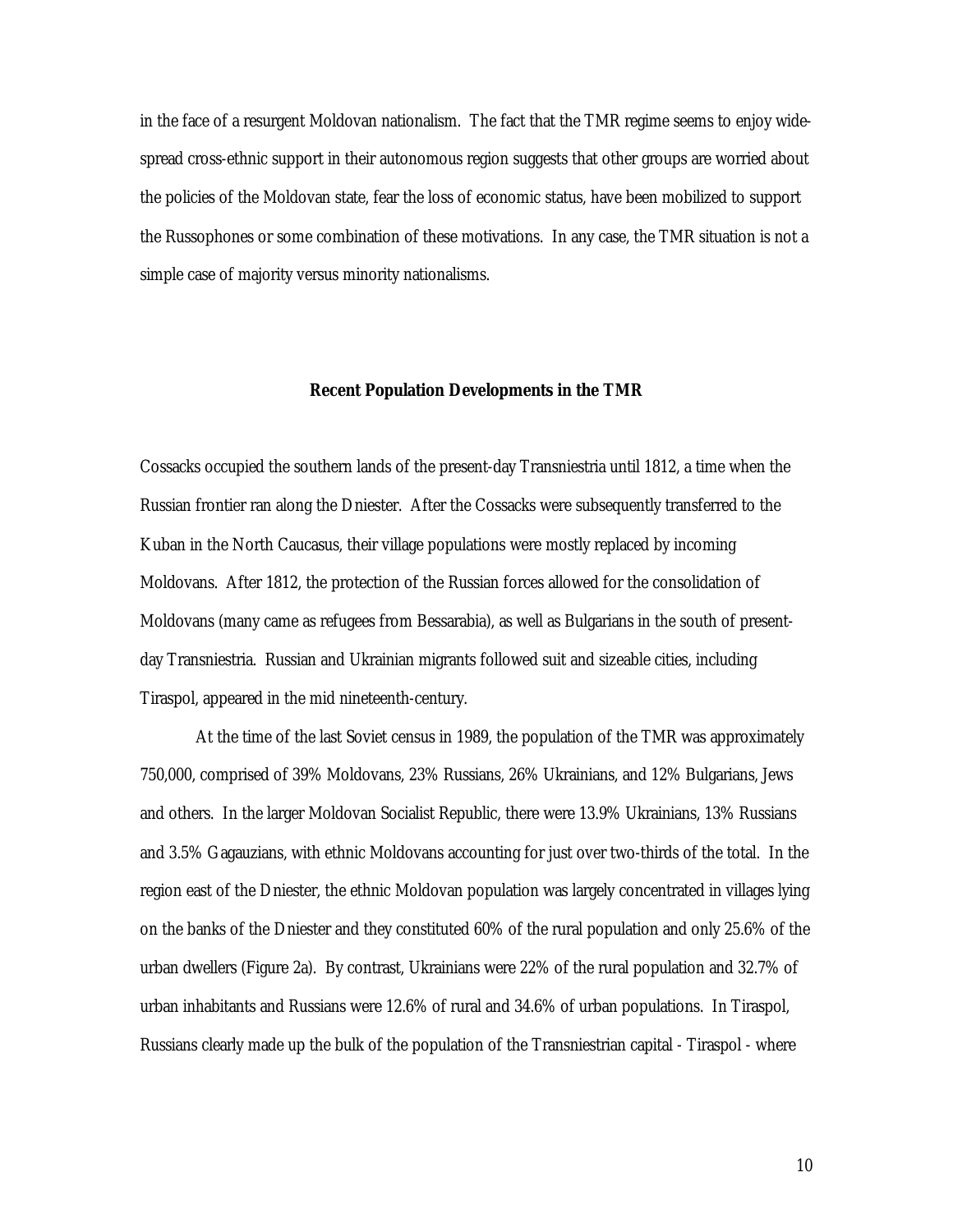they composed 41.9%, as Ukrainians totaled 31.6% and Moldovans accounted for merely 17.7% of the total inhabitants. (Figure 2a)

Over the past 70 years, the population dynamics of the current territory of the TMR show little transformation in national/ethnic composition, with the exception of a notable increase in the Russian population (13.7% in 1926, 23% in 1991). The percentage of Ukrainians has remained largely stable (27% in 1926, 26% at present), while that of the Moldovans has dropped slightly (from 44% to 39%). These changes are explained by the influx of Russians into cities of the present TMR during the period of industrialization promoted by Stalin. A concurrent urbanization of the Moldovan population was also observable during this period, increasing from only 1.4% of the inhabitants of Tiraspol in 1926. However, the Russian populations continue to dominate the urban centers, including Bendery (the second-largest city), where they make up 42.4% of the population. It is important to note, however, that until 1991, Transniestria never witnessed any ethnic-based conflicts with the Moldovans co-existing peacefully with the Russophones.

Demographic Situation since 1991: The political and military conflict in Transniestria directly resulted in a drastic decrease of its population. Before the implosion of the Soviet Union, Transniestria had been a pole of attraction of the Soviet population, even more than the rest of Moldova, due to its favorable climate, the cheap cost of living and the relatively rich consumption basket. As a result of a high natural increase of population as well as net migration, Moldova was one of the Soviet Union's few republics having abundant, though mainly unskilled, labor. In 1987, Moldova was the fourthleast urbanized of the Soviet republics (Crowther, 1991,184) and clearly fell into the middle category of Soviet republics on 1989 indicators of economic and social well-being (Bradshaw and Lynn, 1994). The republic's rate of industrialization in the last Soviet decades was high, as several large construction works commenced. The metallurgical plant in Rybnitsa, the Moldovan power station in Dnestrovsk "of all-Union importance" (a Soviet term), the canned food factories and the cotton textile plant in Tiraspol (with 8,000 jobs) all attracted new workers from Russia and Ukraine. Tiraspol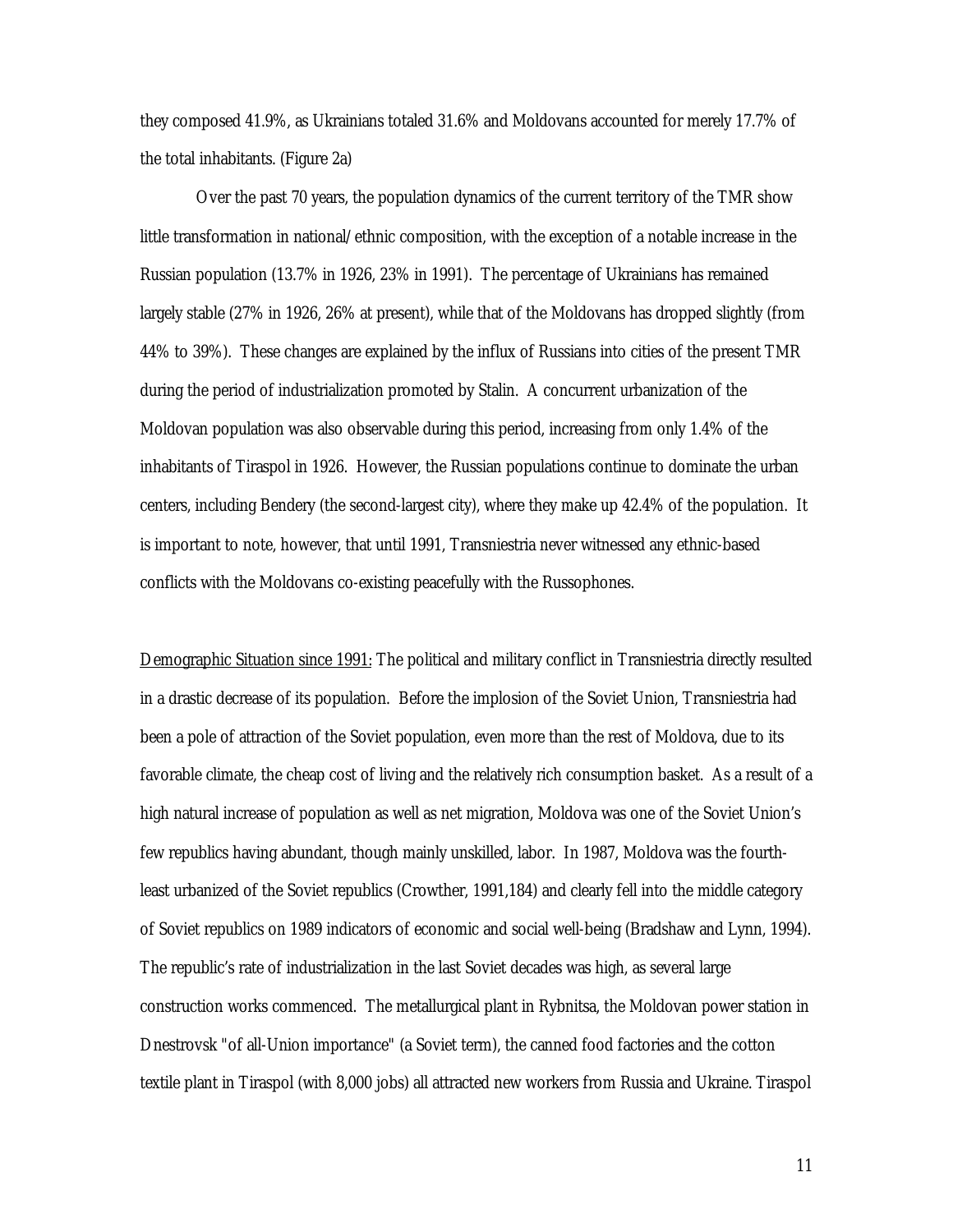is located only 100 km. from the large city of Odessa in Ukraine, which contributed to the development of its cultural attraction and to in-migration. This southwest corner of the USSR area was especially attractive for people returning after many years to the European metropole from the far North and the far East, as well as for retired military officers. These migrants felt comfortable in Transniestria because of the hegemony of the Russian language.

Between 1991 and 1997, the population of Transniestria decreased from 731,000 to 657,000, a drop of 10.4%. A decrease in absolute numbers was registered in all the *rayoni* (administrative units) of the TMR but was visible especially in the cities because of their concentration of Slavs, many of whom came to the region relatively late and are more educated and more mobile. Since 1991, despite the influx of Russian-speakers population from the rest of Moldova, all the cities and rural districts of the TMR show a negative balance of migration. In 1993, net in-migration occurred, as some of the 30,000 refugees from the Bendery and Dubossary fighting in 1991-92 returned home. The ethnic proportions of migrants are exaggerated by the cultural division of labor established in Soviet times, in which the Slavs (Russians and Ukrainians) performed the administrative tasks and filled industrial jobs and the indigenous population (Moldovans in this case) worked the agricultural enterprises (Chinn and Kaiser, 1996). Given the relative greater decline of the industrial sector, the net out-migration of the Slavs from the region is more evident.

Demographic trends in the TMR also became definitely negative. The balance of natural increase of population was unusually high in Soviet times. In 1990, the figure stood  $+6.62$  per thousand in Transniestria as a whole and +8.30 in its cities. In 1996, mortality exceeded births by 3.2/1000 in all the TMR and by 5.7 in the countryside (Krivenko and Fomenko, 1995). The separation of the TMR from the rest of Moldova interrupted traditional labor migration between the right and the left banks of the Dniester; Transniestria had traditionally experienced a positive balance of cross-river migration.

The future population trends in the TMR clearly depend on the economy, which is, in turn, dependent on the political situation. Privatization of agriculture and large enterprises has not yet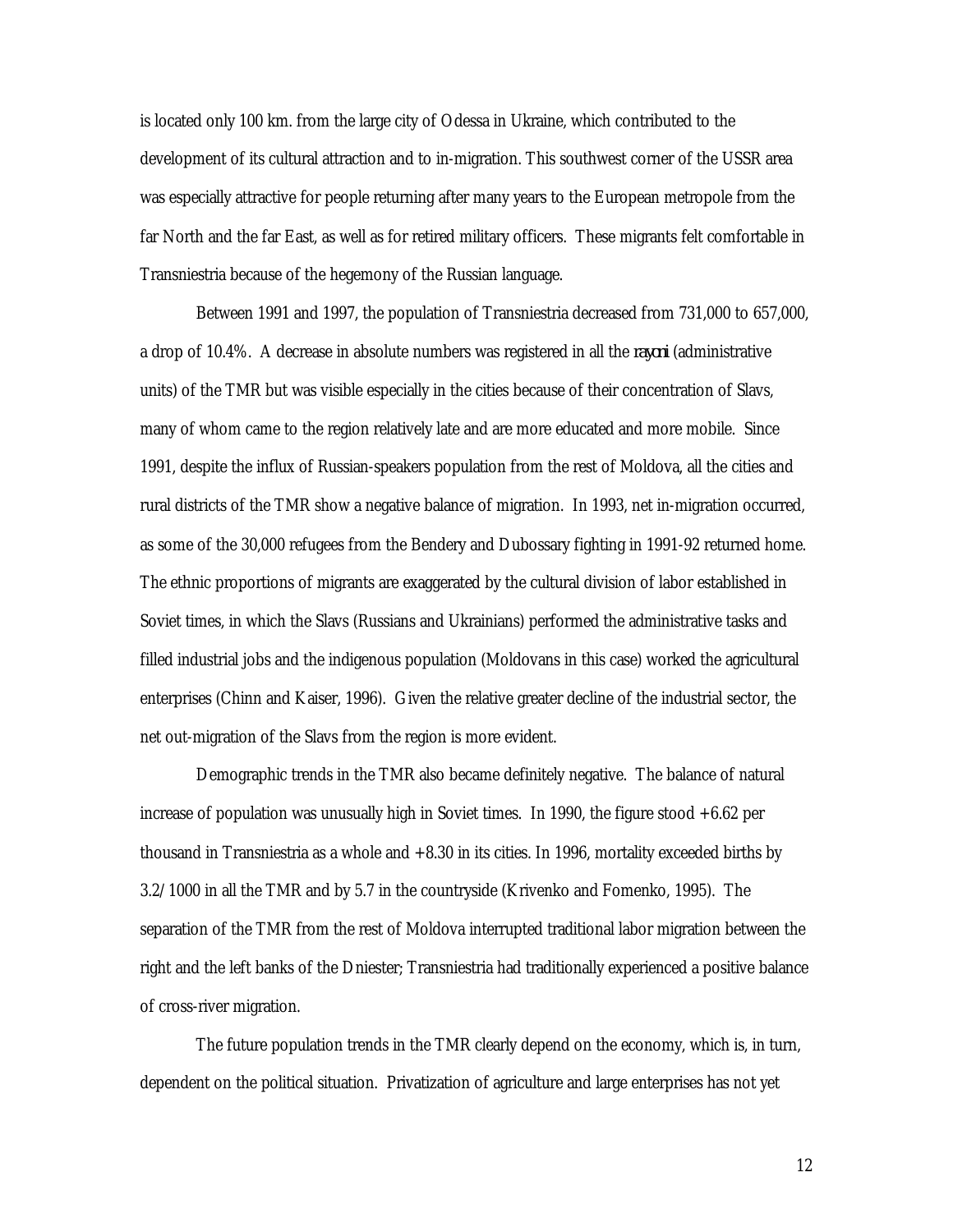begun and bread and fuel prices are fixed. The rationale is that the state does not wish to provoke "social explosion" and wishes to protect the vulnerable sectors of the population, especially the 25% who are pensioners (Interview with V.A. Kondakov, Deputy-Chief of the Department of Foreign Economic Activity of the TMR, September 26, 1997). The reliance on large local enterprises, with ties only to the export locations in the far corners of the ex-Soviet Union and with no local networks, has proven to be the most difficult economic problem facing the region after 1991 (Interview with the Chair of the Bendery City Council of Deputies, F.A.Dobrov, September 25, 1997). Until such links are re-established or alternative markets are found for TMR exports, the population is expected to continue to shrink.

#### **The Economic Base of the TMR**

The TMR is located on the fertile lands of the Dniester valley. The gentle landscape with its mild climate and black fertile soils, together with the Dniester's water resources, have created conditions favorable to irrigated agriculture. At the same time, the region is also endowed with abundant mineral resources, forming the bases of the thriving construction and metal industries of Soviet times.

Transniestria is, certainly, the most economically developed part of Moldova, accounting for 39% of its GNP and 70% of all agricultural production, though its area is merely 13% and its population 17% of the Moldovan totals. In many branches of industry, Transniestria enjoyed an undisputed monopoly within Moldova. The TMR played a key role in energy provision with its Moldovan thermal energy station (a capacity of 2.5 Mwt), as well as the hydropower station in Dubossary on the Dniester (a capacity of 40 Mwt). In the metallurgical industry, the big steel mills at Rybnitsa (700,000 tons of rolled metal a year) was dominant, with other important activities in cement production, as well as various types of mechanical construction, electronic goods, textiles and food processing. In the agricultural sector, the bulk of fresh fruit and vegetable production - as well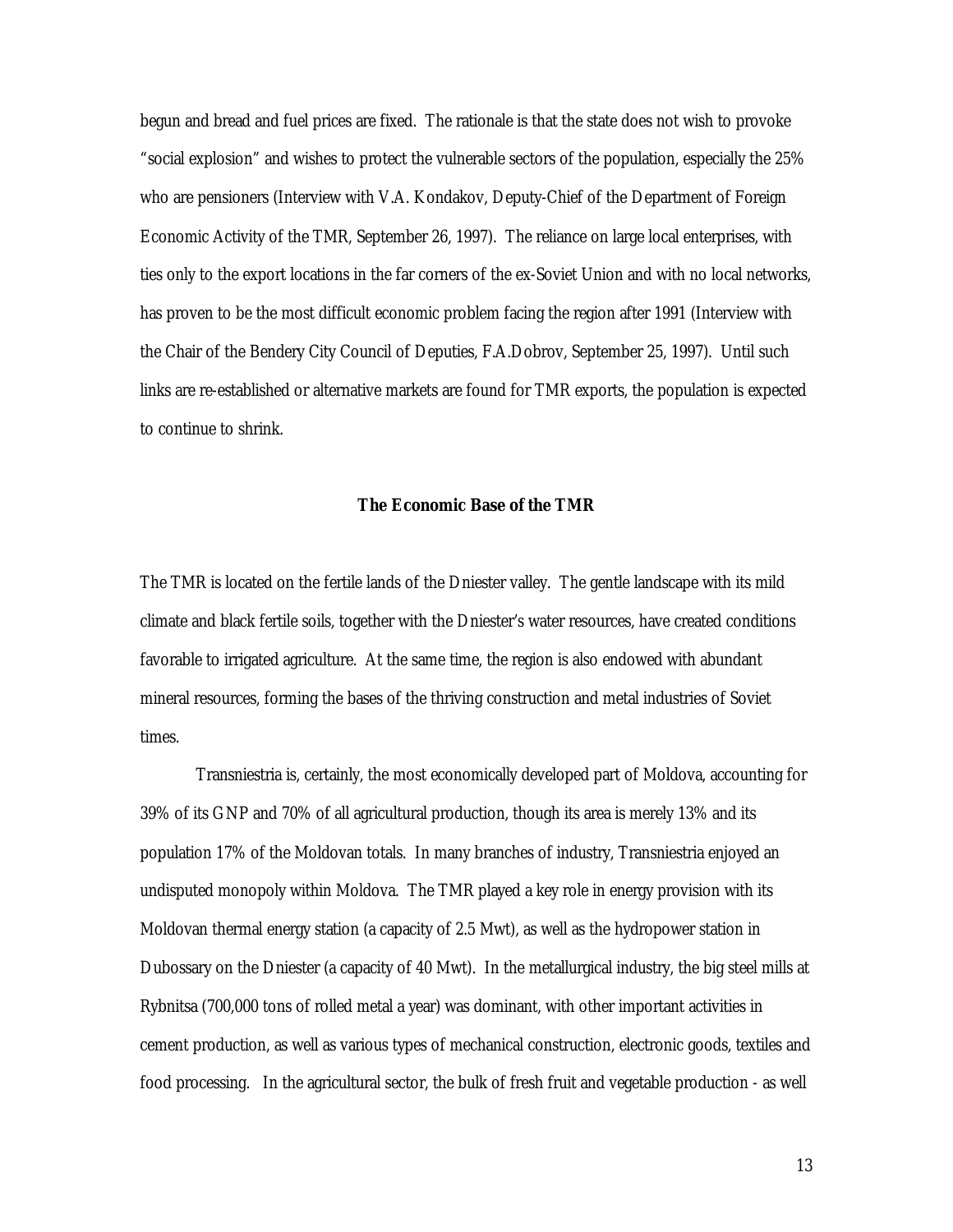as the production of canned goods - was similarly concentrated in Transniestria (Tiraspol, Bendery). Thanks to the development of irrigation capabilities, this region had become extremely specialized and a key player in the export markets of all of the former USSR and was especially known for the export of canned fruits and vegetables.

Despite the consequences of the 1991-92 war, the ensuing economic crisis and isolation from traditional markets, the Transniestrian economy was in much better shape than that of Moldova or other CIS republics in the early 1990s. The GNP grew by 4% between 1991 and 1994 at a time of widespread decline elsewhere in the CIS. Home construction in 1993 beat all records in the post-Soviet space due in large measure to the rebuilding of damage in the 1991-1992 war. A large number of "mixed" enterprises created in conjunction with Russian capital were also established (*Rossiiskie Vesti*, March 17, 1994).

Despite these growth figures, traditional economic links between the TMR and the Eastern partners remained problematic because the absence of a common boundary with Russia makes it very difficult to include Transniestria within the rouble zone. The exclave nature of the TMR economy came back to haunt the region in 1994. In August 1993, the Russian Federation decided to establish its national currency and Transniestria was inundated with old Russian roubles. To avoid an economic disaster, the central bank of the TMR acted quickly to establish its own "semi-currency": each old Russian rouble was thus stamped with the portrait of the famous General Souvorov. The rate of the "souvorov" *vis a vis* the Moldovan lei, the Ukrainian coupon and the Russian rouble remained relatively stable but high inflation required frequent escalation of the denominations. In September 1997, an exchange of \$300 yielded a shopping bag full of small bills, totalling 26 million TMR roubles, a rate of about 850,000 per dollar.

The principal communication axes and the major gas and oil line that link Moldova with the countries of the CIS also pass through Transniestria. Since almost all of the bridges on the Dniester are also located within Transniestria, the area is certainly well aware of its unique geographical location, a fact certified in 1991 by the railroad blockages enacted by women in the TMR that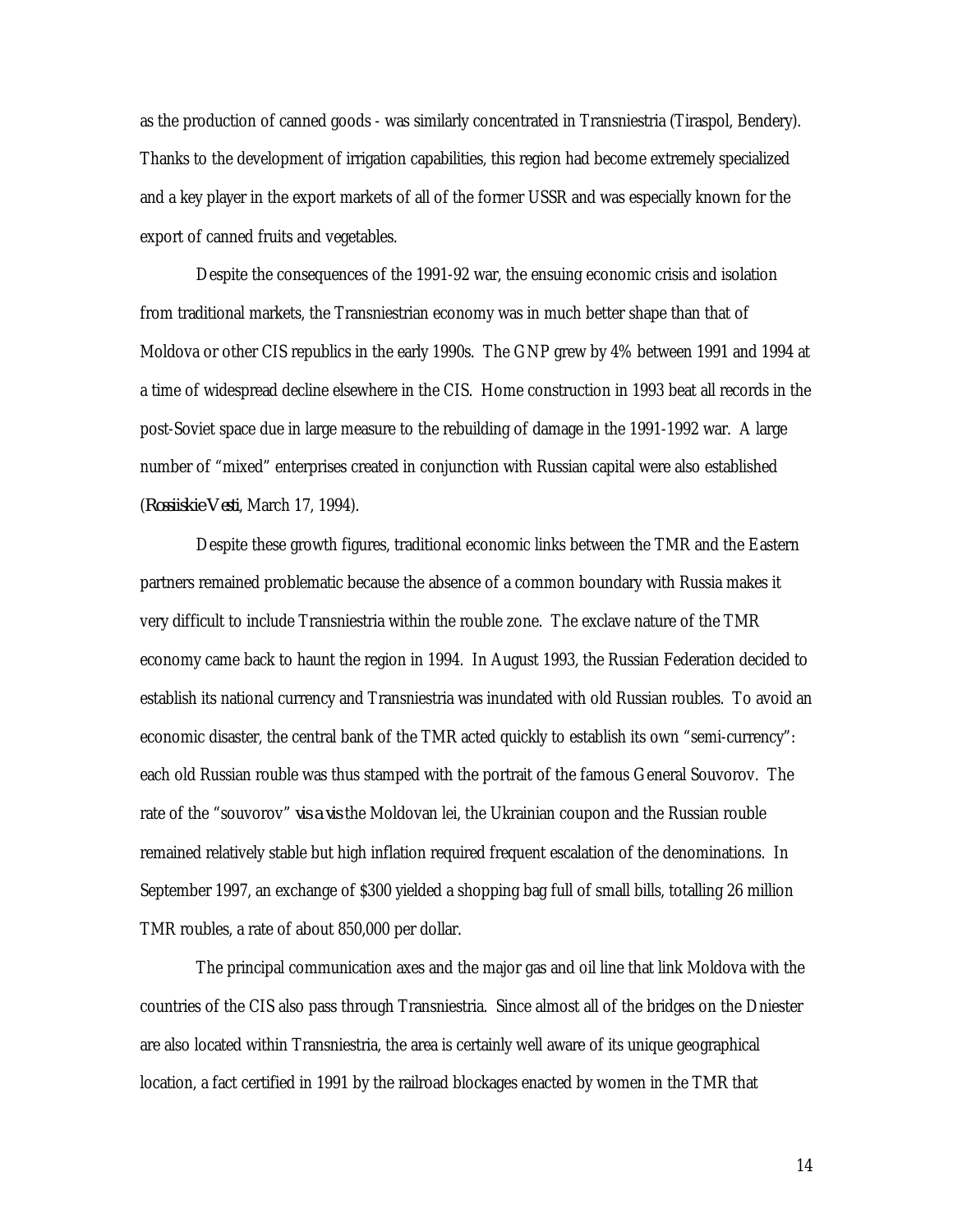paralyzed the entire Moldovan state. While there is a chance that the Transniestrian economy can survive without any contact with the rest of Moldova, the latter state, however, needs the cooperation of the TMR for transport and economic communications. Unlike the TMR, which receives no foreign aid, Moldova currently gets over \$100 million a year in Western assistance. On the other hand, the International Monetary Fund has rejected the application of the TMR for a loan.

Current Economic Situation: The industry of Transniestria included some unique large plants which were key elements of the needs of the Soviet economy. These included the parachute silk and electric cable plants in Bendery, and a plant in Tiraspol producing explosion-safe electric machines for oil and gas pipes, coal mines, and nuclear power stations (Table 1). The industry of the TMR continues to depend heavily on exports. Despite the economic blockade, the decrease in industrial production in the TMR since the disintegration of the Soviet Union is comparable with Moldova as whole, though the Transniestrian leadership succeeded in delaying economic collapse by partly maintaining fixed prices and supporting agriculture (Table 2). The establishment of the Transniestrian currency in 1995 was marked by a very difficult year for the TMR, but in 1996-1997, the situation stabilized and did not differ significantly from the economy of Moldova as a whole. On the one hand, the region is vulnerable to demand outside its borders but, on the other, it has seen increased incomes in hard currency from exports of competitive goods, especially of rolled metal from the new plant in Rybnitsa.

Unlike the rest of Moldova, Transniestria is an industrial region, with about half of the industrial production concentrated in the capital, Tiraspol (Atlas of the Dniester Moldavian Republic, 1997, 15) (Figure 2b). Seventy-nine percent of the active population is engaged in industry, construction work or the tertiary sector, with industry as a whole specialized in labor-consuming, and non raw material-consuming activities (Table 1). Before 1991, the food industry was the main industrial branch not only in Moldova but also in Transniestria (37% of industrial jobs) with engineering second and the food industry in third place (15%). Half of the industry consisted of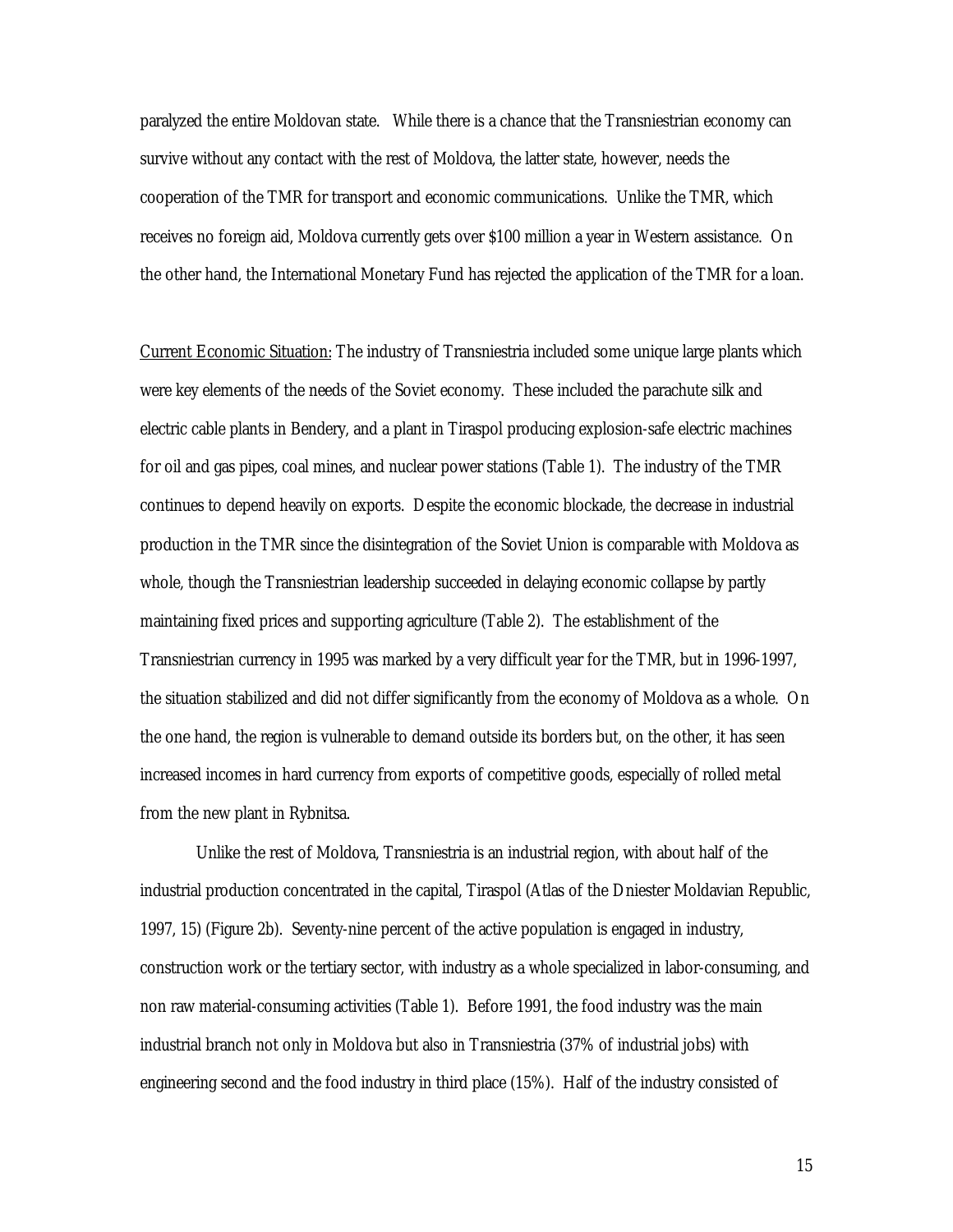large and medium plants, a concentration that proved to be a weakness after the disintegration of the USSR. Among these casualties were the huge can factory, "The First of May" in Tiraspol (the largest producer of vegetable and fruit cans in the former USSR), and the cotton textile plant also located in Tiraspol, which employed several thousand people but has now lost its source of raw materials in Central Asia. Few in the TMR believe that there is a chance of reviving this economic link.

The specialization of the TMR industry made it vulnerable during the transition. As elsewhere in the former Soviet Union, the textile, clothing and shoe industries were uncompetitive after the removal of Soviet administrative limitations and custom barriers, while the engineering sector suffers from lack of investments. The industrial production of the TMR since 1991 has thus fallen by 58.2%, more than in Russia, especially in the 1991-1995 period (Table 2). Industrial enterprises prefer to store their products even when they are not able to pay salaries to workers and, according to official statistical data, the number of industrial jobs decreased in the 1991-1997 period by 12,000, by 5,000 in transportation and by 1,500 in agriculture (Krivenko, 1996).

Within the Moldovan SSR, the TMR produced 38% of vegetables and 23% of fruits. However, as a result of difficulties with falling demand in the CIS countries and lack of investment, agriculture capacity has been seriously undermined, with enormous decreases evident in all food sectors (Table 3). The decrease of production was especially visible in the export-oriented industrial branches of agriculture - vegetables, fruits and sunflowers. Unfortunately for the TMR, its large can plants were supplied with raw materials from neighboring Moldovan districts just across the Dniester. Though the supplies have not stopped completely because the Moldovan side is also interested in exchanges,they have become much more unreliable. In February 1997, Moldova imposed a 20% tax on agricultural raw materials "exported" to can plants in the TMR. Though the decrease of production is mainly due to low demand, the new tariff was one of the reasons why the dairy plant in Bendery dropped its imports from Moldova from 210 tons of milk to 15 tons (Interview with the Chair of the Bendery City Council of Deputies, F.A.Dobrov, September 25, 1997). Another example of post-1991 adjustment is the supply of sugar . There is one sugar plant in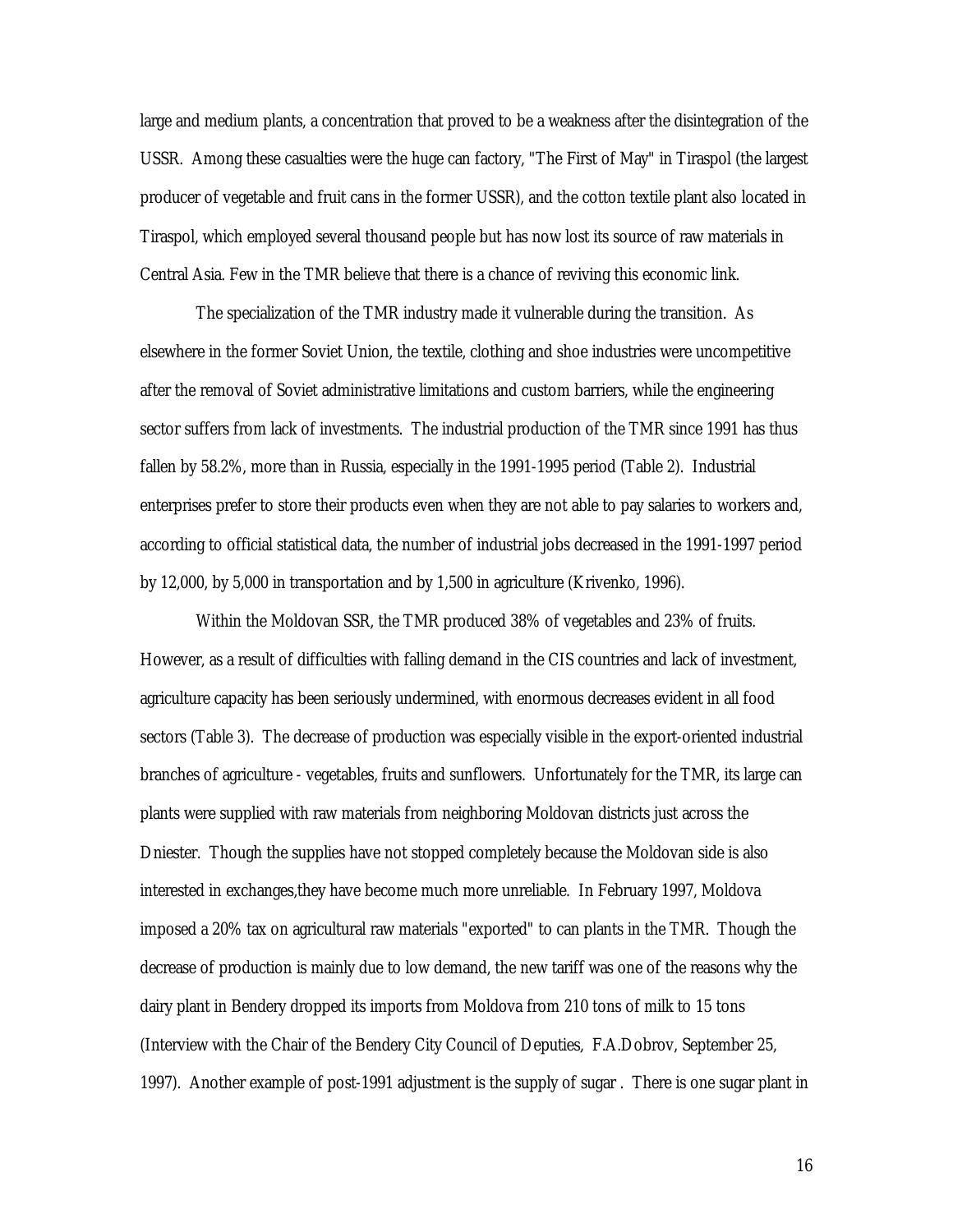the TMR in Rybnitsa, and the TMR was a net importer of sugar and vegetable oil before 1991. After the *de facto* secession from Moldova, the use of arable lands in the TMR has been considerably changed so that hectares under sugar beet and sunflower have increased and garden plots decreased.

With respect to foreign economic relations, recent data (first half of 1997) show that the TMR had a positive balance of the foreign trade in the order of \$20 million, with 54% of total production exported (Interview with V.A. Kondakov, deputy-chief of the department of foreign economic activity of the TMR, September 26, 1997). Continuing the trend of integration into the economic complex of the USSR, the TMR depends heavily on trade with the other CIS countries, especially Russia and Ukraine. In 1996, the share of CIS countries in exports was 76.2% and 83.2% in imports (*Pridnestrovskaya Moldavskaya Respublika* v 1997). These ratios, though high, are down from 94% and 83% from the respective 1992 figures (Atlas of the Transdniester Moldovan Republic, 1997) so that some diversification in trading relations is becoming evident. Before 1991, about 72% of the goods exported from the territory of Transniestria were directed to the Russian Federation, and even now, Russia remains by far the main destination of Transniestrian exports (61-63%). Among "foreign" economic partners of the TMR, Moldova places second just ahead of Ukraine, with 12% of the totals in 1996.

Currently, the TMR has economic agreements with 38 subjects of the Russian Federation but the orientation to the Russian market inherited from the Soviet times aggravates the economic situation in the TMR, since Ukraine places different obstacles for transit via its territory. Ukrainian custom services charge an insurance payment in hard currency for transit of TMR goods equal to 130% of the cost of the good as a guarantee that it will not be sold on Ukrainian territory and a similar rule has been established in Russia as well. High rail charges, often resulting in a noncompetitive ratio between quality and price, and other bureaucratic obstacles made it difficult for the TMR to export its traditional agricultural products to Russia, especially beyond the Urals, and to the Baltic states. Transniestria imports mainly oil and other fuels, mostly from the refineries in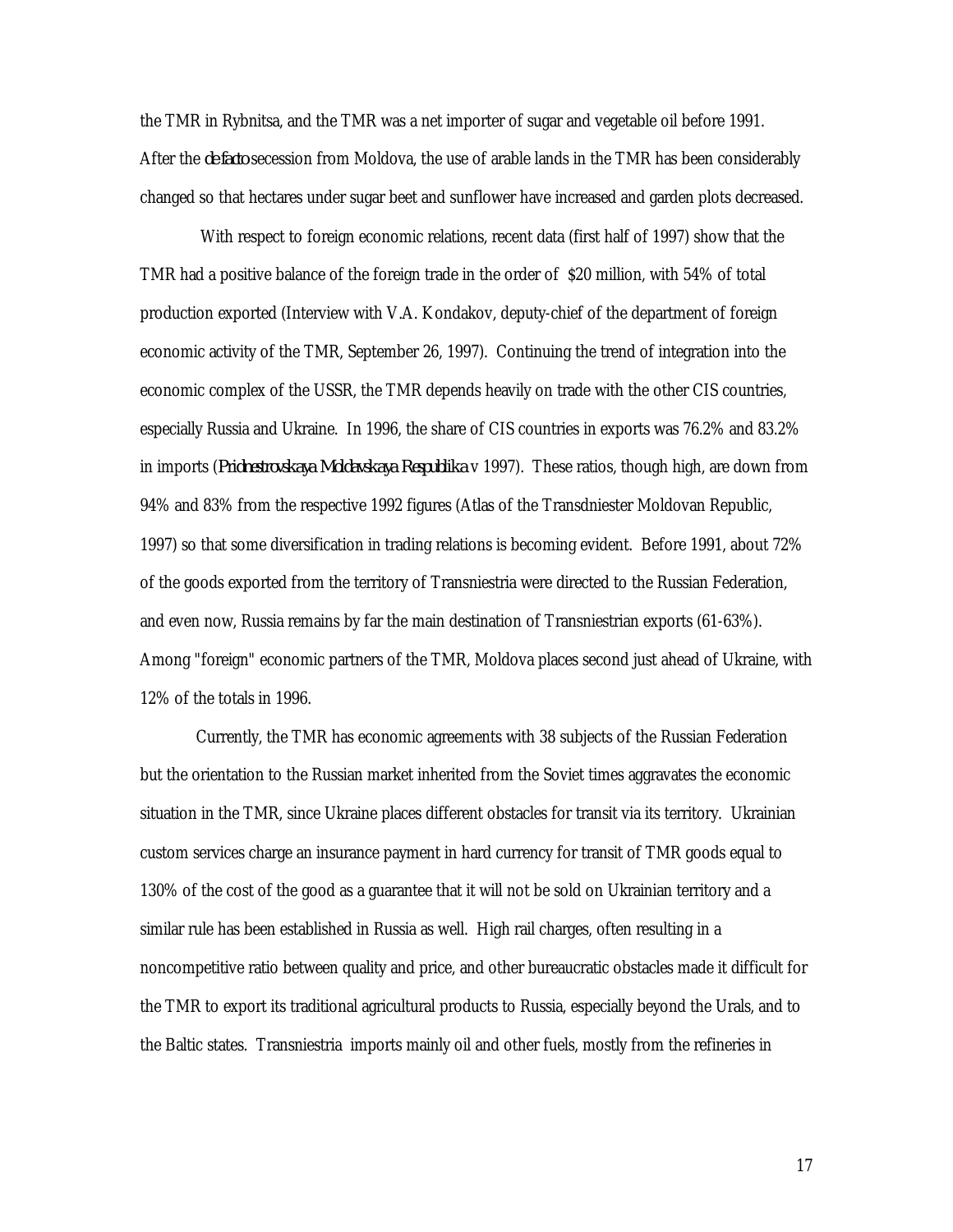Odessa and Kremenchug (Ukraine) and from Russia, as well as timber, chemicals, consumer goods, meat and grains.

Of course, the official statistics reflects only a part of the Transniestrian reality. It comes as no surprise that the population of this multi-ethnic, narrow strip of land between Ukraine and Moldova survives to a large extent due to the proliferation of "black" (illegal) and "gray" (foreign) trade and smuggling, and to the activity of the so-called "*chelnoki*" (shuttle traders) who move large quantities of goods across the new international boundaries. Added to these unofficial activities is currency speculation and, even in official exports, barter constitutes about 60% of the total (Interview with V.A. Kondakov, Deputy-Chief of the Department of Foreign Economic Activity of the TMR, September 26, 1997).

Characteristically, the pressure of economic realities pushes both Transniestria and Moldova to cooperation. In 1997, Moldova led among the "foreign" partners of the TMR in trade increase. Since 1995, there have been several meetings between customs officials of the two sides. They have agreed that transit goods for Moldova crossing the Transniestrian territory are accompanied to the border and that Moldovan custom officials and border guards would leave the Ukrainian railway station of Razdelnaya on the main Kiev-Chisinau line (Figure 1b). In September 1997, this station was probably the only border crossing with controls carried out by three sides - Ukraine, Moldova and the TMR -all on Ukrainian territory. In 1998, further agreements on confidence building measures were signed and implemented consequent on an agreement in May 1997 that included reopening of the Dniester bridges.

 The TMR has often been labeled, in Western and in liberal Russian newspapers, as "a reserve of communism" or "a communist nest", an obscure corner of the former USSR where state economic controls are still the norm, where one-party rule continues and where democracy is nothing more than a charade of elections (Sawyer, 1994; King, 1994; Ionescu, 1996). This is a charge strongly denied by government officials (Interview with V.I. Atamaniuk, Vice-Speaker of the Parliament of the TMR, September 25, 1997). It is certainly true that the Transniestrian government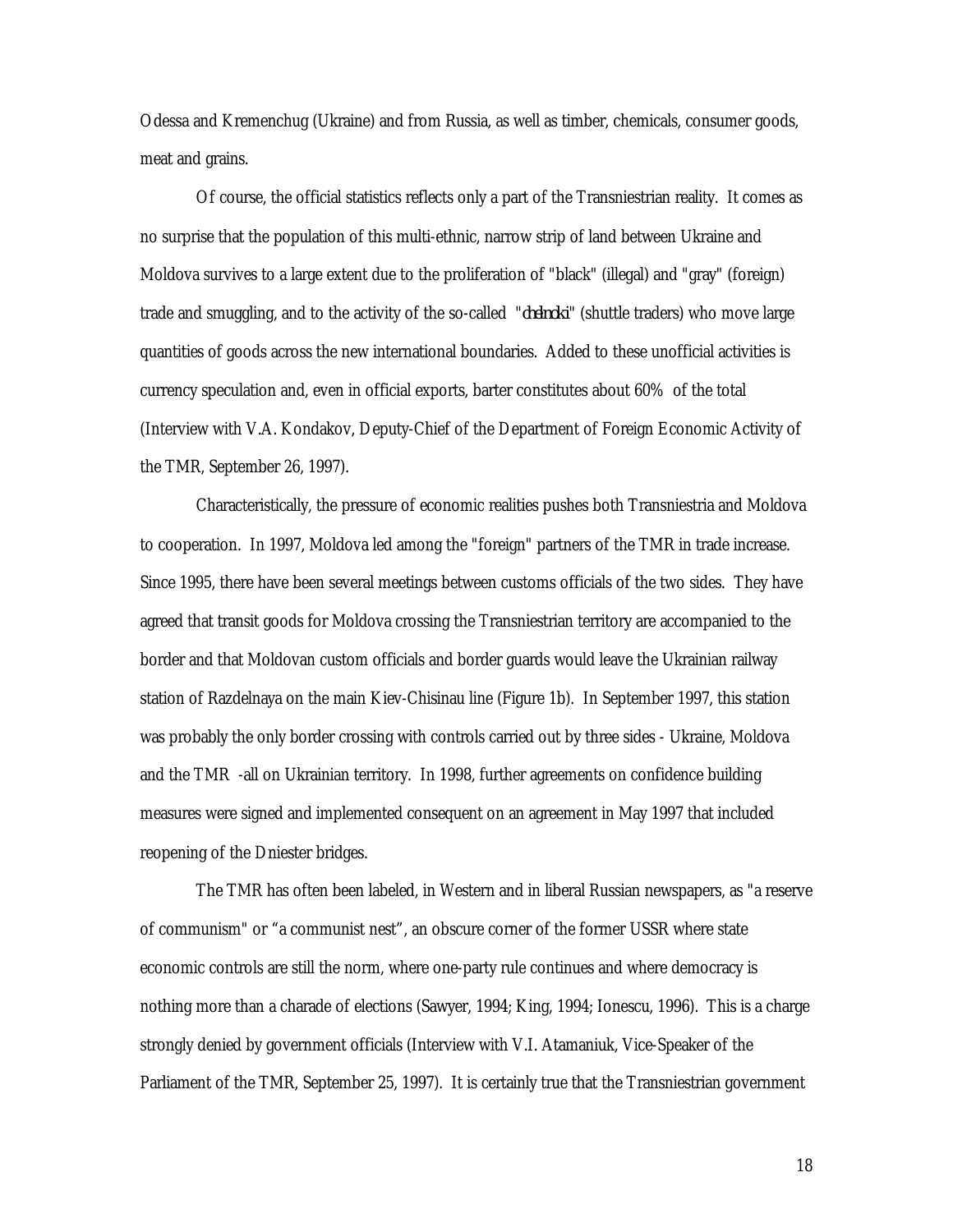was in no hurry to privatize its economy, especially its large industrial enterprises; it continues to support "*kolkhozes*" (collective) and "*sovkhozes* ("Soviet") agricultural enterprises, and subsidized consumer prices. By September 1997, most retail trade and services were privatized, and the Transniestrian leadership has started the process of public-private partnerships in some industrial plants. According to their official economic conception, the TMR will try to build a "socially oriented economy", with step by step reforms (Interview with V. Atamaniuk, Deputy Speaker of the TMR, September 25, 1997). The national economy is now divided in three parts. The "strategic", exportoriented subjects (mainly large industrial plants) will be shared with private investors, but majority shares will remain in the hands of the state. The most dynamic, intermediate level of activity will belong both to the state and to private owners but can be mixed; while the third level - retail trade and services – has been allocated to private investors.

Like most regions of the former Soviet Union, both Moldova and the TMR have seen catastrophic falls in the order of 50% or more in the output of industries. It is more difficult to calculate the drop in agricultural production but it is clear that traditional markets have not been replaced by new buyers. The street markets in Tiraspol are certainly more poorly provided in the range and quality of food products than other Russian cities of the European zone and the Tiraspol markets seem more similar to those east of the Urals. It is clear that economic decline has been exaggerated by poor political relations between neighbors and the disruption to local exchanges caused by the political strife. Though the confidence-building measures between the TMR and Moldova are slow in taking hold, it is in the interest of both parties to decrease dependence on external markets. Especially for the TMR, economic dependence on Russia makes the region vulnerable to political pressure from Moscow.

#### **The Crisis and its Aftermath**

In August 1989, the Moldovan parliament adopted an amendment to the Constitution of the Republic stipulating that the Rumanian language would become an official state language and would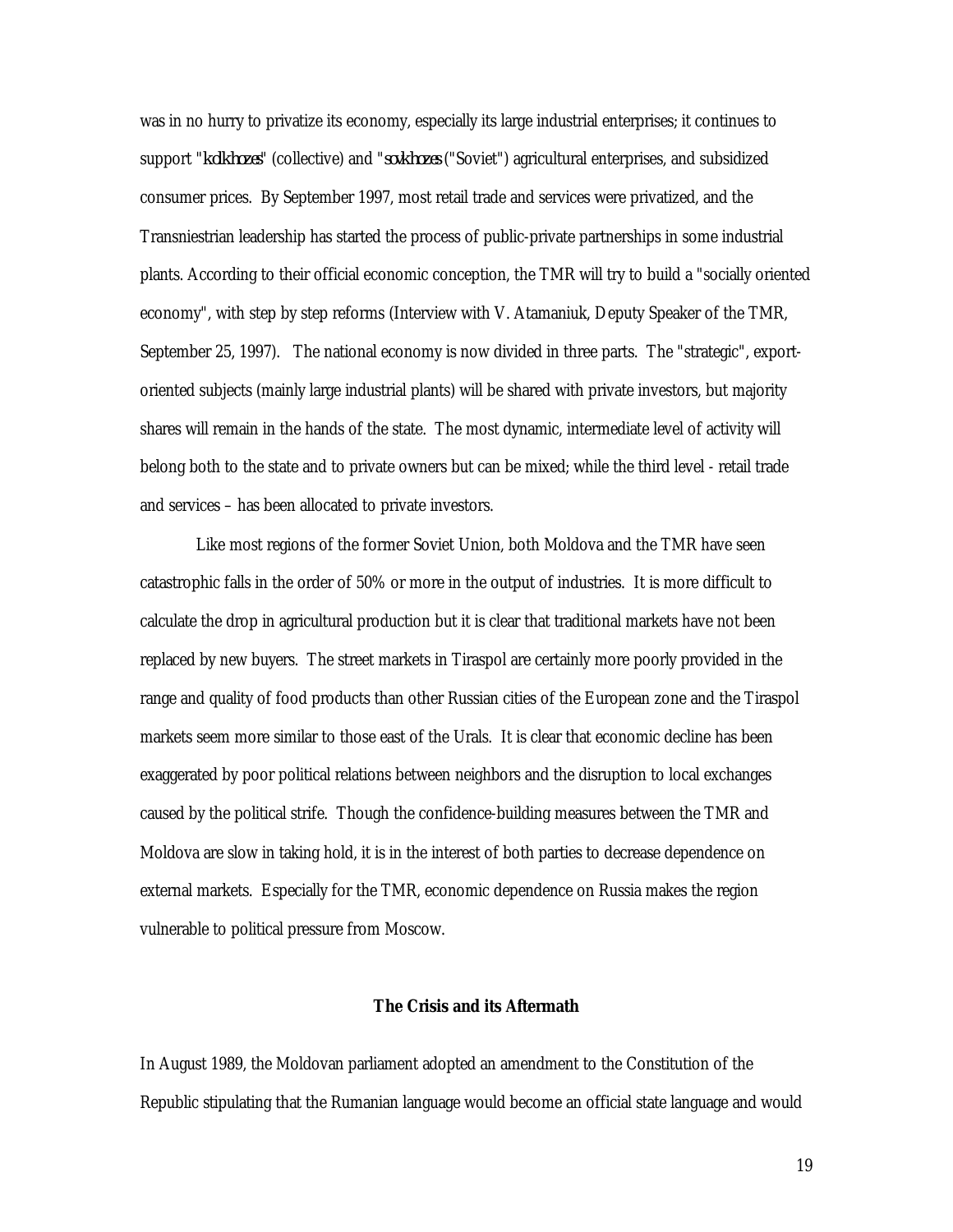be written in Latin script. The Soviet Union had worked assiduously to separate Moldovan and Rumanian and to stress script (Cyrillic and Latin) and dialectical differences, while encouraging Moldovans to promote their own identity. In the new parliament that was elected democratically in March 1990, the nationalist forces, claiming to be the "true" democrats and opponents of the Communist regime, proclaimed the sovereignty of the republic and adopted citizenship and language laws that were considered discriminatory by the Russophone population. Though the new laws promoted "romanization" in social and economic life, they were much more lenient than similar laws adopted at the same time by the Baltic republics. Russophones in certain occupations would thus be constrained in the new Moldova to learn the new official language of Moldova, now with Latin script. (Chinn, 1997). The government also acted to replace officials of Slavic origin with representatives of the titular population, a move perceived as a threat to the status of Russians and Ukrainians. Despite the attempt, the percentage of Moldovans in government posts in the country (50.6% in 1990, 54.9% in 1992) continued to remain lower than their share of the total population.

In the course of the academic year, 1991-1992, the percentage of Russian-language secondary schools dropped from 51.3% to 43% (International Interim Report, 1992). In normal times, such a decrease could be interpreted simply as a necessary adjustment of the school system to reflect the demographics of the population since during Soviet times, a considerable number of Moldovan parents wanted their children to attend Russian-language schools in order to help their career prospects. In 1992, however, following the declarations of the top echelons of government officials as well as those of the Popular Front that held power in Chisinau, the precipitous drop only acted to worsen the crisis.

The central authorities in Chisinau ignored the protests against the language policy that were largely concentrated in Transniestria and which later transformed into mass strikes. The workers of the large industrial enterprises east of the Dniester elected strike committees in August 1989 that, in turn, came together under the auspices of the United Council of Work Collectives (UCWC) to oppose the policies coming out of Chisinau. It is these strike committees that began the movement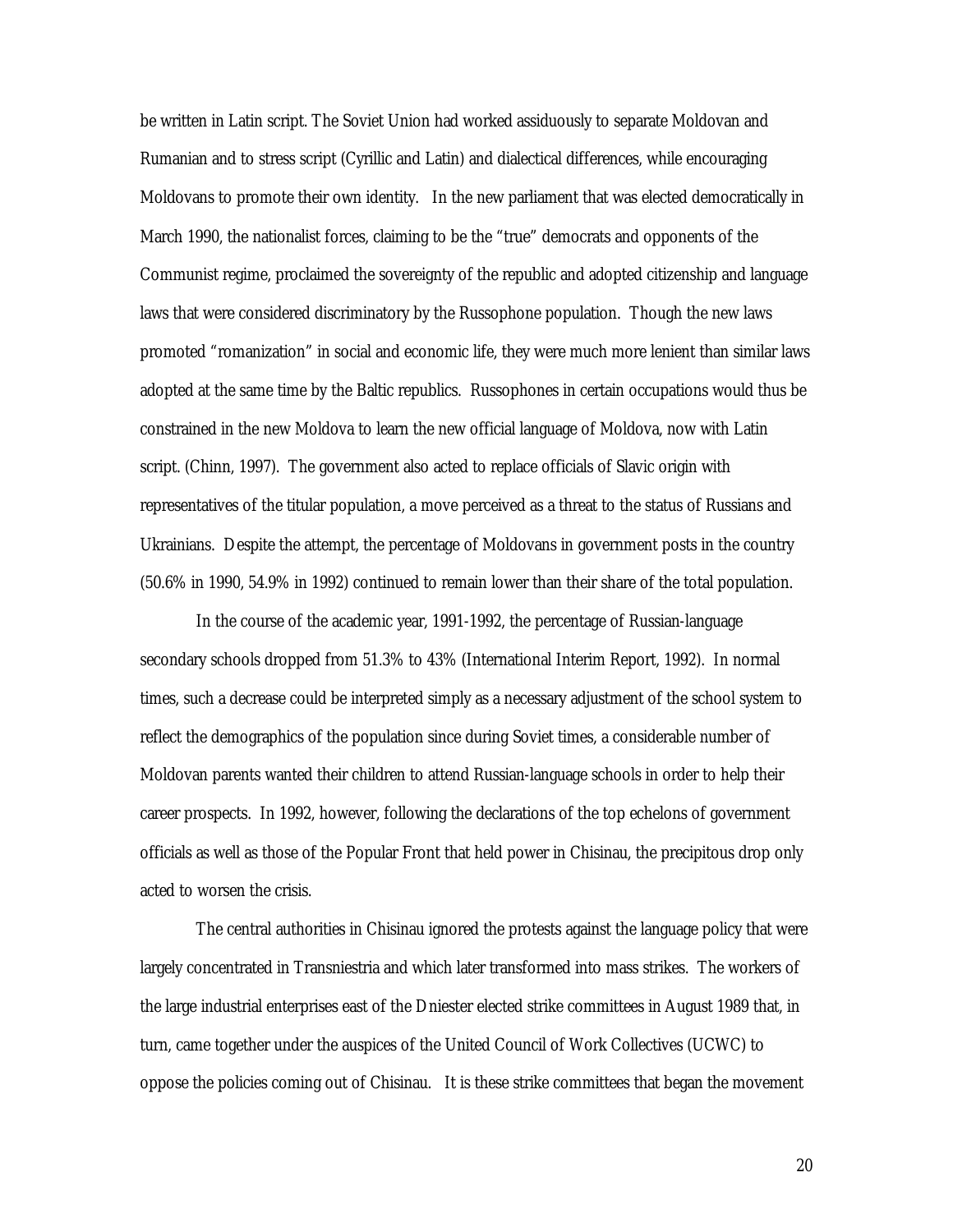that eventually led to the TMR. In January 1990, a referendum in the region approved the autonomy of Transniestria (more than 90% support in Bendery and Tiraspol) and on September 2, 1990, the UCWC proclaimed the creation of the TMR. This proclamation, however, did not immediately amount to Transniestria effectively leaving Moldova. In March 1991, more than 93% of the TMR voters supported the continuation of the Soviet Union. In August 1991, the leaders of the TMR lent their support to the coup in Moscow, partly because of shared ideological orientations but also in hopes of obtaining the support of the old Communist elite in the fight against Chisinau. By contrast, the Moldovan leadership backed Boris Yeltsin. On August 27th, 1991, after the failed putsch in Moscow, Moldova declared independence from the USSR.

At the same time, the situation was also deteriorating in Gagauzia**<sup>4</sup> ,** another of the selfproclaimed republics of Moldova. The two recalcitrant republics lent each other more than merely political support with Transniestria lending armed support to Gagauzia when the latter was threatened with impending invasion from Chisinau. Unlike Transniestria however, Gagauzia is made up of the rural and largely poor lands of the Budjal in the south of Moldova, while its Turcophone population is not numerous and lacks key urban centers, factors rendering it more dependent on the Chisinau authorities. Since the early 1990s, the Gagauze have been consistently promised a measure of autonomy (Chinn, 1997).

The important steps in the escalation of the conflict occurred in Autumn 1991, when the paramilitary wing of the UCWC transformed itself into the "guardians of the Dniester" and Tiraspol called up "worker militias". Such paramilitary structures could not coexist peacefully with the security forces of a Moldovan state that was attempting to enforce the laws made in Chisinau. Bloodshed began in November of 1991, when "worker militias" attempted to take control of police forces in Dubossary, an event that triggered the conflict between Moldova and the TMR several weeks later and intensified in May of 1992. (Table 4). Another key episode in the conflict occurred in the TMR exclave of Bendery on June 19th, 1992, when armed convoys from Chisinau attempted to take control of the town. Between 500 and 1000 people were killed and 60,000 – 100,000 refugees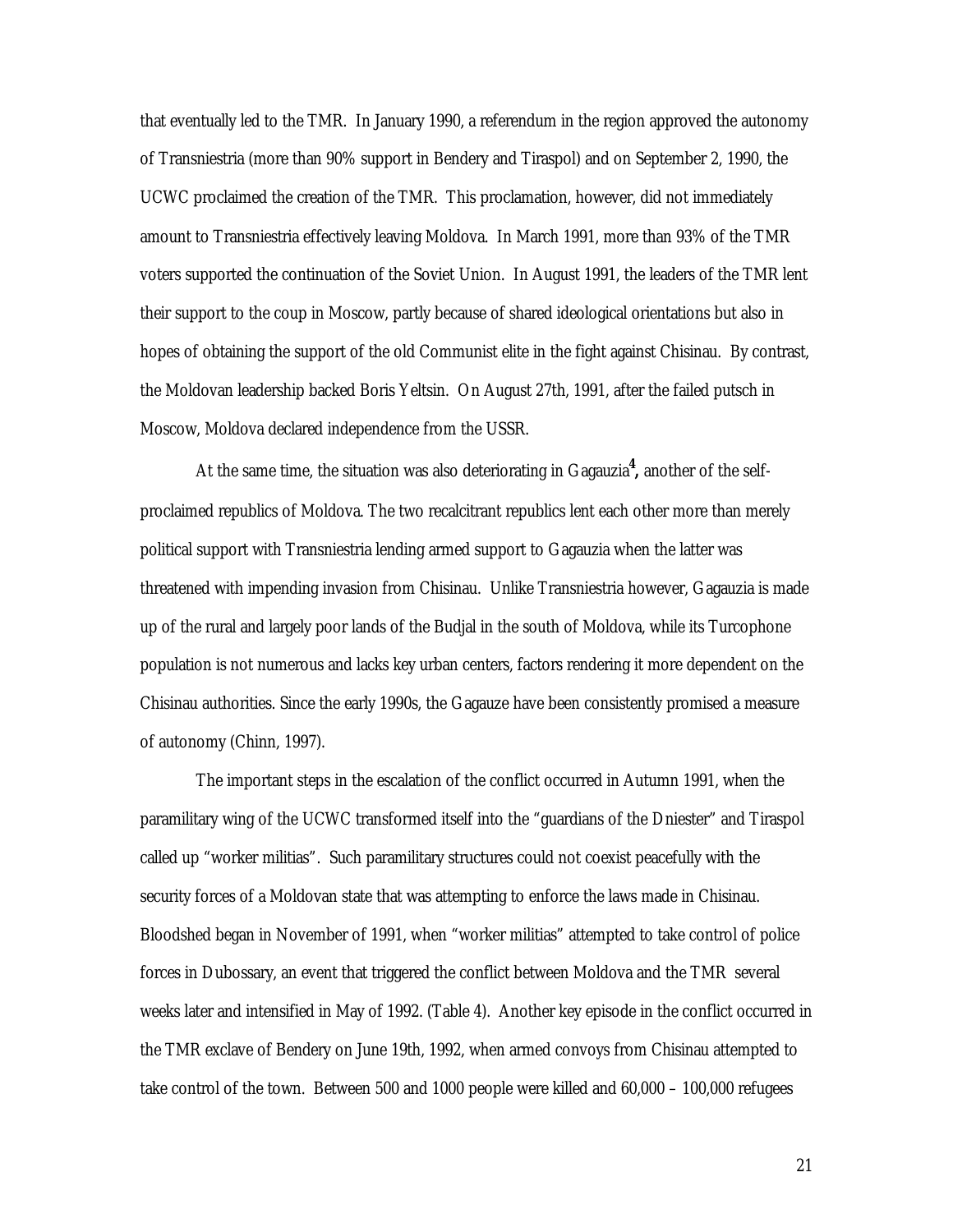are estimated to have fled over the Moldovan frontier into the Odessa oblast of Ukraine following the bloodshed of mid-1992 (*Izvestia*, June 25, 1992; International Interim Report, 1992). After some initial hesitation, the TMR was openly supported in its struggle by the Russian  $14<sup>th</sup>$  Army stationed in Transniestria and it is widely believed that the use of 14th Army tanks in the battle for Bendery turned the tide (Gray, 1992; Kolstø e *et al*., 1993, 988). Russian forces had provided the TMR fighters with artillery as well as tanks and openly took sides after the assumption of 14th Army leadership by General Alexander Lebed. Most of the 14th Army soldiers were local recruits and could see themselves as defending their homeland. Chisinau, on the other hand, was undoubtedly aided in its efforts by Rumanian arms exporters as well as by external military advisors.

In July 1992, Russia and Moldova signed a treaty that called for the separation of the armed forces of both sides within a period of seven days, and created a trilateral governing commission made up of Moldova, Russia and Transniestria. This commission had at its disposal armed forces furnished by all three countries. Following the terms of this treaty, Russia sent in special peacekeeping forces (separate from the 14th Army) into the conflict zone. The neutral status of the 14th division was, again, reasserted, with its status and time of departure to be negotiated by Moldova and the Russian Federation.

Though the treaty signed in July 1992 put an end to open hostilities, the conflict continues to simmer as a "cold war". In 1994, Moldovan parliamentary elections showed the profound transformation in the balance of political power in Moldova. The Christian Democratic Front that united the nationalist forces was dealt a severe loss dropping to less than 15% of the seats in the new parliament. The Agrarian Party, whose electoral campaign was largely supported by the organizational infrastructure of the old Communist party bureaucracy and the economic *nomenklatura,* including the agriculture departments of the rural districts and the directors of the large agricultural *kolkhozes,* as well as the Social Democratic Party ("reformed" ex-communists), swept to an overwhelming majority in the new legislature. These parties represented the interests of the economic elites who were well aware of the vital importance for Moldova of multilateral cooperation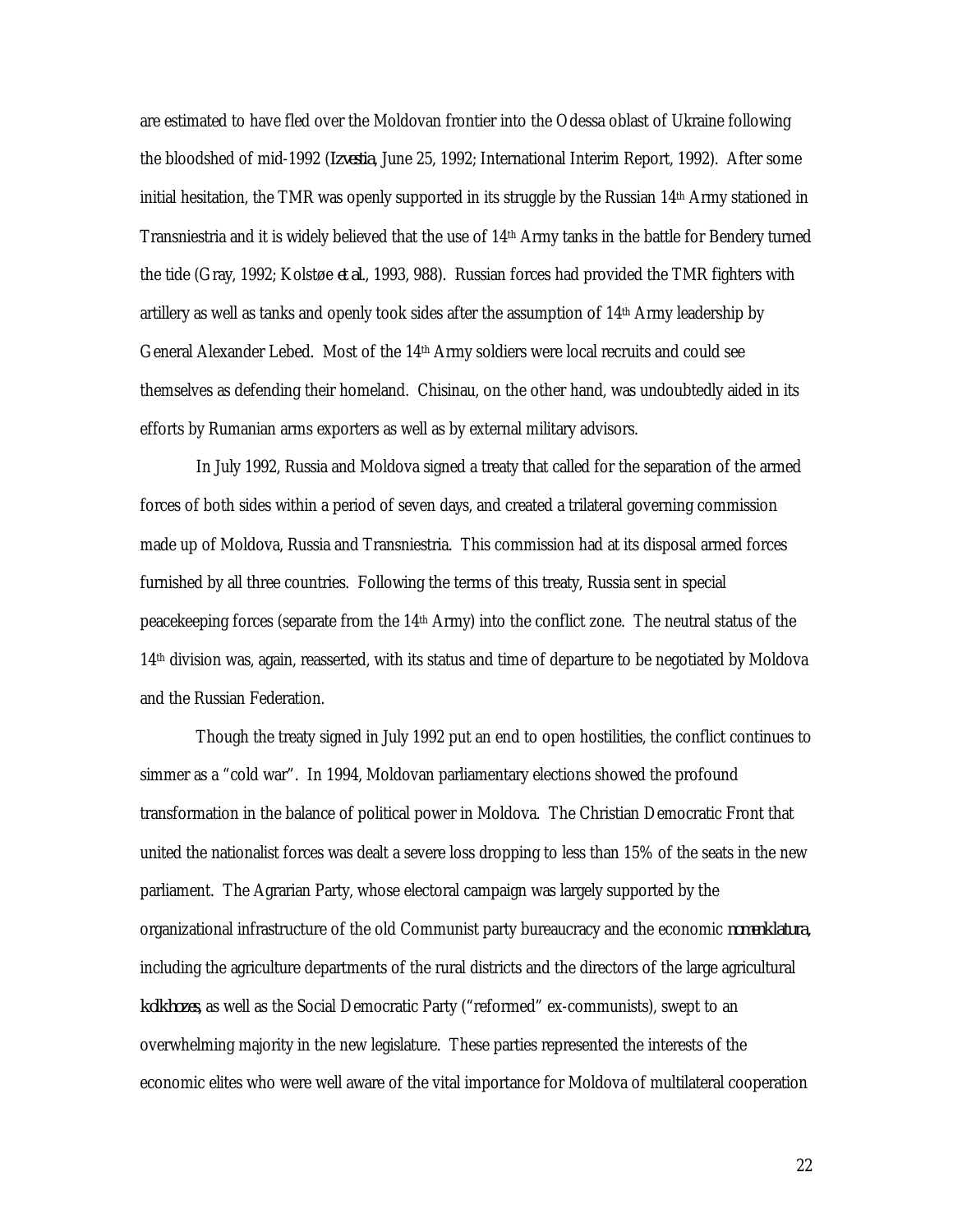with the CIS, and bilateral trade with Russia. In mid 1994, Russian share of Moldovan trade was 62%, with another 6.5% with Ukraine, 2.3% with Belarus, with the total for all CIS countries at 75% (*Rossiiskaya Gazeta*, May 17, 1994). Moldova receives about 70% of its fuel from Russia and the other 30% from the Ukraine (Moscow News, August 15, 1993).

Approximately 80% of Moldovan voters voted against unification with Rumania, decided in a referendum held on the same day of the parliamentary elections. The results merely confirmed that one could not ignore the legacy of almost two centuries of historical development that had placed Moldova squarely within the geopolitical space of the former USSR, and certainly not within Rumania's. The personal experiences of a great number of Moldovans following the opening of the borders only served to certify the wide gap between living standards that existed between their country and Rumania. The attitude of some Rumanian nationalists who treated the Moldovans as "second-class Rumanians" further polarized the situation. Paradoxically, the referendum weakened the positions of both the Popular Front in Chisinau, who tried to avoid the referendum and the Tiraspol authorities, who could not play on the fears of Transniestrians becoming a small minority in a unified Rumanian world. The Moldovan elections served to advance negotiations between Chisinau and Tiraspol, which were also fostered by the economic difficulties on both sides. In April 1994, a meeting between Presidents Snegour (Rumania) and Smirnov (TMR) in Tiraspol resulted in economic rather than political contacts. The National Bank of Moldova opened an office in Tiraspol to facilitate money transfers and agreements were drafted between institutions responsible for road transportation and infrastructure. The police forces of both sides agreed to cooperate against organized crime.

In the TMR, the commander of the 14th Army, General Alexander Lebed, widely known in Russia for his role in the Afghan war and through his many interviews with the media, was often cited as a savior of Bendery and Transniestria. By 1994, he was in conflict with the TMR authorities whom he accused of corruption (Petersen, 1994; Sawyer, 1994). By August 1994, Moscow announced the restructuring of the  $14<sup>th</sup>$  Army (whose size had been reduced to less than one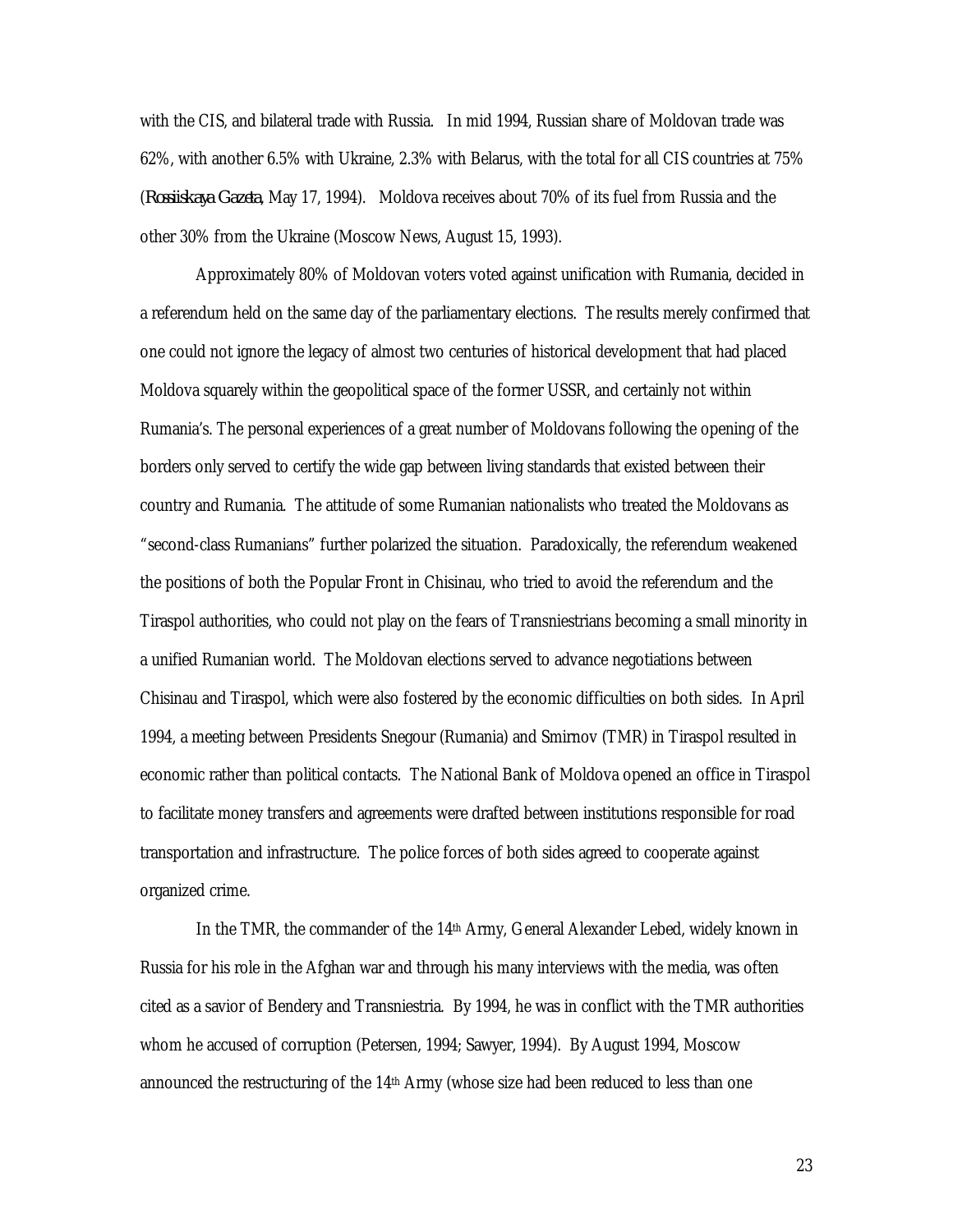division) and, under this pretext, removed Lebed from his post as commander.**<sup>5</sup>** In a March 1995 referendum, 93 % of the TMR voters supported the presence of the 14th Army in the territory and it was clear that it would be very difficult for Russia to withdraw its armed forces in the face of such perceived dependence on them by the Transniestrians.

Stalemate in the negotiations to end the stand-off were motivated further in 1995 by the severe food crisis and rapid inflation in the TMR and the election of Petru Lucinschi in 1996 as President of Moldova. Lucinschi argued that his good contacts in Moscow (he had been First Secretary of the Central Committee of Moldovan Communist Party and later, a member of the CPSU Central Committee and a member of the Politburo) would help to gain Russian support for the Moldovan position. By the middle of 1997, further Russian pressure to reach agreement resulted in the signing by Presidents Smirnov and Lucinschi of a memorandum in Moscow on May 8, 1997 that provided a basis for a settlement. Russian President Boris Yeltsin, Ukrainian President Leonid Kuchma, and Niels Helveg Petersen, the acting chief of the OSCE mission to Moldova, also signed the memorandum as guarantors. The agreement states that the two sides will develop ties within a single state existing inside Moldova's January 1990 borders but the special status of the TMR still has to be negotiated. President Smirnov especially welcomed the fact that two large countries--Russia and Ukraine-- became the guarantors of the TMR sovereignty (RFE/RL Newsline, May 9, 1998). Further agreements between Moldova and the TMR reached in Odessa on March 20, 1998 in the presence of President Kuchma (Ukraine) and Russian Prime Minister Viktor Chernomyrdin have not been met. The main aim of these confidence building measures is to build trust, open bridges to trans-Dniester traffic and to decrease the presence of military forces in the region. The bridge at Dubossary has not yet become available to heavy trucks and the TMR insists that the bridge can only be open if a bilateral agreement is signed which will exclude its use for military purposes. Also proposed is a reduction of the peacekeepers to 500 troops from each of the participating countries and an invitation for Ukrainian peacekeepers into the security zone. (*Nezavisimaya Gazeta*, July 4, 1998, 5).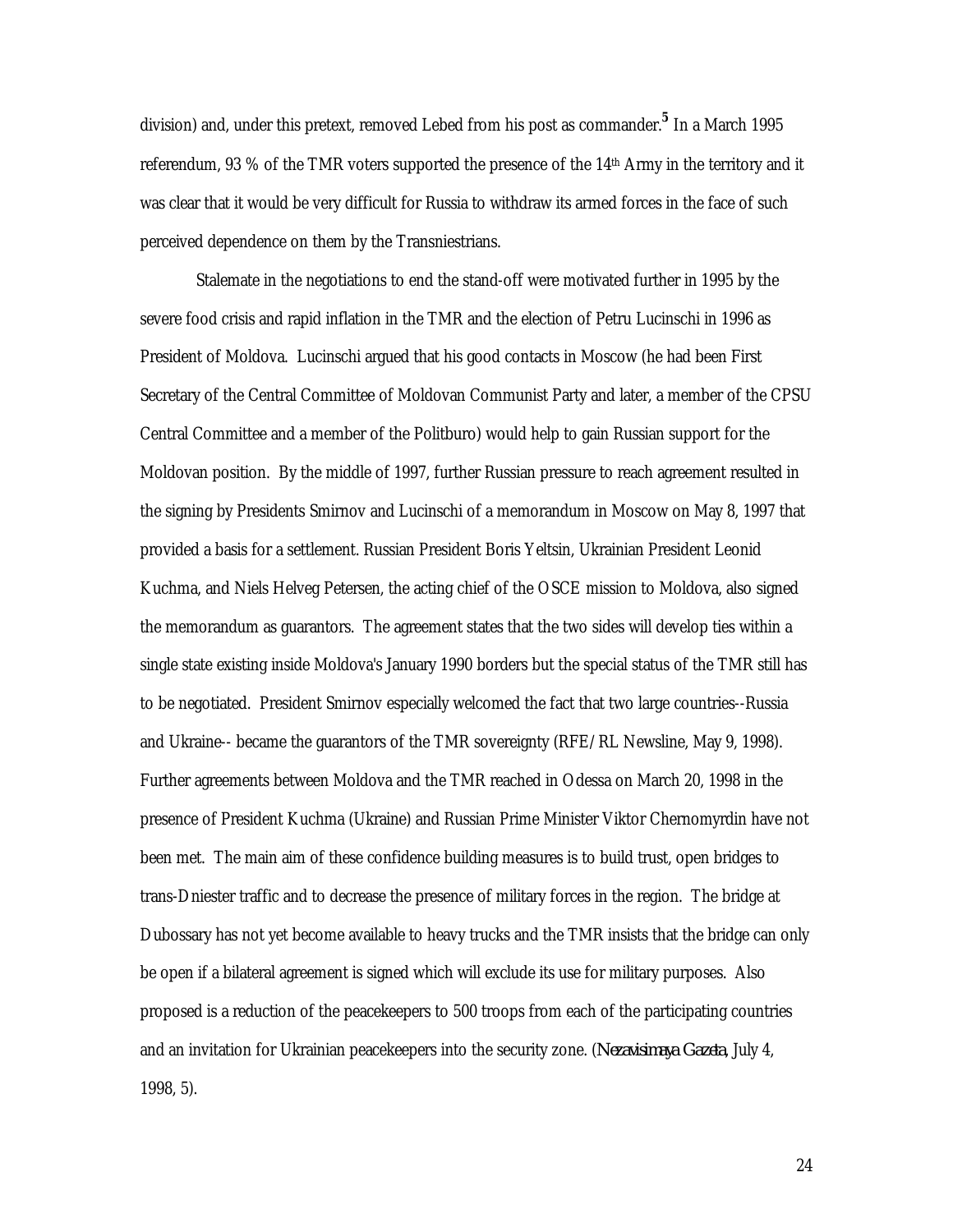The ongoing problems of the TMR can be illustrated by the current situation in the city of Bendery, a predominantly Russian-speaking, multi-ethnic industrial center where 98% of its population voted in 1990 for the sovereignty of Transniestria. In autumn 1997, there were about 800 Moldovan policemen in Bendery, controlling a bloc within the city called Varnitsa, a Moldovan enclave within the Transniestrian enclave on the right-bank of the Dniester. With a population of about 5,000, residents of Varnitsa get pensions from the city of Bendery and use its municipal facilities, but are under the formal jurisdiction of Moldova and not that of the TMR. In Varnitsa, there are branches of the Moldovan State Road Inspections, a passport office, the Moldovan court of justice and other state institutions. The effort to extend Moldovan control over the whole city of Bendery unleashed the events in June 1992. The inhabitants of Transniestria sometimes have to address these Moldovan state institutions because civil acts made in the TMR are not recognized in Moldova, but they are accepted by other CIS countries.

#### **Political Organization and Identities in the TMR**

The TMR is not recognized officially by any country, although the pseudo-state has attempted to join the CIS. The republic has been in *de facto* existence for almost eight years and has most of the attributes of an independent state: legislative, executive and judicial powers, an independent central bank, an army ("the national guard"), a police force and its own currency, Transniestrian roubles. The TMR is a presidential republic, whose current president, Igor Smirnov, was re-elected in February 1998 with 71.9% of the vote. Smirnov lived in the Far East before being appointed director of a Tiraspol factory in Soviet times. The legislative powers of the TMR lie in the Supreme Soviet with two chambers. Each of the large national/ethnic groups (Moldovans, Ukrainians and Russians) have official status and theoretically each has veto power in all key decisions, though this right has not been applied. The president, Smirnov, is Russian; the president of the Supreme Soviet, Marakutsa, vice-president Karaman, and the president of the Defense Council, General Kitsak are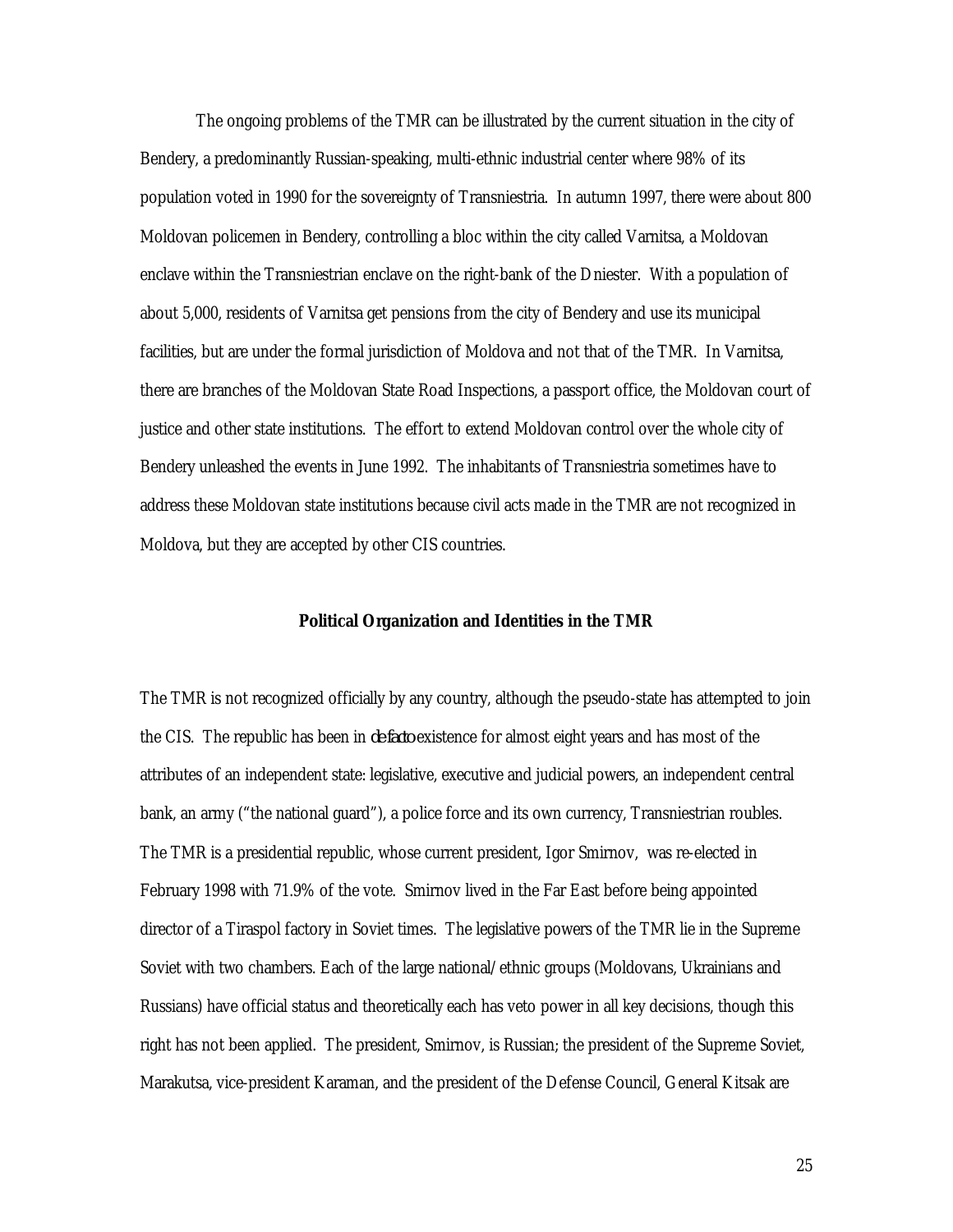Moldovans, as are the majority of the other leaders of the TMR and the personnel of the armed forces. According to official declarations, the TMR is defined as a civic nation, bound to protect human rights and not national rights. On the economic front, the government of the TMR pledges not to interfere in the workings of private enterprises on its territory.

The Transniestrian Chamber of Representatives consisting of five deputies from each of seven municipal units (two cities of Tiraspol and Bendery and five *rayoni*) and the Chamber of Legislators, where there are 32 deputies elected by constituencies according to a majoritarian system. All the deputies have full-time work in the parliament with joint sessions of the two chambers at least once a month. In autumn 1997, there were three electoral blocs, "independents", the "Movement for the Development of Transniestria", and "People's Power" ("*Narodovalstie*"). In the parliament, fractions can only be formed by a minimum of 15 deputies. Because of this high threshold, there are only two fractions, "Agrarians" and "People's Power". However, on important questions, the parliament tends to vote unanimously.

In the TMR, there are about 200 parties and movements, most very small. In autumn 1997, there were five communist parties of different ideologies. The most influential social movements are the United Council of Labor Collectives, whose leaders Smirnov, Marakutsa and others were the founding-fathers of the TMR; the Women Strike Movement, led by Galina Andreeva; the Movement of Defenders of Transniestria; the Union of Reserve Officers; the Black Sea Cossack Army and the Union of Moldovans. But there is no significant opposition to the authorities, which can be partly explained by the presence of a common threat to Transniestrian autonomy and identity and by collective memory of the 1992 war and tragedies.**<sup>6</sup>**

One of the most important political principles of the TMR, of which its leaders are very proud, is equal rights for all three official languages - Russian, Ukrainian and Moldovan. All official documents and inscriptions are published in the three languages; there are Russian, Ukrainian and Moldovan secondary schools (though over 90% of the pupils are instructed in Russian - Atlas of the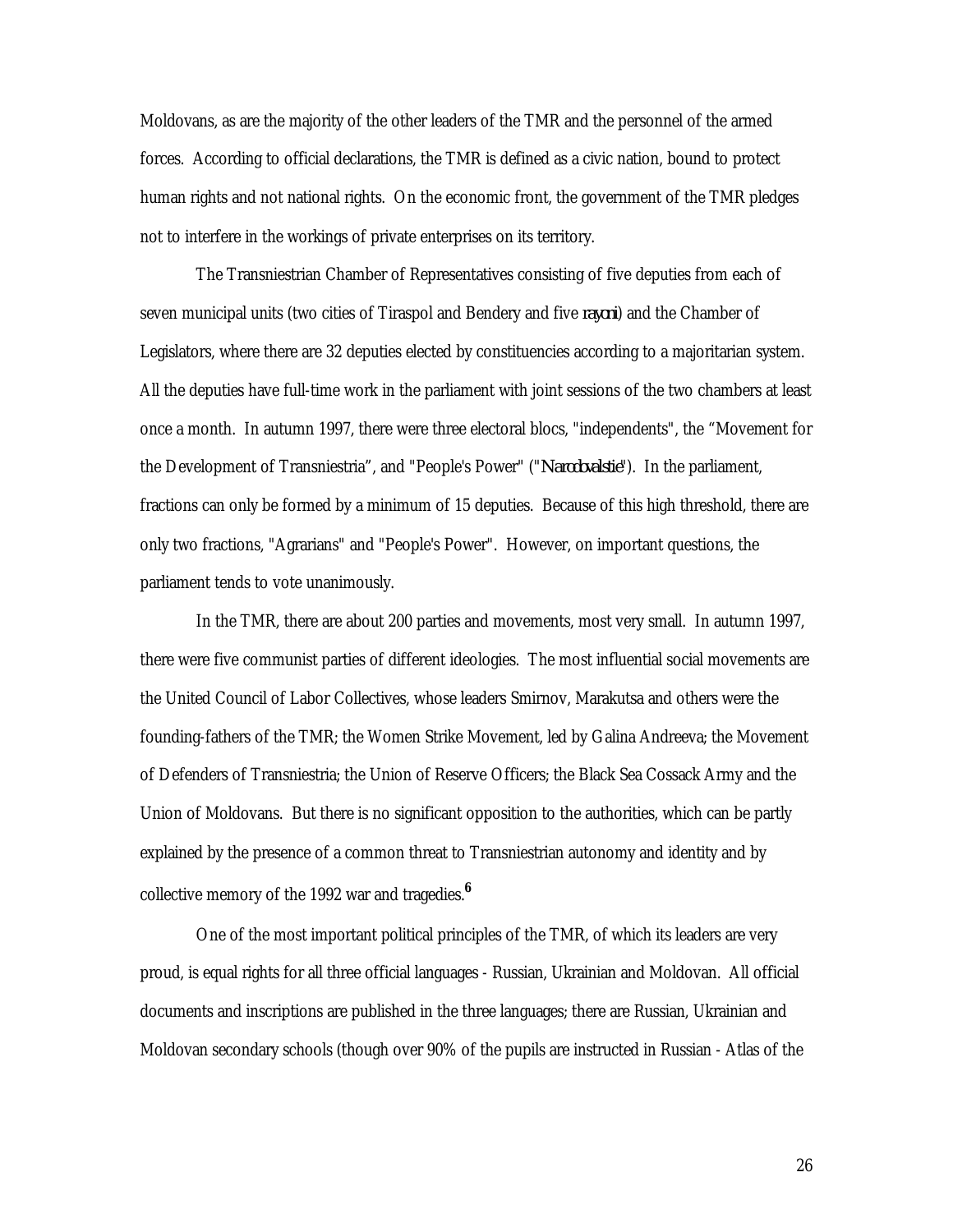Transdniester Moldovan Republic, 1997, 22); and at the Dniester State Corporative T.G. Shevchenko University of Tiraspol, there are classes in each of the official languages.

As in many other parts of the former Soviet Union, intermarriage between the ethnic groups is fairly common. In the TMR, about 15% live in mixed marriages and multilingual households result. The absence of ethnic strife in the TMR has been attributed to different explanations. Western observers, such as the U.S. Department of State, have criticized the TMR leadership for human rights violations (RFE/RL Newsline, 31 January, 1998) while Moldovans claim that the TMR does not allow free expression of language, cultural and political rights and maintains a repressive security ministry (Ionescu, 1996). Despite some claims of fraud (Kaufman, 1996), it is clear from the high ratios of those surveyed that the TMR leadership has popular opinion on its side and support for autonomy in referenda clearly crosses ethnic lines. It is a mistake to equate the TMR separatism with a simple expression of ethnic territoriality; it is indeed a multi-dimensional dispute that includes "territorial issues but is also wrapped in questions of ethnicity, security, ownership, national identities and idiosyncrasies, pluralism, ideology, religion, and undoubtedly other factors" (Lamont, 1995, 68).

Babilunga (1998) reports the results of a recent survey of 350 respondents in the TMR, conducted by the Tiraspol polling firm "Strategia", under the sponsorship of the Carnegie Foundation. Eighty-two percent were in favor of keeping the TMR and 91% were in favor of the process of integration into the CIS. In response to another question, "will the situation in the TMR improve as a result of rapprochement with (state name given)?", Russia was named by 66% of respondents, Ukraine by 17% and Moldova by 16%. In answer to the question, "do you consider yourself to be a citizen of the former Soviet Union?", 84% of Russians in the TMR agreed, as did 82% of the Ukrainians and 70% of the Moldovans. Clearly, the legacy of the former Soviet Union as well as support for the republic in close relationship with Russia are evident in these survey results and the survey suggests that opinion is unchanged since 1991, despite the many meeting with Moldovan and Russian officials.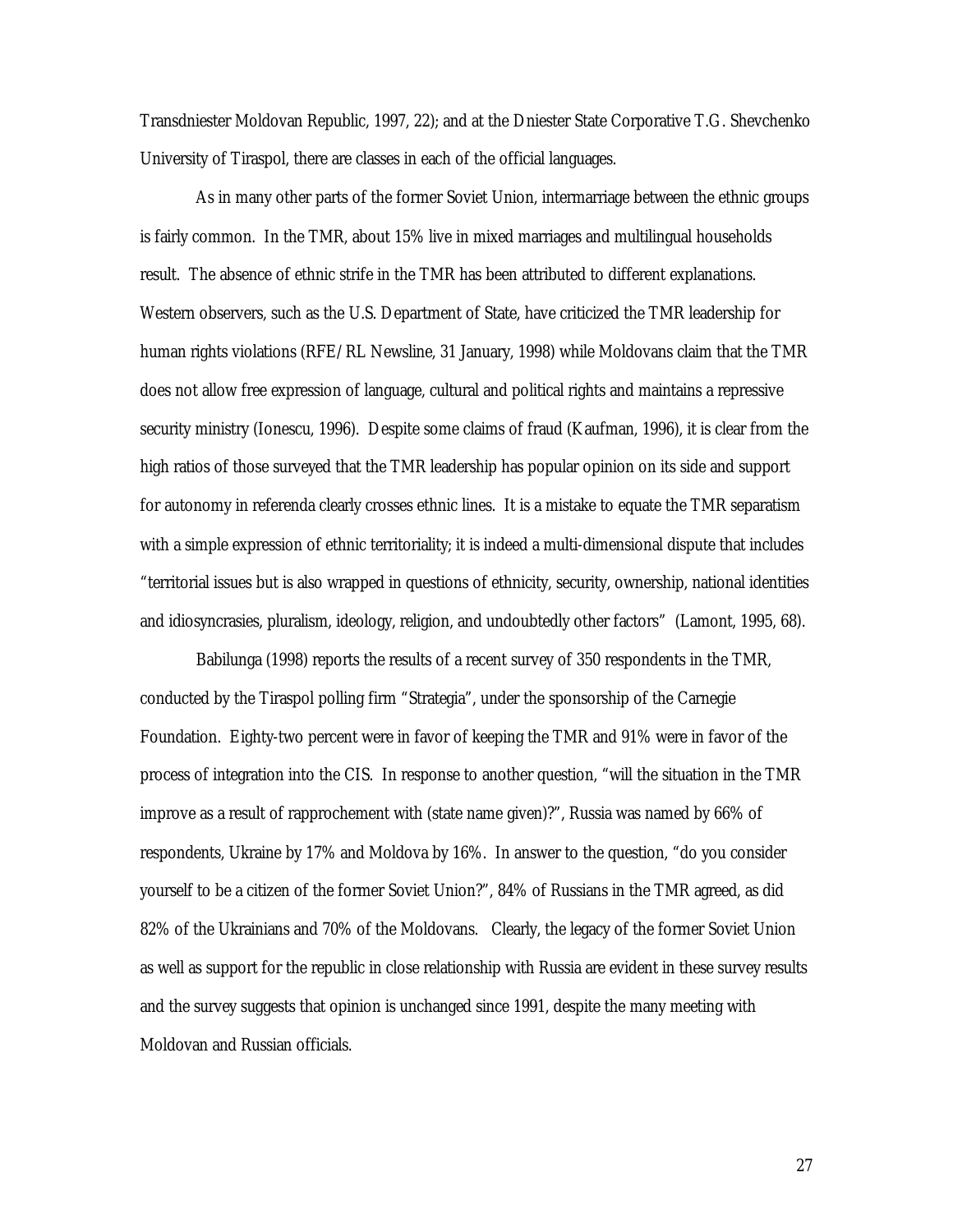The constitution of the TMR allows double citizenship. According to the official data, 88% have citizenship of the TMR, and the variation across ethnic groups is not large, with 78% of Moldovans, 90% of Ukrainians and 90% of Russians having TMR citizenship. Nine percent each have the citizenship of Moldova and Russia (Babilunga, 1998). Because of the difficulty of travelling on a TMR passport, many TMR residents use Russian or Moldovan passports (Interview with Fedor Dubrov, Chair of the Bendery City Council of Deputies, September 24, 1997).

About half of the residents of the TMR see themselves as a specific ethno-cultural entity, distinct from neighbors and they believe that this identity has been forming for centuries under Russian influence. The process of defending the republic against Moldova coupled with a threat factor that views the TMR as isolated has speeded up the process of self-identity. Only 15% support unity with Moldova, 15% want federation with Russia, 20% wish to join the Russian-Belarussian union and 83% want consolidation of the TMR statehood (Babilunga, 1998). (More than one answer was possible). There is therefore the formation of a new identity in the TMR and this development challenges observers who view national identities as unchanging, uniform and singular. In the TMR, the visible signs of a new national construction are evident and in less than a decade, a new identity has taken shape.

### **Possible Scenarios for the Transniestrian Puzzle**

Like many post Cold War conflicts, the resolution of the TMR-Moldovan dispute lies near dormancy. The key outside player is Russia and to a large extent, the continuation of Transniestrian secession will depend on the negotiations between Russia, Ukraine and Moldova. For Russia, interested in maintaining a foothold in the Balkans, agreement with Moldova on economic and military issues within the context of the CIS takes precedence over support for Russophones in Transniestria (Selivanova, 1996). Recent Russian positions in roundtable talks suggest that a growing frustration in Moscow government circles with the perceived intransigence of the Tiraspol authorities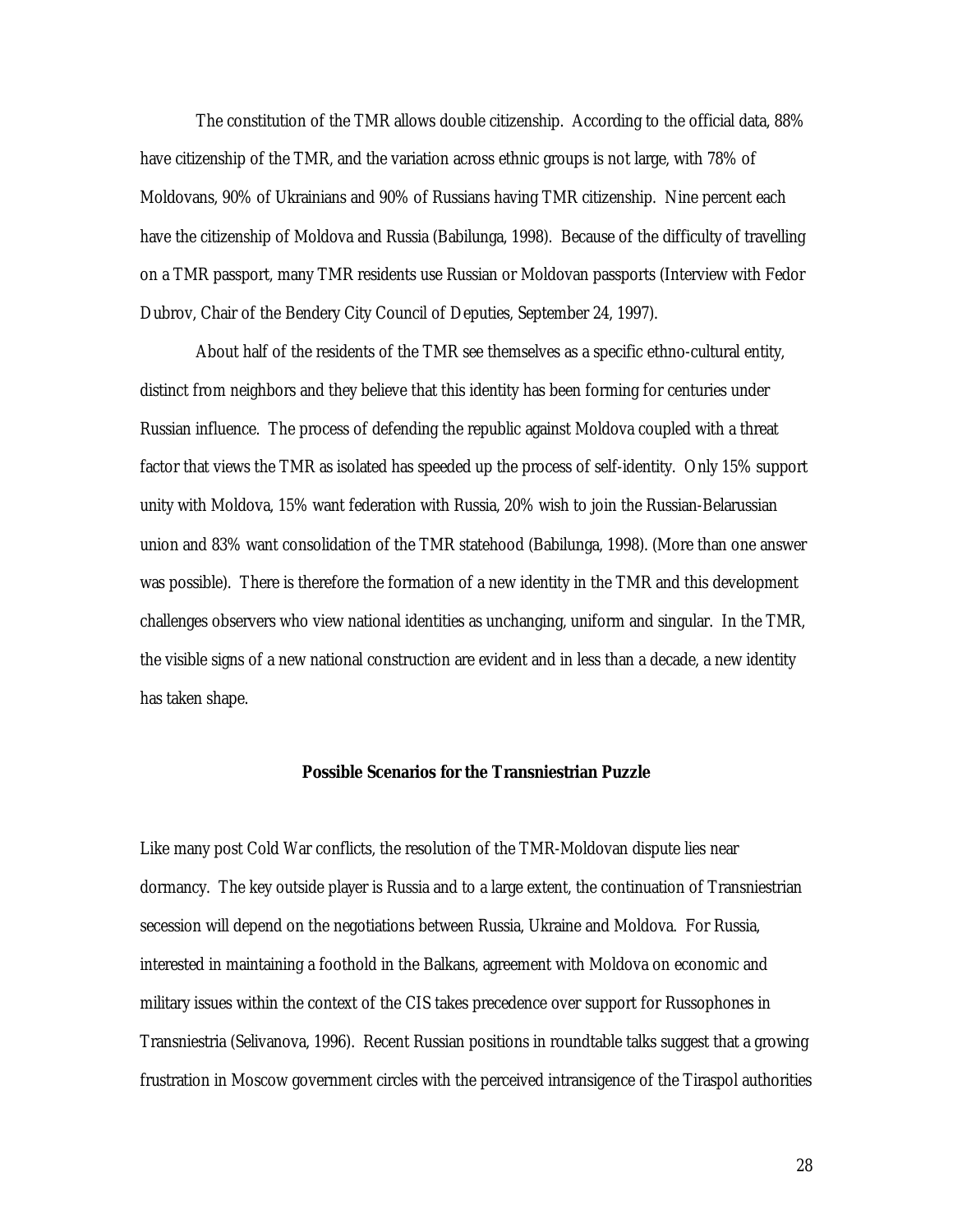is hostage to the interests of more nationalist players in the Russian Duma, on both the left and the right. While each participant in the TMR stalemate is adamant about the adoption of its resolution to the conflict, no participant, direct or indirect, is interested in resuscitating a "hot state" of fighting. The current (mid 1998) positions of the parties can now be defined and some possible scenarios considered.

Moldova: The initial strategy of President Mircea Snegour appeared to be full incorporation of Transniestria, considered vital to the economic future of Moldova, despite the pre-1990 evidence for Transniestrian distinctiveness. Although Snegour was ready to use all means necessary to achieve his objectives, including military intervention, this strategy resulted in an impasse and served to aggravate the regional problem. Following the war of 1992, the conditions for reconciliation proposed by Moldova foresaw the transformation of Transniestria into an autonomous district of Moldova with limited rights; central control of the city of Tiraspol and the ability to administer 50% of all state revenues collected within the TMR would be retained by Chisinau. Officially, Moldova called for a speedy withdrawal of the 14th Army, a request reaffirmed in 1997 by President Boris Yeltsin whenever Moldova wanted. The date of the pullout (three years from October 1994) that Russia promised has passed and there seems no great urgency since, in reality, the Moldovan authorities appreciate the stabilizing role offered by the Russian army in Transniestria.

Recent elections in Moldova of President Petru Lucinschi in 1996 and a coalition of centerright parties coming to power after general elections in March 1998 (the Communist party received 30 percent of the vote but the center and right parties formed a blocking coalition) have not changed the geopolitical calculus, despite Lucinchi's claim of close relations with Moscow. The vice-president of the TMR, Alexander Karaman, said that the coming to power of "right-wing forces in Chisinau may drive the settlement of the Dniester problem region into a blind alley". Since former President Mircea Snegur heads the ruling "For Democracy and Reforms" parliamentary alliance, Karaman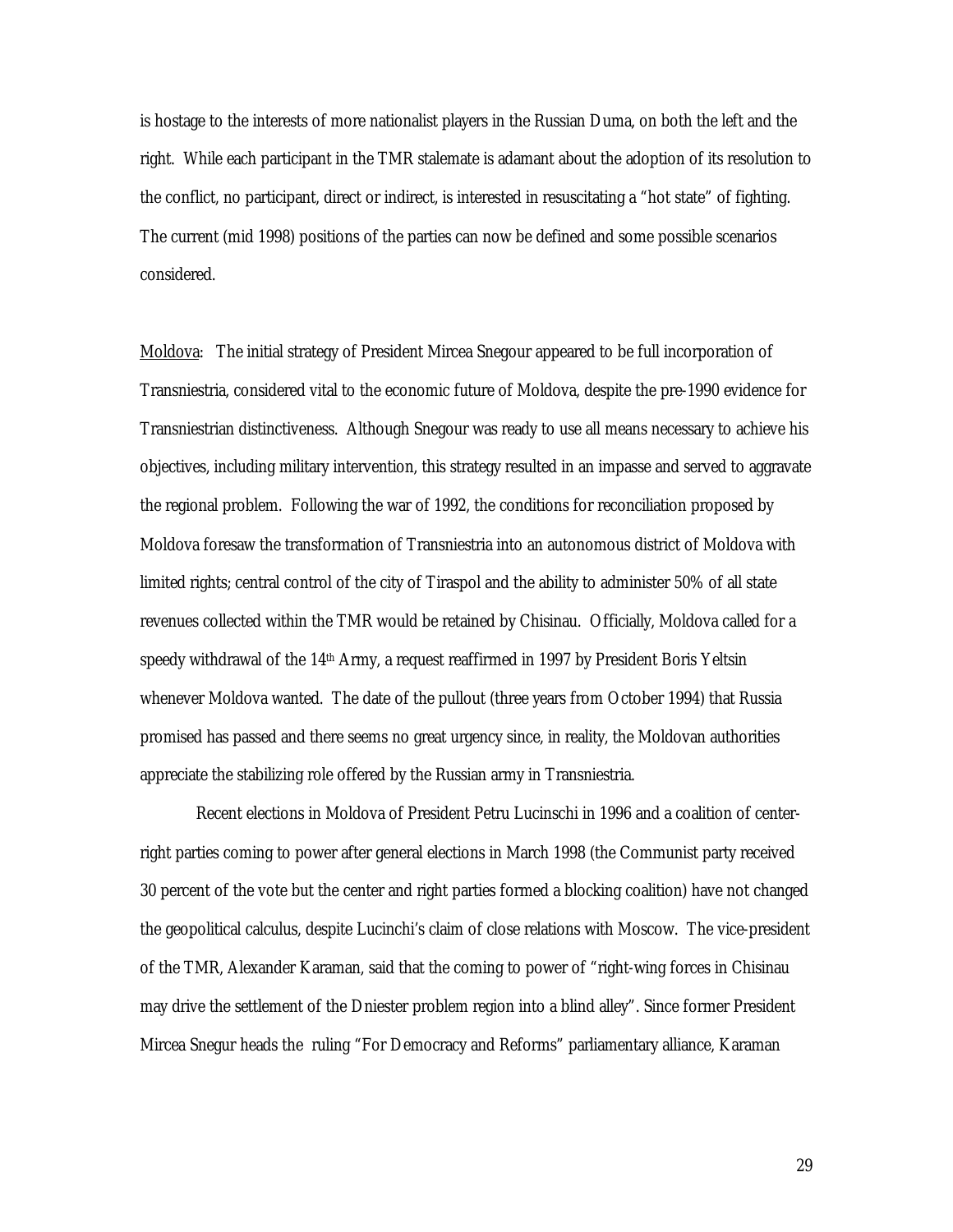believes that the memorandum of principles signed in Moscow in 1997 is now in jeopardy (RIA Novosti April 27, 1998 as reported in BBC Global News Bank, April 27, 1998).

Transniestria: At the beginning of the conflict, the TMR accepted proposals of regionalization or even economic autonomy, in effect a *de facto* self-government. Later, proposals were offered by the TMR leadership for a Moldovan federal structure that would group three distinct subjects - Moldova proper, Gagauzia and Transniestria; following the 1992 war, this proposal took the shape of a loose confederation with a large amount of sovereignty for the subjects. The Transniestrian regime thus modeled itself after other small states, such as Luxembourg or Singapore: Saul Cohen (1991) has termed these small states as "gateway" countries, since they take on the function of intermediaries at the juncture of broad geopolitical, cultural and economic spaces. In this light, President Smirnov of the TMR has suggested the establishment of a free trade zone that would serve as a bridge between Russia, the Ukraine and the Balkan nations

The federalization of Moldova that was first proposed by the Transniestrians did not account for the interests of the Russophone population of the major cities of the right bank - Chisinau and Beltz - where Russians constitute almost half of the local population. A "Belgian option" - the creation of ethno-cultural communities with local powers - was initially supported by President Snegour but it became evident that this option was too exotic for Moldova. Another proposal called for creating a parliament with separate national chambers, though this strategy was rejected by the Moldovan parliament at the time (*Nezavissimaya Gazeta*, 9 July 1992).

More recently, the TMR position has hardened. President Smirnov has stated that the TMR should be integrated into the full political and integration processes of the CIS since "the Transniestrian republic has proved its viability during the previous seven years. Under current conditions, it is necessary to preserve the sovereignty of both Moldova and Transdniester and to build a common state consisting of two equals" (RFE/RL Newsline, October 24, 1997). The TMR wants "the creation of a common state on a confederal basis and on the issues of partition, of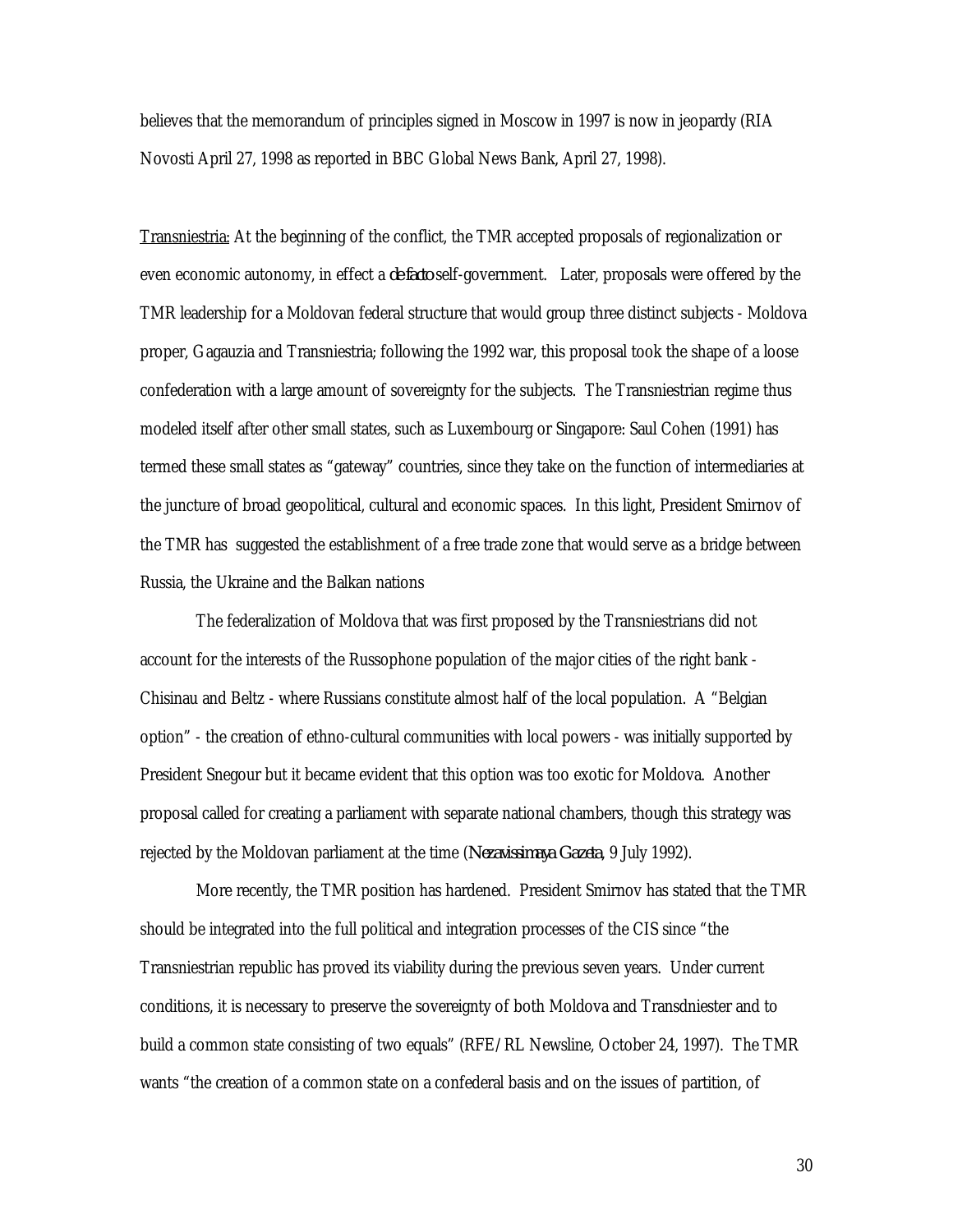delegation and of integration of the competencies of two *equal* subjects" (Interview with the Vice-Speaker of the Supreme Soviet of the TMR, Vladimir Atamaniuk, September 25, 1997; his emphasis).

According to an agreement signed in October 1994, Russia is supposed to remove all troops from the region within 3 years and also hand part of the army property and equipment to the TMR and to Moldova. However, because of the unwillingness of the TMR to give up weapons, Russia has suspended the destruction of weapons and stopped the removal of equipment. The fear is that the Georgian disaster, where vast quantities of arms fell into the possession of the belligerents after Russian troop pullout, will be repeated.

Russia: All important political circles in Russia are interested, first of all, in maintaining Russian influence in the Moldovan zone that has traditionally served as Russia's entry-way to the Balkans and remains vital considering the events in former Yugoslavia. Russia has, in fact, declared on several occasions that the withdrawal of the 14th Army was linked to the resolution of the Transniestrian status as part of a united and indivisible Moldovan state. This message was directed clearly towards Chisinau, where Moscow hoped to find a stable and convenient partner in a united Moldova inside the CIS.

The continued debate surrounding the 14<sup>th</sup> Army, remains tied to the numerous guarantees made by Moscow to the Transniestrian population. Further, there remains the issue of the enormous army resources accumulated in the TMR since Soviet times that were geared towards the deployment needs of several divisions in the south-west. The TMR authorities have declared that all military installations found within its territory belong to the TMR "by law". Russian government officials reject this proposition and also object to the eventual transfer of former Soviet possessions into the hands of Chisinau. The immediate Russian objective was to prevent the use of the weapons of the 14th Army by either side in the conflict but, of course, this problem became intertwined with relations with the Russian and Russophone populations of the district and there is little doubt that the support of 14th Army personnel was crucial in the early years of the TMR.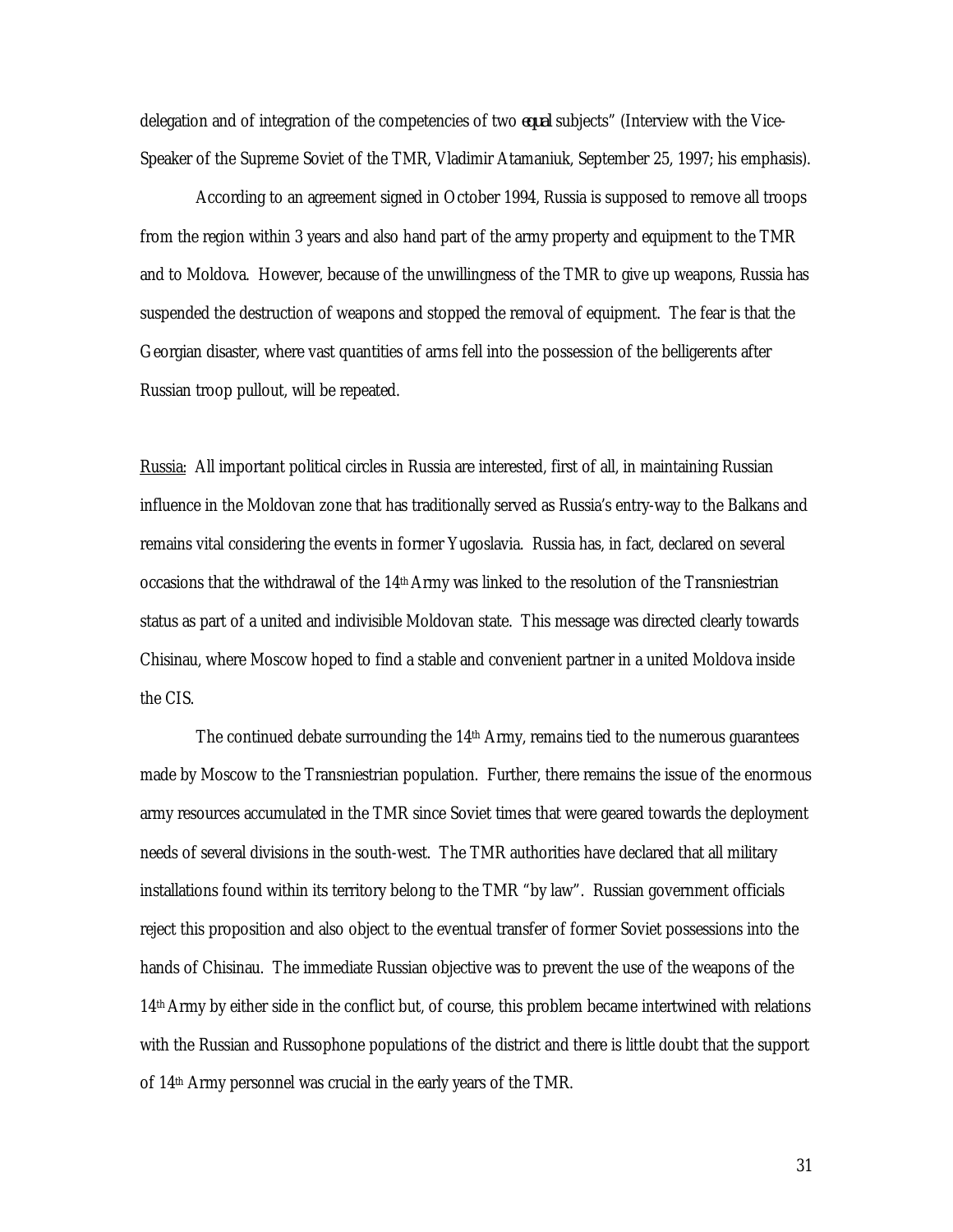In his many public pronouncements, General Alexander Lebed, before his removal as  $14<sup>th</sup>$ Army commander, considered it paramount that the 14th Army be transformed into a *de facto* Russian army base, as was accomplished in Georgia. This base could then serve as a guarantor of Transniestria's independence. According to the "Lebed Plan", the status of the TMR within Moldova would be like Finland within the Russian Empire or contemporary Tatarstan, following the signing of its treaty with the Russian Federation. The TMR leadership rejected this proposition, however. Continued attempts by Lebed as well as his military commander, stationed in Tiraspol Col. Bergman, completely to discredit the Smirnov regime by accusing it of corruption, thus rendering it more pliant to negotiations with Moldova, were especially noteworthy and received plenty of attention in Moscow and in the West.

After the 1992 war, there were, in effect, two Russian positions, the governmental one elaborated by Foreign Minister Andrei Kozyrev that tried to reconcile the positions of the warring parties and that of Russian Vice-President Rutskoi that supported Tiraspol (Selivanova, 1996). These two positions are still relevant as indicated by recent events. In September 1997, leftist politicians from Russia, Belarus and Ukraine joined in the 7th annual independence day celebration in Tiraspol and were strongly condemned by the Chisinau authorities (RFE/RL Newsline, September 5, 1997). In October 1997, at the time of the CIS Chisinau summit, President Boris Yeltsin declared that Russia is ready to withdraw its troops anytime that Moldova asks. Tiraspol and Chisinau closely monitor political maneuverings in Moscow since the outcome thereis crucial for the resolution of the TMR dilemma.

Rumania: The Rumanian strategy, if it is elaborated, is largely based in an integration of Moldova into the Rumanian state. Radical Rumanian nationalists would also like to reclaim all of Bessarabia (including those parts that now lie outside of Moldovan control), as well as Northern Bukovina. These two regions are now overwhelmingly Ukrainian in composition and any push in these directions would cause conflict with Ukraine and possibly spread. As far as Transniestria is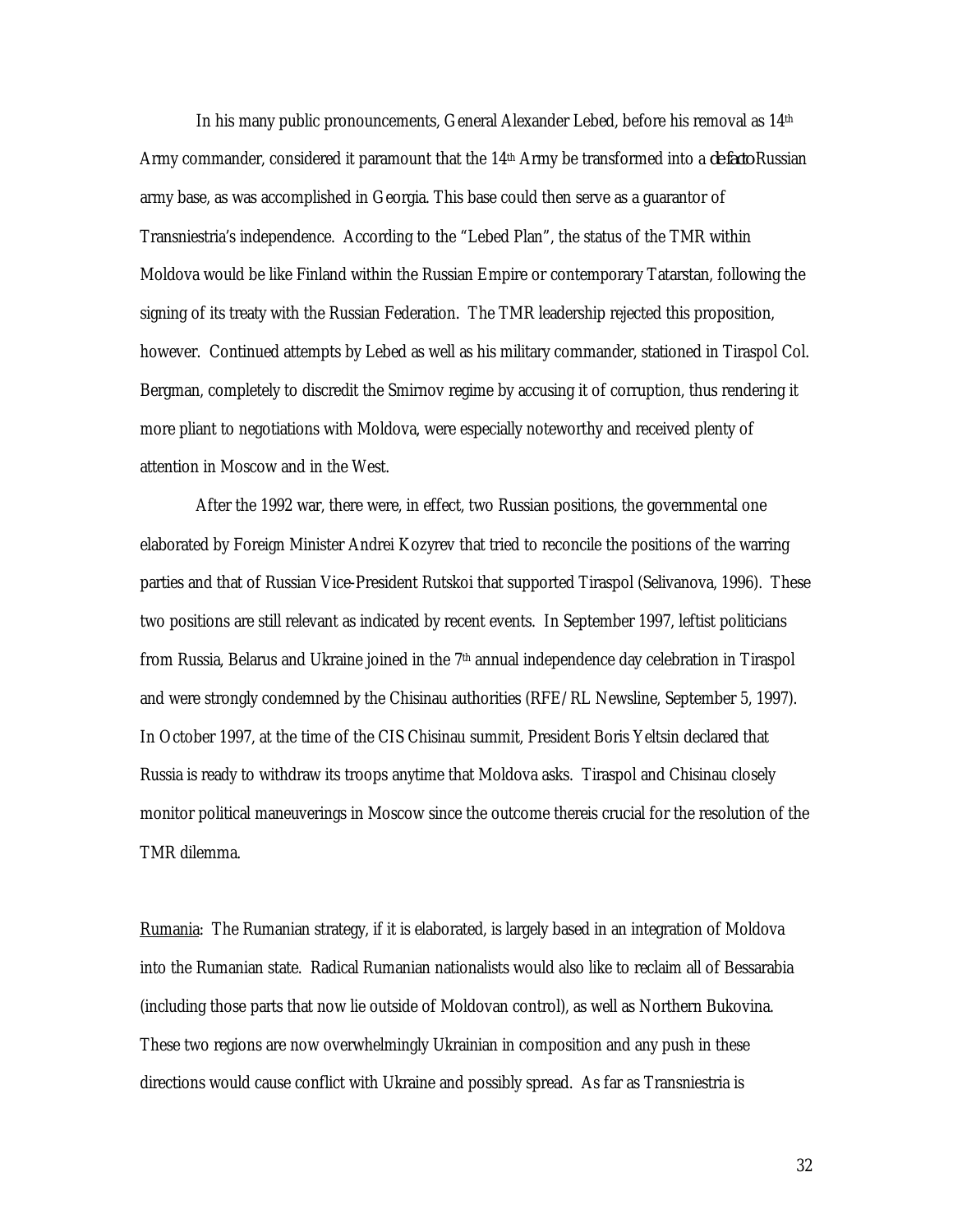concerned, according to President Ion Iliescu, Rumania would not make pronouncements concerning its absorption though Bucharest would support eventual reassertion of Moldovan control over Transniestria. Rumania was quite open in its support of the Christian Democratic Front whose objective is complete reunification of Moldova and Rumania.

The ideological basis of this unification strategy is the negation of the existence of a separate Moldovan national identity and its incorporation within Rumanian ethnicity. Well aware that it would be quite difficult for Rumania to establish control over Transniestria given the lack of historical precedent for such a claim, Rumanian authorities hoped to use the TMR as a bargaining chip with the Ukraine for Bessarabia and/or Northern Bukovina. This has been one of the key reasons why Rumania has had a strong interest in allocating Transniestria to the Moldovans.

Ukraine: The interests of the Ukraine in Transniestria center largely on the protection of the latter's Ukrainian population, as well as maintaining peace along its south-western borders. The Kravchuk administration (1991-1994) wanted to avoid Ukrainian involvement in the Moldovan conflict. For Ukraine, plagued as it is with its own separatist concerns in Russian-dominated Crimea, direct support of the Tiraspol authorities was unthinkable (just as it was for the Russian government). Kiev was also wary of any potential problems with Rumania that could have led to a re-emergence of the latter's territorial demands. After 1994, Ukraine became more directly involved in the discussions of the TMR issue and in 1998, finally joined Russia in guaranteeing the implementation of any agreement between the TMR and Moldova.

Scenarios: On March 20, 1998, Presidents Kuchma (Ukraine) and Luchinschi (Moldova), Prime-Minister Chernomyrdin (Russia) and the TMR leader, Igor Smirnov met in Odessa to discuss ways of restarting the peace process in Transniestria. This meeting was caused by the obvious failure of the Moscow memorandum to make any considerable contribution to the improvement of the situation around the conflict in Transniestria because all sides interpreted it in different ways. The meeting led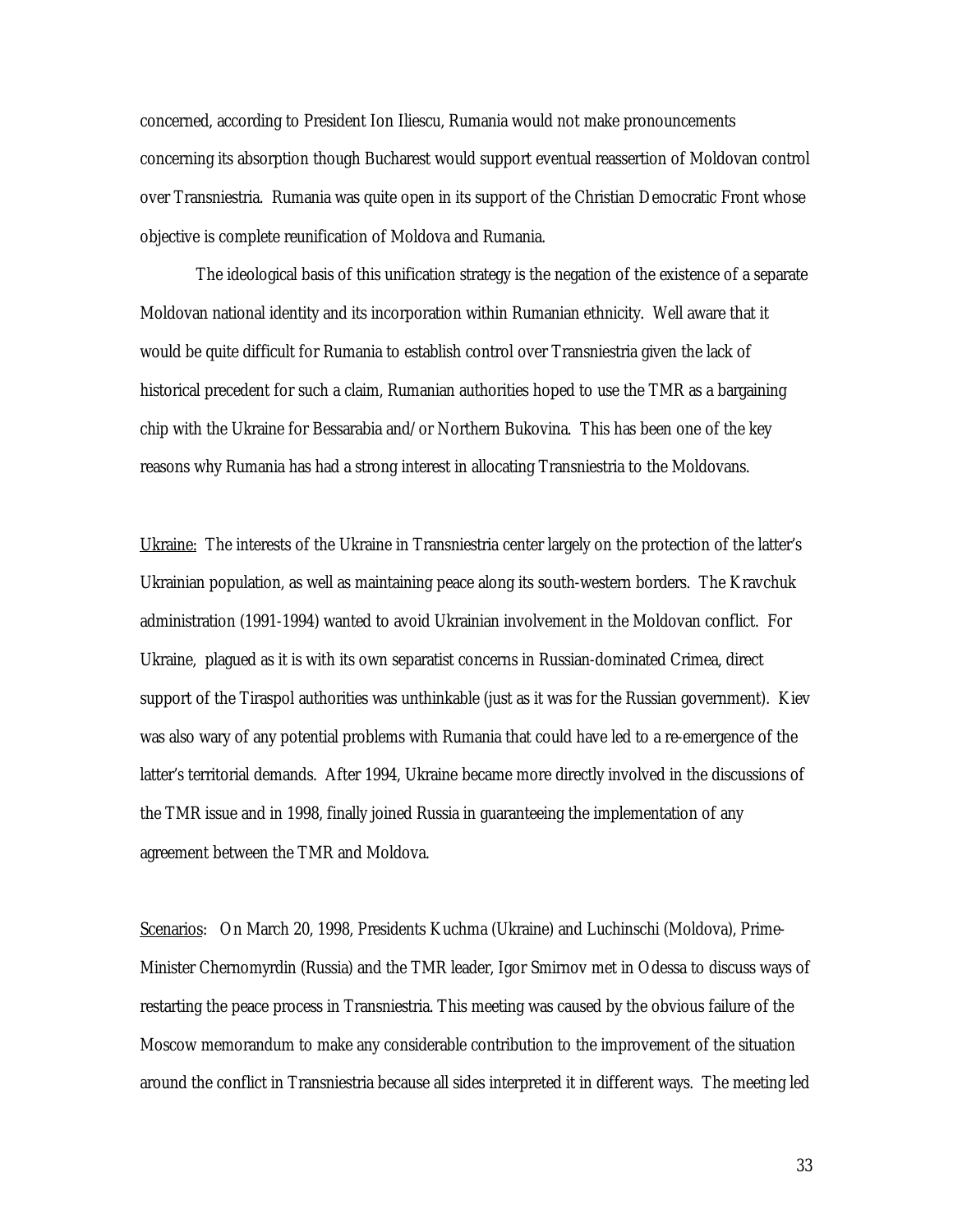to the signature of three documents suggested by the Russian delegation, with some corrections made by the other participants. It contained a protocol about the activity of the four sides in continuation of the political arrangement of the Transdnestrian conflict, the joint declaration of Russia and Ukraine and the agreement between Moldova and Transniestria about further development of the peaceful process.

Vice-President of the TMR Karaman declared that the organization of the meeting just a few hours before the parliamentary elections in Moldova on March 22 was only "an imitation of negotiations" and "an attempt to provide political support to certain forces in Moldova". At the same time, a movement to promote the TMR's accession to the Union of Russia and Belarus was created in Tiraspol under the leadership of Karaman. The founders of this movement are the Union of Ukrainians of Transniestria, the Union of Moldovans, the Union of War Veterans, the Union "Memory" and the Communist Party of Transniestria. On the other side of the Dniester in Moldova, the bloc "Socialist Unity", which contested the March 1998 national elections proclaims the same goal, is convinced that Moldova has to enter this Union. They also believe that Moldova should recognize the statehood of Transniestria and make Russian the second state language. (*Izvestia*, March 21, 1998, 4 and *Nezavisimaya Gazeta*, March 21, 1998, 5).

A draft agreement by the Joint Control Commission allows the TMR have its own constitution, parliament, flag, state symbols, and separate anthem, and continue to operate with three official languages. The draft also gives Transniestria the right of self-determination if Moldova loses its independence (unity with Rumania) and also the right to consult in foreign policy and budget decisions. The TMR can also determine its own structure of local government. Though local residents are annoyed with the frequent security checks by the peacekeepers and non-recognition of the TMR status (Interview with Fedor Dubrov, Chair of the Bendery City Council of Deputies, September 24, 1997), they understand that this situation is likely to continue indefinitely.

It is evident that the basis for a permanent agreement between the TMR and Moldova lies in the Joint Control Commission document but its implementation is constrained by the balance of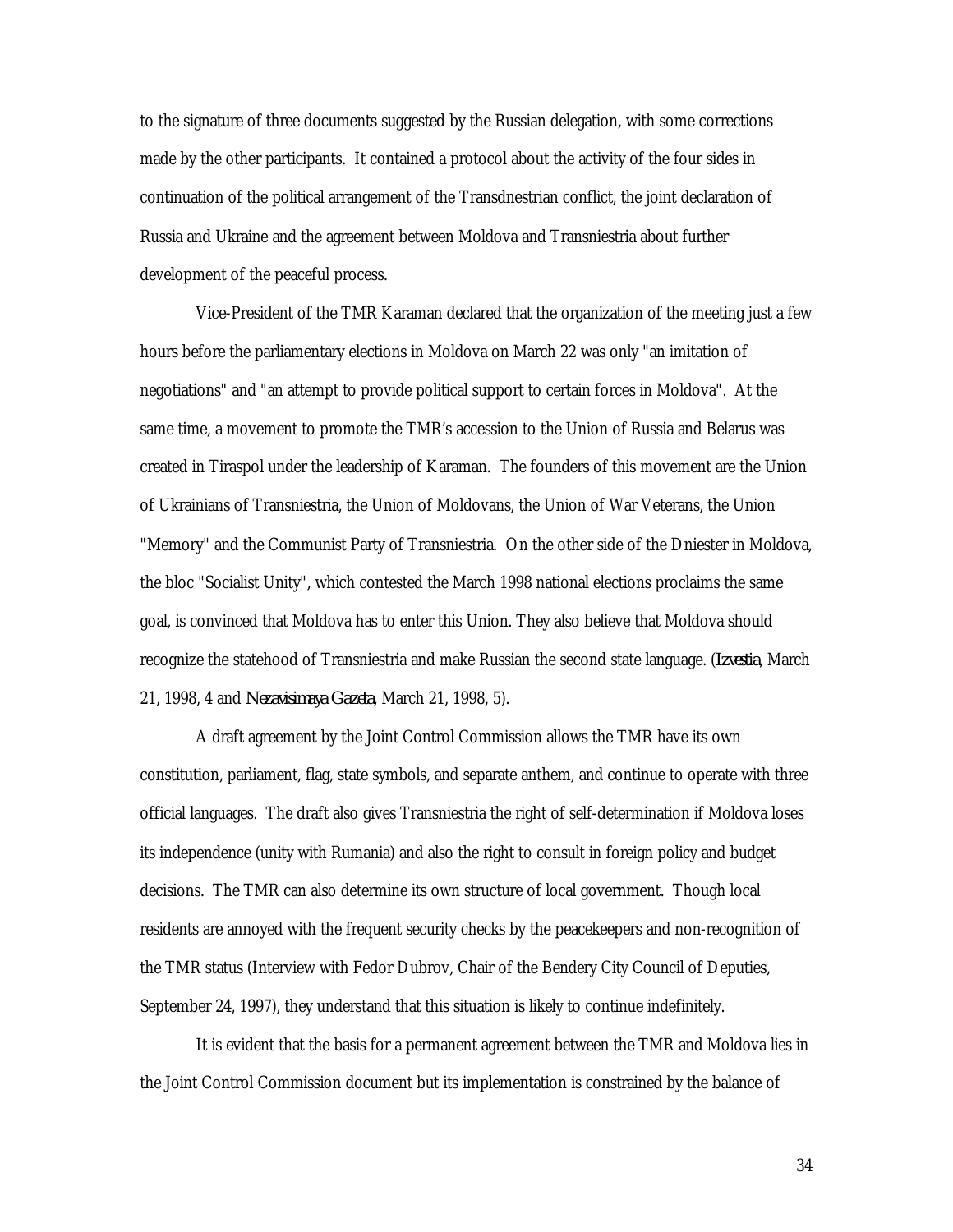political power between the Yeltsin government and the opposition in Moscow, by the balance between the socialist bloc and the center-right coalition in Chisinau, and by the development of a separate TMR identity that is constituted as loyalty to the Smirnov government. Whether three sets of circumstances will coincide to allow the implementation is uncertain and in the meantime, the TMR continues to remain in geopolitical limbo. In the meantime, the elites on all sides have been able to use the hostilities to promote their own agendas, economic, national and political. There is little incentive for them to move to a resolution and so, it is the external parties – Russia, Ukraine and the OSCE – who are most likely to move the resolution agenda forward.

### **Conclusions**

The experiences of the "*Secessionist Internationale*" demonstrate that, while nationalism and separatism may be linked quite intimately, they cannot be conceived as identical ideologies. It is certainly not accidental that three of four self-proclaimed republics (Abkhazia, Chechnya and Nagorno-Karabakh) had autonomous status during the Soviet era; the TMR did not. It is precisely such an autonomous status that allowed for the development of conditions conducive to the development of national/regional elites and their particular interests, supported by vast client networks, answering only to federal authorities. With the new political and economic conditions emerging in the democratization of the Gorbachev years, these national elites felt a distinct threat to their previously privileged positions and thus opted for nationalism as the best conduit to continued influence. At this point in time, their interests coincided quite neatly with those of the national intelligentsias, based largely in the realms of culture and the human sciences and which provided for the ideological needs of the elites. The democratic pretensions of the elites sustained during the early days of the political and economic reforms were fast transformed into nationalism and separatism. It is nearly impossible to find mono-national spaces within Eastern Europe so the new republics thus began a campaign of "mini-imperialisms" directed towards their own ethno-cultural minorities. Yet within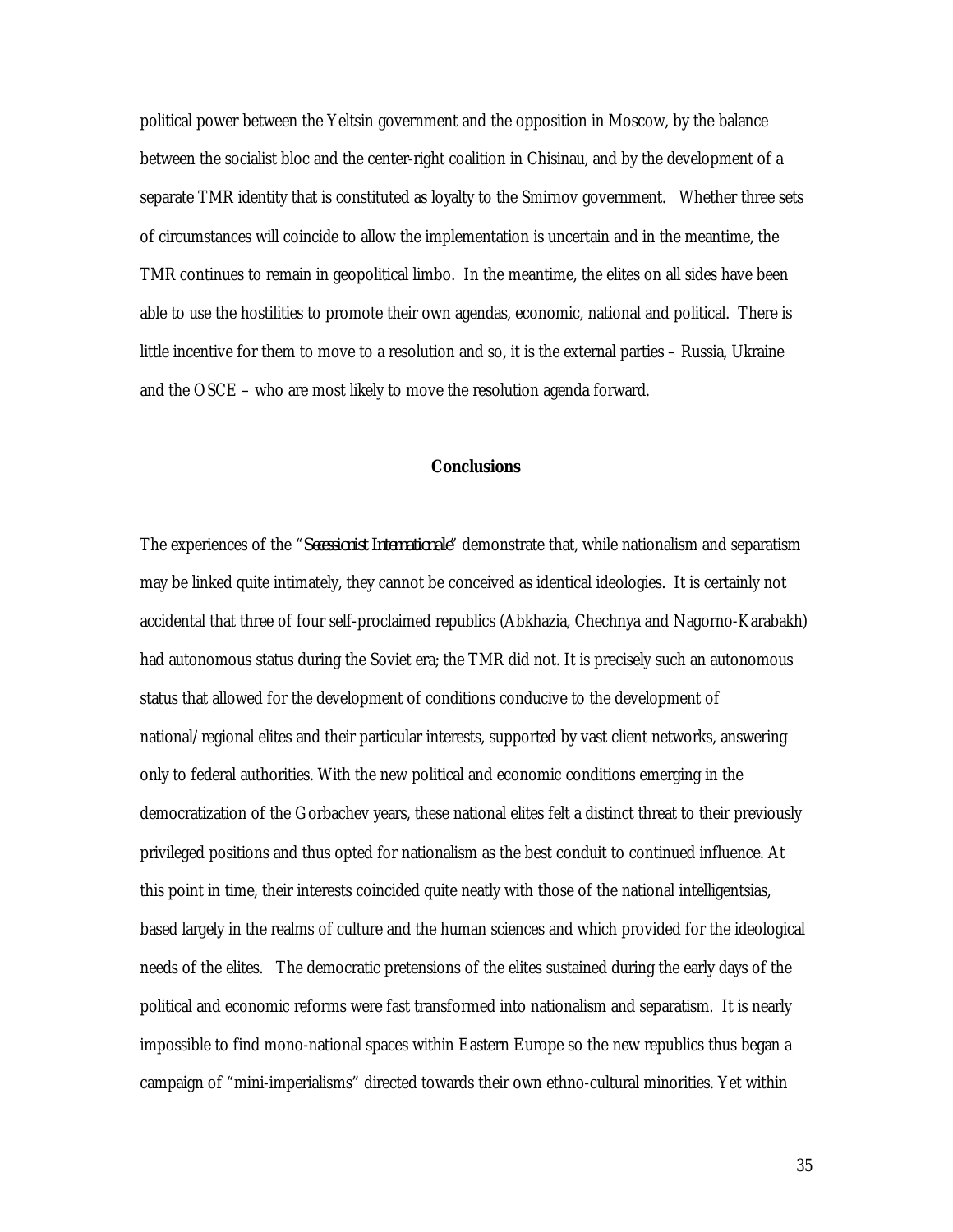the regions that these minorities called home, these very same processes of independence were also taking hold, particularly in those cases where the regions possessed some degree of autonomy.

The history of Transniestria shows that nationalism at any territorial level always provokes vehement counter-reactions, and that conflicts can emerge even in locations previously unaffected by prejudices or traditional hostilities, or even in those regions lacking any significant concentration of an ethnic minority. Once conflicts of this nature reach the phase of violence, they are extremely difficult, if not impossible, to resolve with political means. The memorandum of understanding between the TMR and Moldova, agreed under Russian pressure in 1994, and subsequent attempts to build on it have generally failed and the current situation is still unresolved and will likely remain so in the absence of concerted and consistent Russian interest. Any kind of confederation, now the most likely scenario for the TMR, would be akin to complete independence in these post Soviet times (Kolstø e *et al.*, 1993, 996). Pseudo-states such as the TMR can continue to operate as *de facto* states in the geopolitcal debris of the former Soviet Union and other failed states. This new kind of state structure can thus be expected to become a more or less permanent feature of the early twentyfirst century global scene.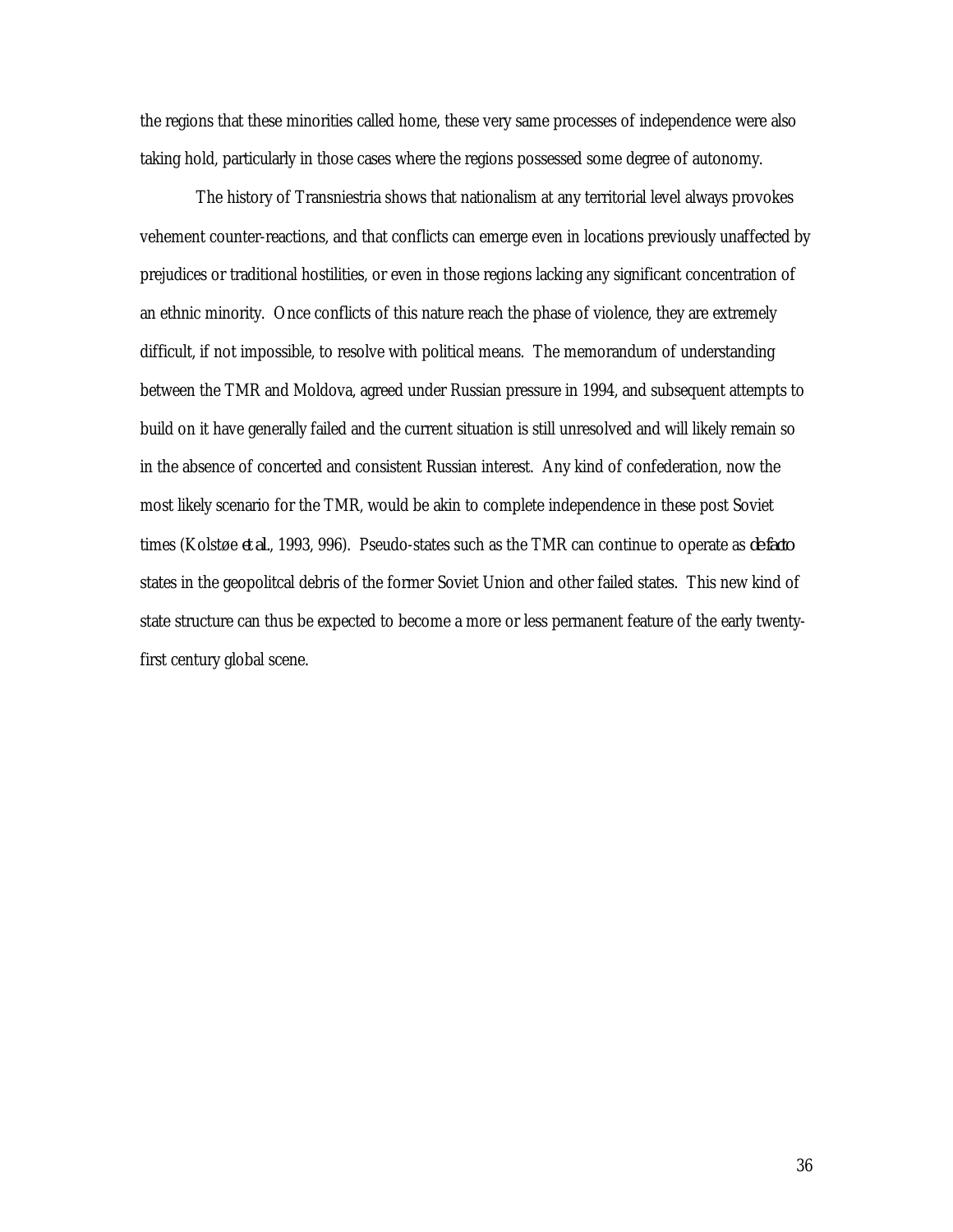### **REFERENCES**

Akbarzadeh, Shahram, "Why Did Nationalism Fail in Tajikistan?" *Europe-Asia Studies* **48,** 7, 1105- 1130, 1996.

Armstrong, John A. "Nationalism in the Former Soviet Empire." *Problems of Communism* **41,**1: 121- 133, January 1992.

*Atlas of the Dniester Moldavian Republic*. (Tiraspol: Dniester State Corporative T.G. Shevchenko University, 1997)

## **Babilunga, Nikolai V. "Territorial Identity as a Factor in the Political Stability of Transniestria". Paper presented at the Conference on "National Identities and Territories", Institute of Geography, Russian Academy of Sciences, Moscow, May 14-16, 1998.**

Beissinger, Mark R., "How Nationalism Spread: Eastern Europe Adrift the Nationalist Contention." *Social Research* **63,** 1: 97-146, Spring 1996.

Bradshaw, Michael J. and Nicholas J. Lynn, "After the Soviet Union: The Post-Soviet States in the World System." *Professional Geographer* **46,**4: 439-449, November 1994.

Bremmer, Ian and Ray Taras (Ed.) *Nations and Politics in the Soviet Successor States.* Cambridge: Cambridge University Press, 1993.

Brubaker, Rogers, "National Minorities, Nationalizing States and External Homelands in the New Europe." *Daedalus: Proceedings of the American Academy of Arts & Sciences* **124,** 2: 107-132, Spring, 1995.

## **Chinn, Jeff, "Moldovans: Searching for Identity."** *Problems of Post-Communism* 44, **43-51, May-June, 1997.**

**Chinn, Jeff and Robert J. Kaiser.** *Russians as the New Minority: Ethnicity and Nationalism in the Soviet Successor States.* **Boulder, CO: Westview Press 1996.**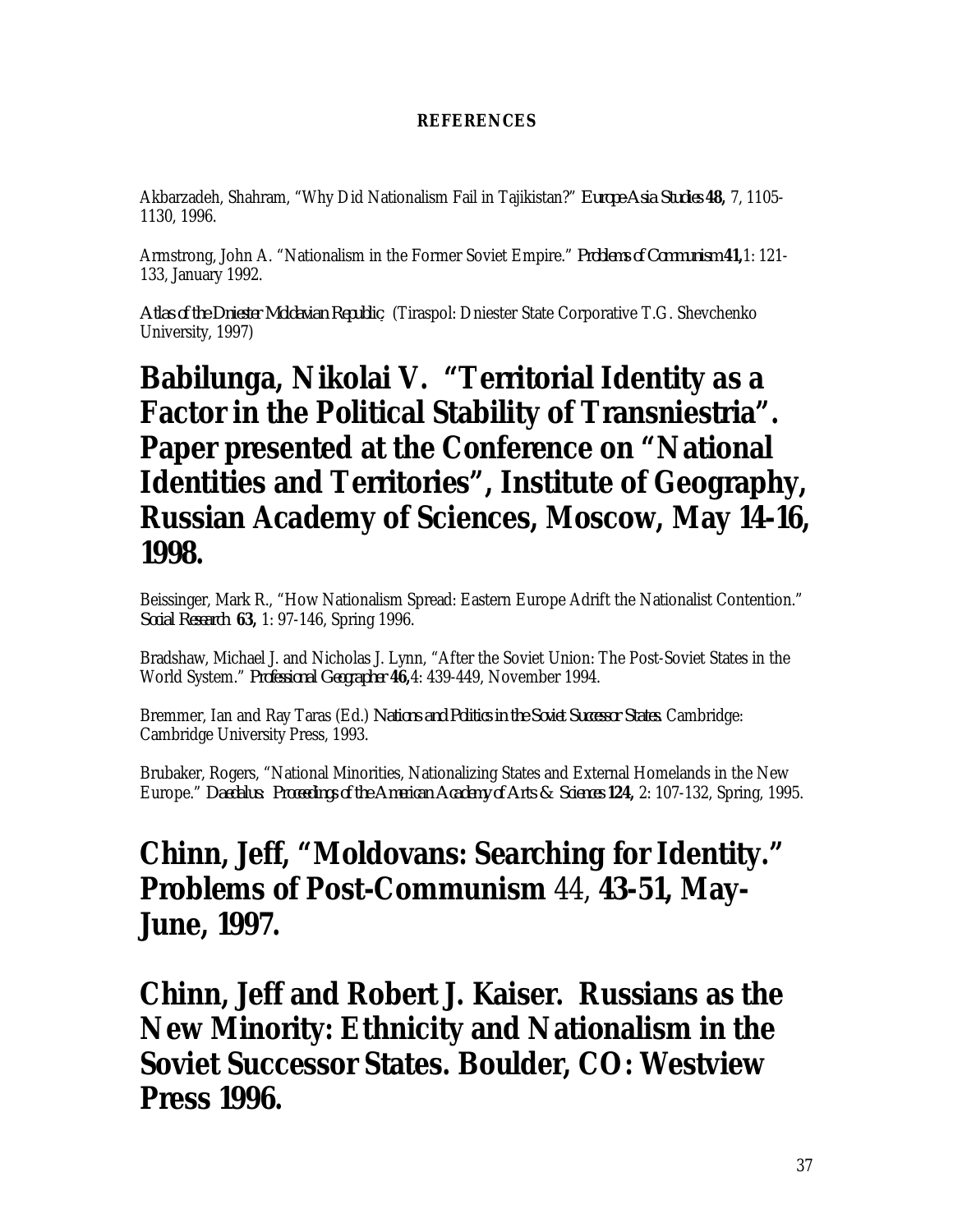Crowther, William, "The Politics of Mobilization: Nationalism and Reform in Soviet Moldavia.*" Russian Review* **50,** 2: 183-202, April, 1991.

Freedman, Lawrence, "Where Moscow's old elite struggles for survival" *Independent*, July 21, 1992, p. 17.

Goskomstat. - Perepis' naselenia SSSR 1989 g. Natsional'nyi sostav naselenia SSSR (Po materialam perepisi naselenia 1989 g. (National Composition of the USSR Population according to the 1989 census of population). Moscow: Goskomstat, 1990.

## **Gray, Malcolm, "Moldova's Dirty War."** *Macleans***, 27 July, 1992, 20-21.**

International Interim Report, "The Conflict in the Left Bank Dniestr areas of the Republic of Moldova by the Personal Representative of the Chairman-in-Office of the OSCE Council", *Political Science Review* **14** (1992), 161-201*.*

Ionescu, Dan. "Lethal Expansion in the Dniester Security Ministry" *Transition* 2, 22: 6-8, 1 November, 1996.

## **Kaiser, Robert J.,** *The Geography of Nationalism in Russia and the USSR***. Princeton, NJ: Princeton University Press, 1994.**

Kaufman, Stuart J., "Spiraling to Ethnic War: Elites, Masses, and Moscow in Moldova's civil war", *International Security* **21**, 2: 108-138, Fall, 1996.

King, Charles, "Moldovan Identity and the Politics of Pan-Romanianism." *Slavic Review* **53,** 2: 345- 368, Summer, 1994.

King, Charles, "Eurasia Letter: Moldova with a Russian Face." *Foreign Policy* no. **97,** 106-120, Winter, 1995.

Kolossov, Vladimir and John O'Loughlin, "New Borders for New World Orders: Territoriality at the Fin-de-Siècle." Geojournal **43**, 4, October, 1998, forthcoming

Kolstø e, Pål., (1995). *Russians in the Former Soviet Republics*. Bloomington, IN, Indiana University Press.

Kolstø e, Pål and Andrei Edemsky with Natalya Kalashnikova, "The Dniestr conflict: Between Irredentism and Separatism." *Europe-Asia Studies* **45**, 6, 973-1000, 1993.

Krivenko AndreiV. "Promsyshlennost' Pridnestrovskoi Moldavskoi Respubliki (The industry of the Transniestrian Moldovan Republic). *Pedagogicheskii vestnik Pridnestrvia* No. 2-3, 158-164, 1996.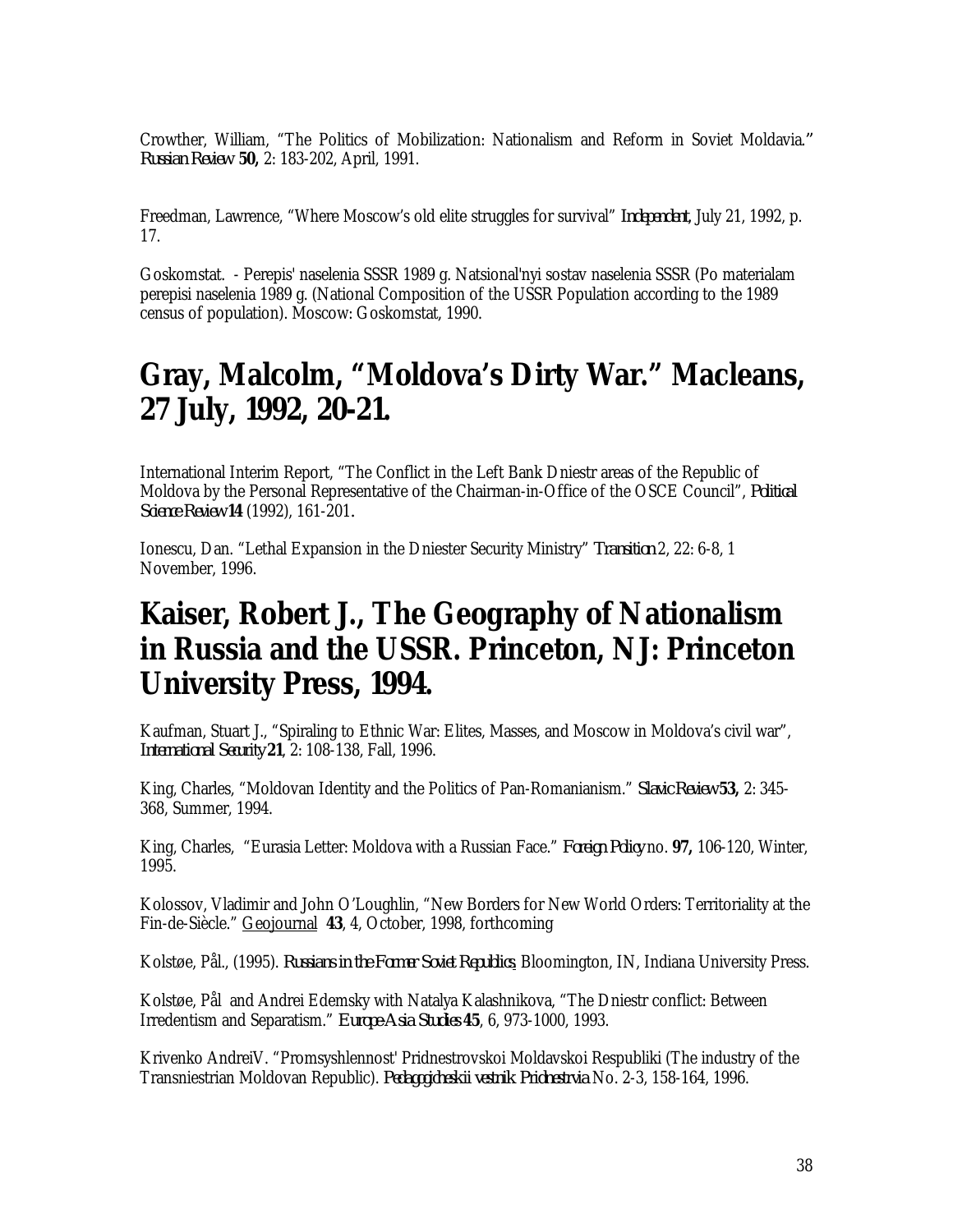Krivenko, Andrei V. and Fomenko Vladimir G., "Geografia otchizny: naselenie Pridnestrovskoi Moldavskoi Respubliki (Geography of the Motherland: Population of the Transniestrian Moldovan Republic). *Pedagogicheskii vestnik Pridnestrovia* no. 51, 111-115, 1995

. Laitin, David D., "Language and Nationalism in the Post-Soviet Republics." *Post-Soviet Affairs* **12**(1): 4-24, January, 1996.

Lamont, Neil V. "Ethnic Conflict in the Transdniester." *Military Review* **75**, 1, 56-69, February, 1995.

Pirie, Paul S., "National Identity and Politics in Southern and Eastern Ukraine." *Europe-Asia Studies* **48**, 7: 1079-1104, 1996.

*Pridnestrovskaya Moldavskaya Respublika v 1997 g.* (Transdniester Moldovan Republic in 1997). Tiraspol': Gosudarstvennyi Komitet po statistike, 1998.

*Report of the CSCE Human Dimension. Mission to the Republic of Moldova*. Tiraspol: Commission on Security and Cooperation in Europe, 1993.

Sawyer, Jon, " The Molding of Obedience in Moldova: Russian-Made Rebels Force Republic Back into the Fold." *St. Louis Post-Dispatch*, March 11, 1994, p. 1A.

Selivanova, Irina F. "Trans-dniestria." In Jeremy R. Azrael and Emil A. Payin (Eds.) *U.S. and Russian Policymaking with Respect to the Use of Force.* Santa Monica, CA.: Rand Corporation, Report CF-129- CRES, pp. 57-74, 1996

Taras, Ray, "Making Sense of Matrioshka Nationalism", In Ian Bremmer and Ray Taras (Eds.) *Nations and Politics in the Soviet Successor States.* Cambridge: Cambridge University Press, pp. 513-538, 1993.

U.S. Department of State, *Country Reports on Human Rights Practices for 1992.* Washington, DC: U.S. Department of State, 1993.

Zakaria, Fareed, "The rise of illiberal democracy." *Foreign Affairs* **76,**6: 22-43, November-December, 1997.

Zevlev, Igor, "Russia and the Russian Diasporas." *Post-Soviet Affairs* **12,** 3: 265-284, 1996.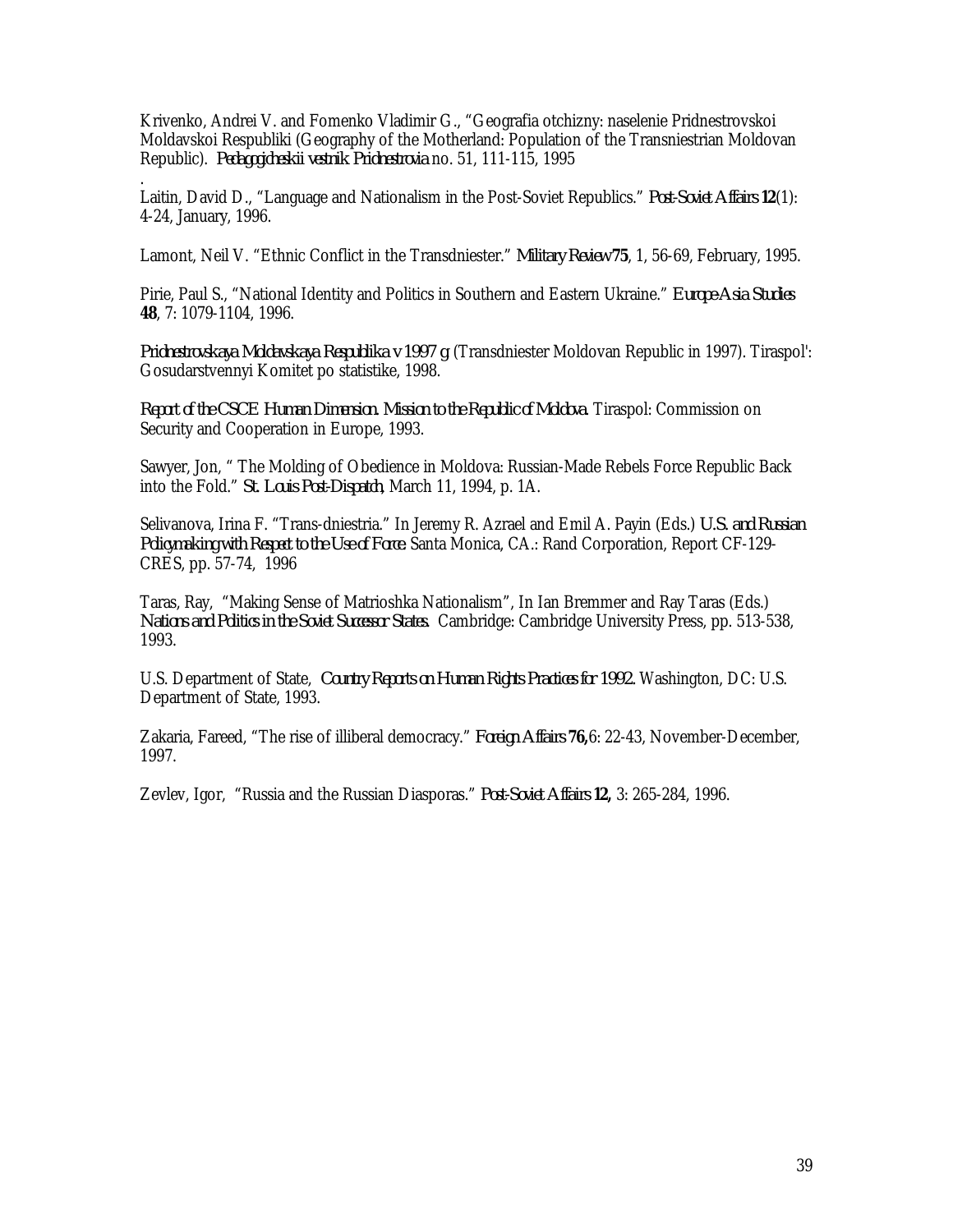### **Abstract**

The Transdniester Moldovan Republic (TMR) is representative of a new kind of quasi-state that has emerged from the geopolitical debris of the former Soviet Union. Starting at the time of the end of the Soviet Union, this mixed ethnic region east of the Dniester river has tried to assert its autonomous status. The aftermath of the war between the TMR and Moldova has resulted in a stalemate with the presence of Russian troops and a state of "cold peace" across the Dniester. The TMR authorities have been successful in promoting a new regional identity and have tried to construct a national consciousness that is civic-based but relies on close economic and social ties to Russia. Economic and population trends have been strongly negative since 1991 for the region and attempts to replace Soviet-era economic links have generally failed. The positions of the parties to the crisis are reviewed and the current situation is described and possible resolution scenarios are outlined. In the next few decades, we can expect to see more examples of this kind of "pseudostate" that retains a precarious, unrecognized status in the geopolitical interstices of great power control.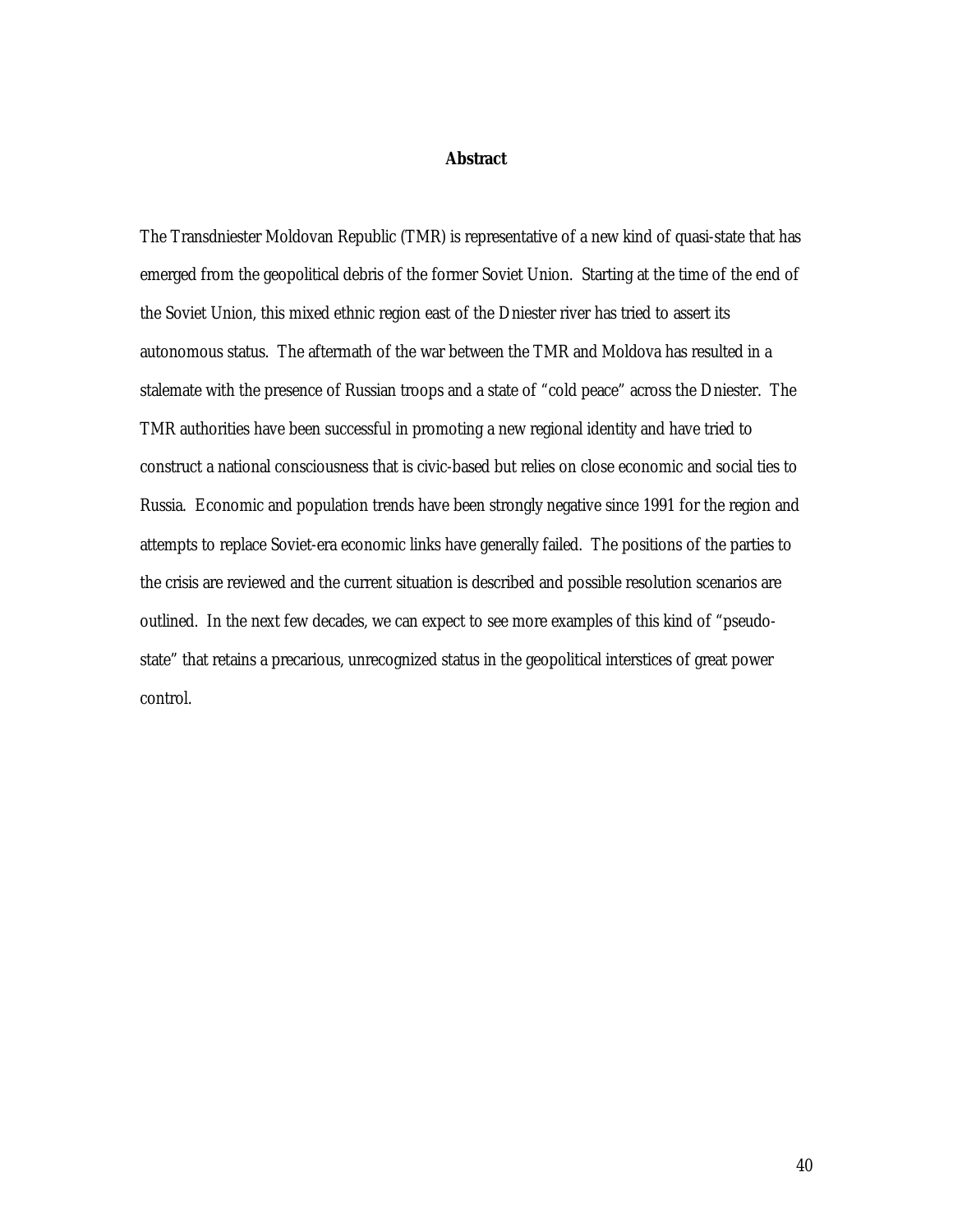#### **Footnotes**

 $\overline{a}$ 

**1** Professor of Geography in the Institute of Behavioral Sciences, University of Colorado, Boulder CO. 80309-0487, Professor of Geography, Institute of Geography, Russian Academy of Sciences, Staromonetniy perulok 29, Moscow 109017 Russia, and Professor of Geography, Institute of Geography, Russian Academy of Sciences, Staromonetniy perulok 29, Moscow 109017 Russia, respectively. This research was supported by a grant from the Geography and Regional Science Program of the U.S. National Science Foundation to Professor O'Loughlin and by a Fulbright Visiting Research Scholarship in the Institute of Behavioral Science to Professor Kolossov. The research and cartographic assistance of Bert Ross was funded by a Research Experience for Undergraduates supplementary award to the NSF grant. Luiza Bialasiewicz assisted with the translation of texts.

<sup>2</sup> We use the term "pseudo-state" to indicate a special kind of geopolitical entity that has formed in the wake of the territorial implosion of the former Soviet Union. Other post-Soviet examples include Abkhazia, South Ossetia, Nagorno-Karabakh, and Chechnya. Elsewhere, the Turkish Republic of Northern Cyprus, Somaliland and perhaps, the Palestinian Autonomous Areas of the West Bank and Gaza constitute other examples of this genre. These territories share an uncertain political status, non-recognition by other countries, internal dissension and hostile relations with neighbors, and reliance on large states for economic aid and military support. See the article by Kolossov and O'Loughlin (1998) for more details on the "pseudo-state" phenomenon.

**3** We will use the term "Transniestria" and "TMR" interchangeably throughout this paper to refer to the self-declared autonomous region in eastern Moldova, east of the Dniester river. The official name is the "Dniester Moldovian Republic" (DMR) or sometimes "Transdniester Moldovian